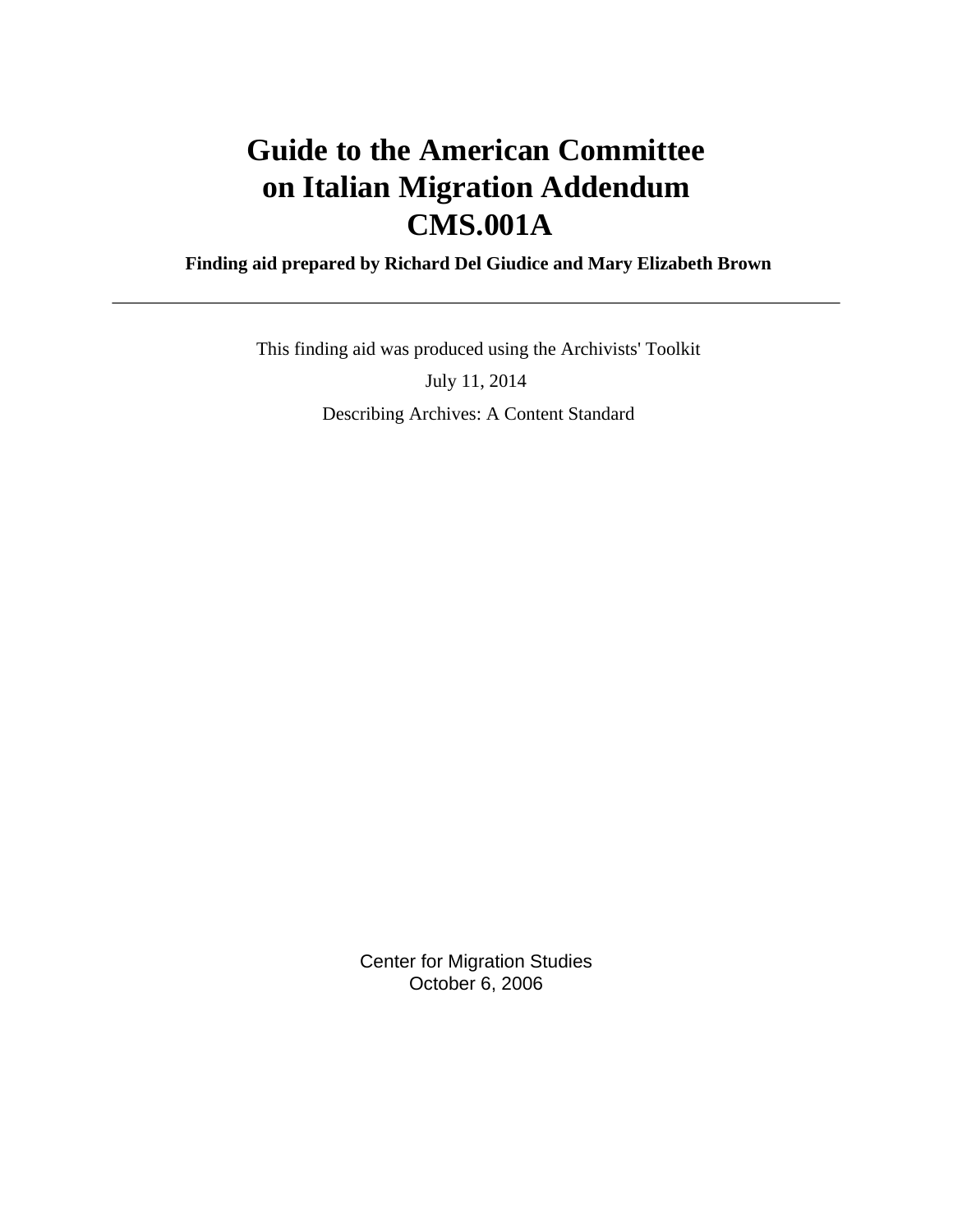# **Table of Contents**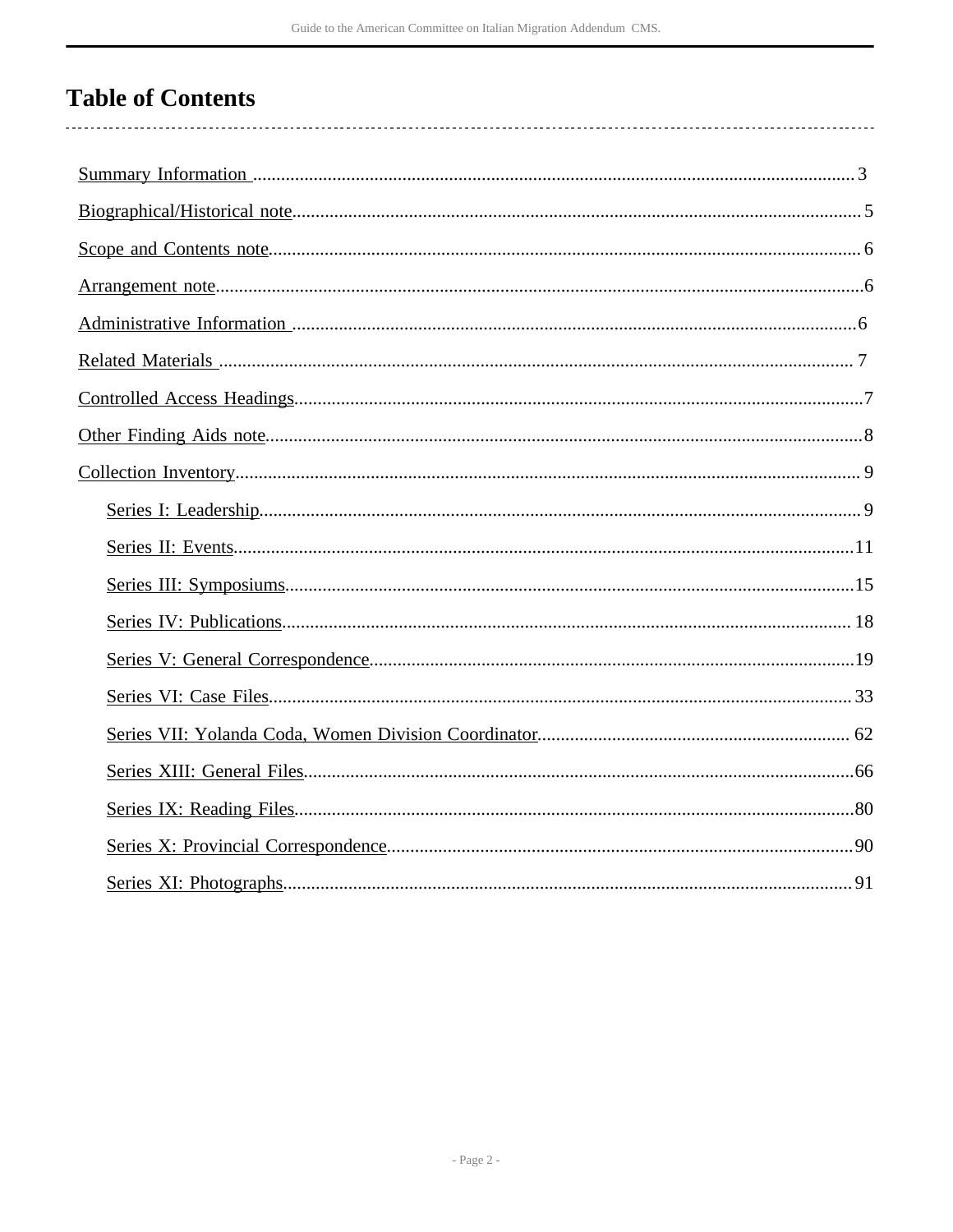# <span id="page-2-0"></span>**Summary Information**

| <b>Repository</b> | <b>Center for Migration Studies</b>              |
|-------------------|--------------------------------------------------|
| <b>Creator</b>    | American Committee on Italian Migration.         |
| <b>Title</b>      | American Committee on Italian Migration Addendum |
| Date [inclusive]  | 1951-1999                                        |
| <b>Extent</b>     | 51.25 Linear feet in 103 manuscript boxes.       |
| Language          | English                                          |

**Language of Materials note** Materials are in English and Italian.

**Abstract** The American Committee on Italian Migration (ACIM) was organized in February 1952 as a member agency of the National Catholic Resettlement Council, which later formed part of the National Catholic Welfare Conference (NCWC). From its inception, ACIM's chief objective was the liberalization of the United States immigration policy, which delineated in the McCarran-Walter Act of 1952, rested upon a restrictive "national origins" quota. ACIM undertook a wide range of activities, from raising funds to sponsoring new Italian immigrants into the United States and promoting new immigration legislation by Congress. This collection contains additional materials donated to CMS by ACIM in 2003, mostly documenting ACIM's work in the 1970s-1990s. The collection contains office files and case records pertaining to lobbying US Congress regarding immigration law, and to the assistance of Italian immigrants in Italy and the United States.

## **Preferred Citation note**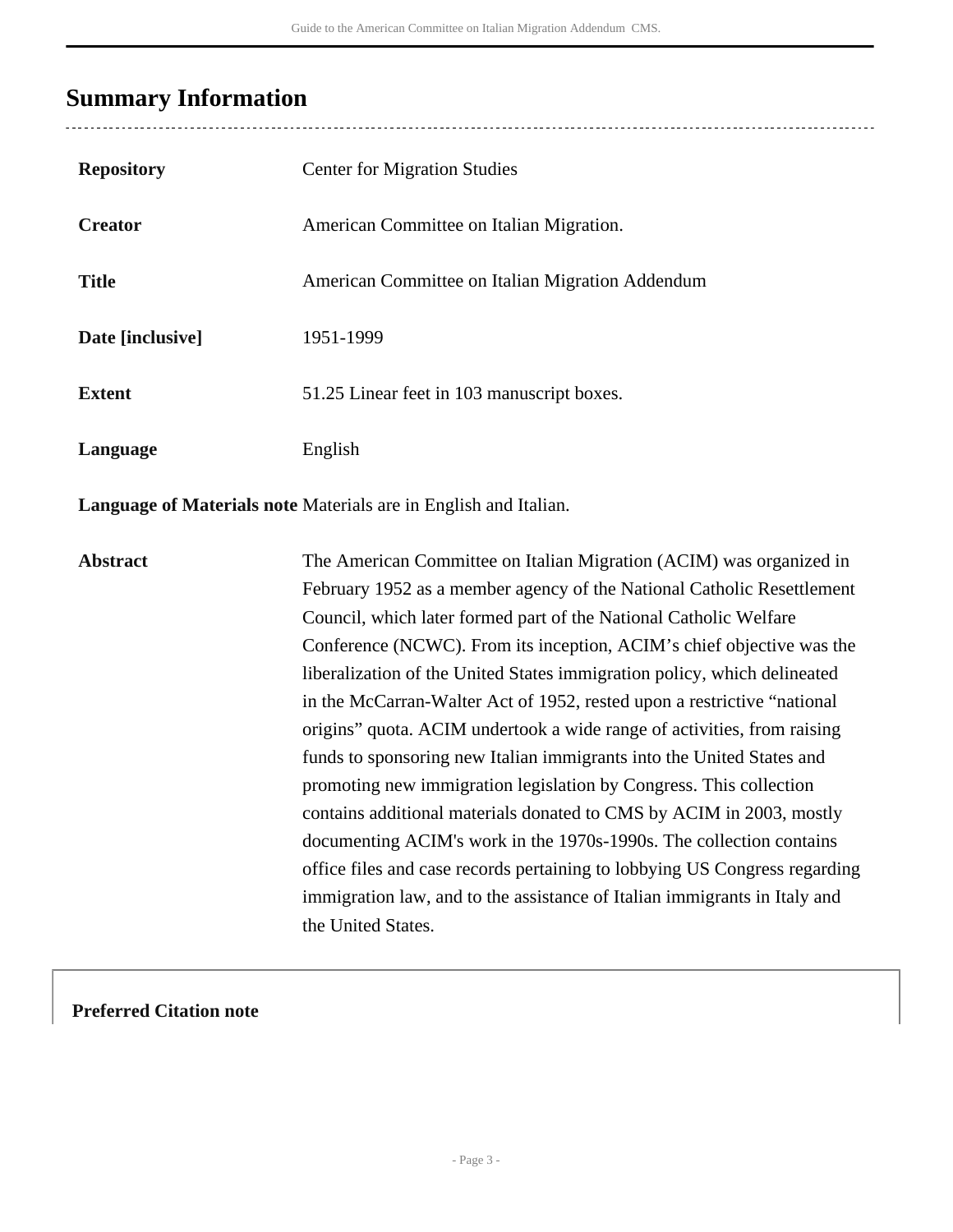Center for Migration Studies of New York; American Committee on Italian Migration Addendum (CMS 001A); Box; Folder.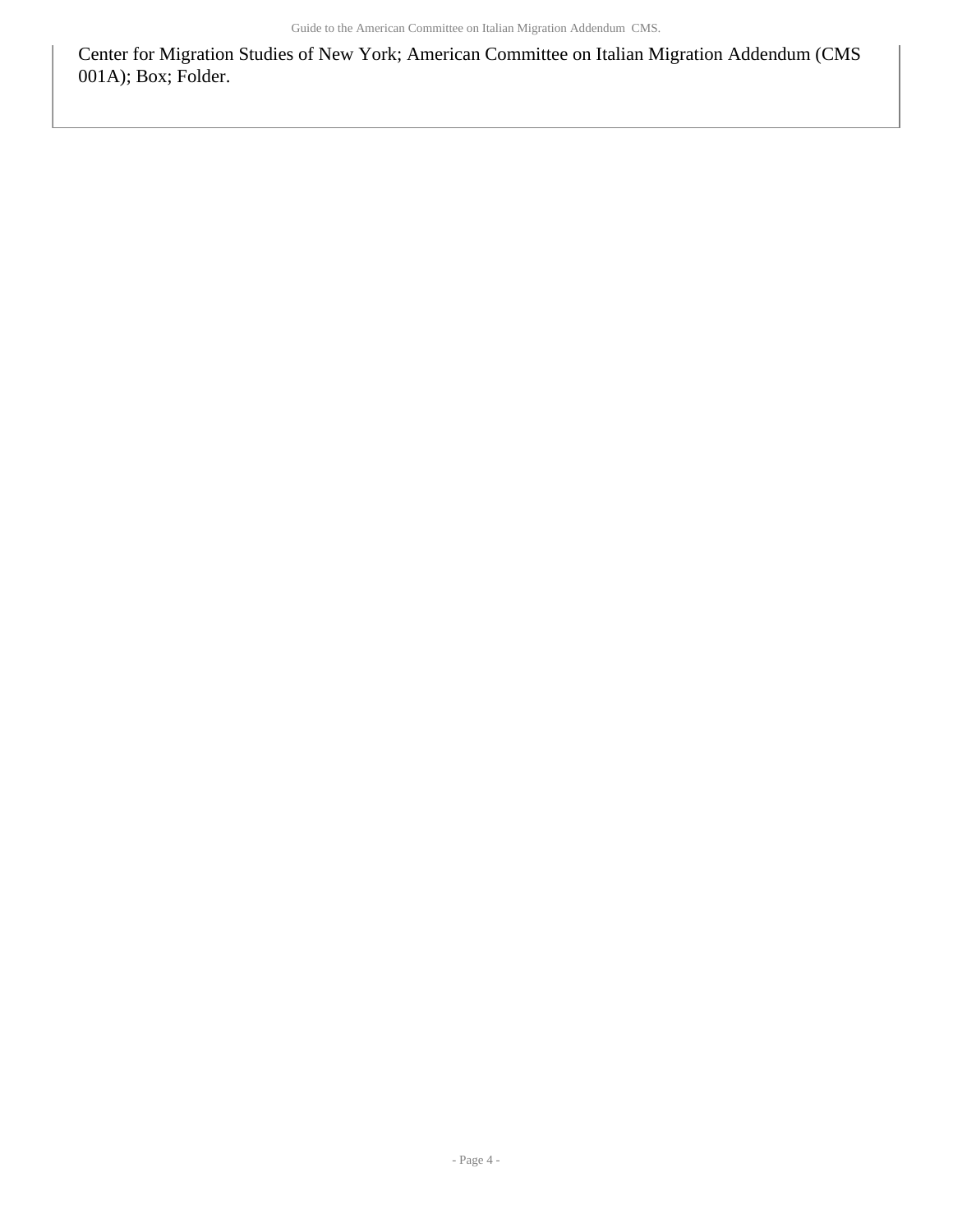# <span id="page-4-0"></span>**Biographical/Historical note**

The American Committee on Italian Migration (ACIM) was organized in February 1952 as a member agency of the National Catholic Resettlement Council, which later formed part of the National Catholic Welfare Conference (NCWC). From its inception, ACIM's chief objective was the liberalization of the United States immigration policy, which delineated in the McCarran-Walter Act of 1952, rested upon a restrictive "national origins" quota. ACIM undertook a wide range of activities, from raising funds to sponsoring new Italian immigrants into the United States and promoting new immigration legislation by Congress. With the passage in 1965 of the Kennedy-Johnson Bill abolishing the "national origins" quota, ACIM turned to aiding immigrants in migration and adapting to their new surroundings.

In 1952-1953, ACIM organized local chapters in about 100 United States cities and coordinated lobbying efforts in support of emergency immigration legislation. The passage by Congress of the Refugee Relief Act in 1953 permitted some 60,000 Italian refugees to enter the United States over the 5,645 Italian quota established by the McCarran-Walter Act. Throughout 1954 and 1955, ACIM was engaged in finding American sponsors for many of these prospective immigrants and then in 1956 upon their arrival in the United States in finding them homes and jobs. The following year ACIM chapters successfully pressured Congress to pass special legislation, the "Family Reunion Law," which allowed some 25,000 wives and minor children of Italian immigrants, to join their spouses in the United States. In 1958, ACIM mounted a campaign urging Congress to allow "Fourth preference cases" (i.e. sons and daughters over 21 and brothers and sisters of Italian immigrants) to rejoin their families in America. Stop gap measures passed by Congress in 1959, 1961, and 1962 hardly corresponded to the large number of applicants, which had accumulated over the decade. In 1963, ACIM figured prominently in the campaign for the adoption of the Kennedy-Johnson Immigration Bill, which abolished the "national origins" quota system.

The fulfillment of this long-standing ACIM objective did not resolve the large backlog of Italian immigration applications. After 1965, ACIM dedicated itself to the backlog and continued to lobby before Congress; provide immigration information to United States relatives of prospective immigrants; and it directly assisted the immigrants both in Italy where ACIM opened a branch office and after their arrival in the United States.

Judge Juvenal Marchisio, a prominent figure during the immediate post World War II period in "American Relief for Italy" and in "Boys Town" served as ACIM's National Chairman from its inception in 1952-1968. Reverend Caesar Donanzan, P.S.S.C. served as Executive National Secretary from 1952-1966 and was succeeded by Reverend Joseph A. Cogo P.S.S.C. Upon Judge Marchisio's retirement in 1968 Bishop Swanstrom was named to the post of the Chairman of the Board of Directors. Cogo and Swanstrom continued in their respective offices. In 2003, ACIM moved out of its longtime office on West 44th Street in New York City.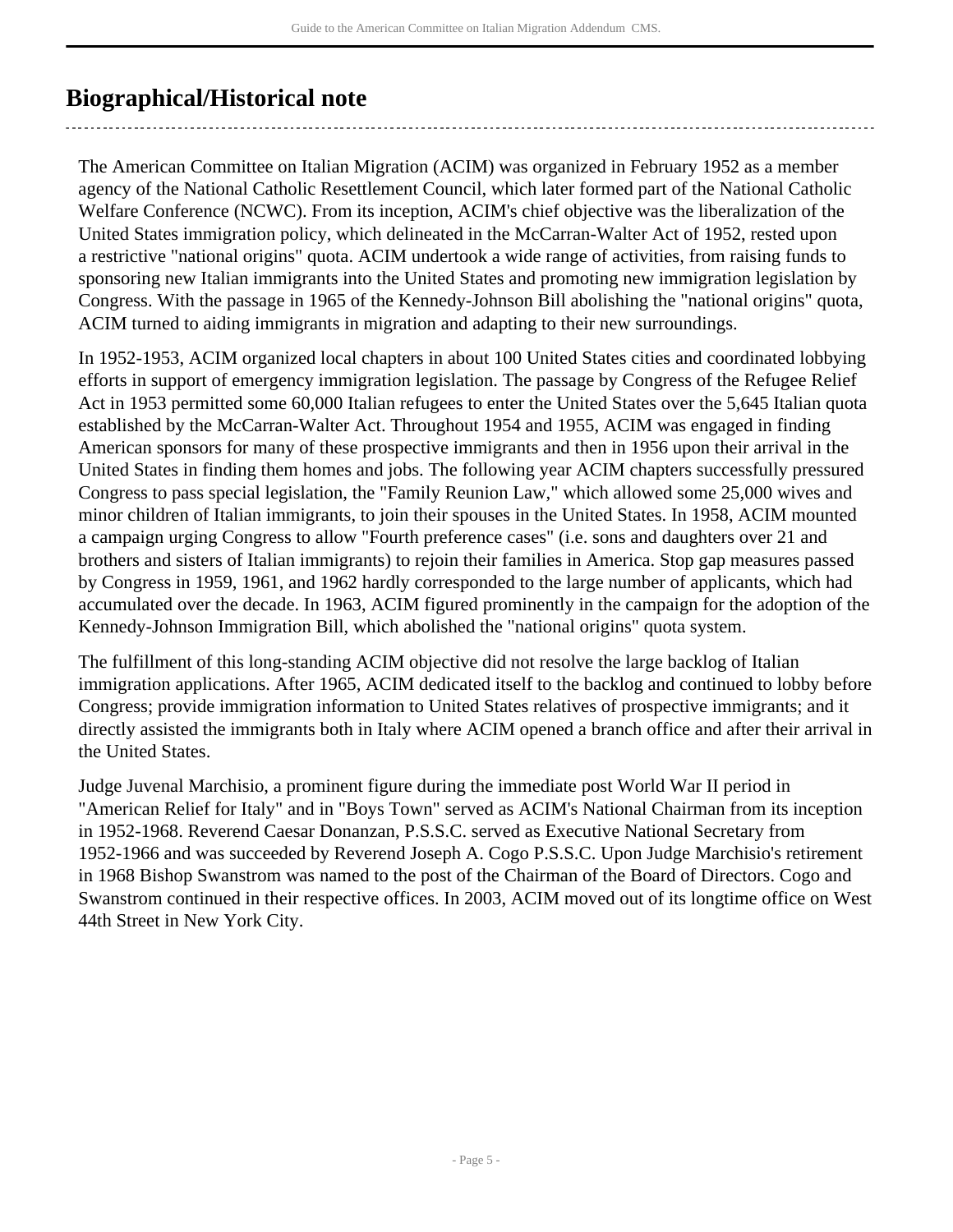## <span id="page-5-0"></span>**Scope and Contents note**

This collection contains additional files accumulated by the National Office of the American Committee on Italian Migration (ACIM) from its inception in 1952 through 1999. The collection contains meeting minutes, planning materials for fundraising events, planning materials for their annual symposiums, additional publications, correspondence concerning American and Italian old-age pensions, health care benefits, immigration law, international banking, or veterans benefits, case files for immigrants that ACIM assisted, additional materials generated by Yoland Coda of the Women's Division, other correspondence, and photographs.

## <span id="page-5-1"></span>**Arrangement note**

This collection is arranged in 11 series:

Series I: Leadership Series II: Events Series III: Symposiums Series IV: Publications Series V: General Correspondence Series VI: Case Files Series VII: Yolanda Coda, Women Division Coordinator Series VIII: General Files Series IX: Reading Files Series X: Provincial Correspondence Series XI: Photographs

## <span id="page-5-2"></span>**Administrative Information**

## **Publication Information**

Center for Migration Studies October 6, 2006

## **Revision Description**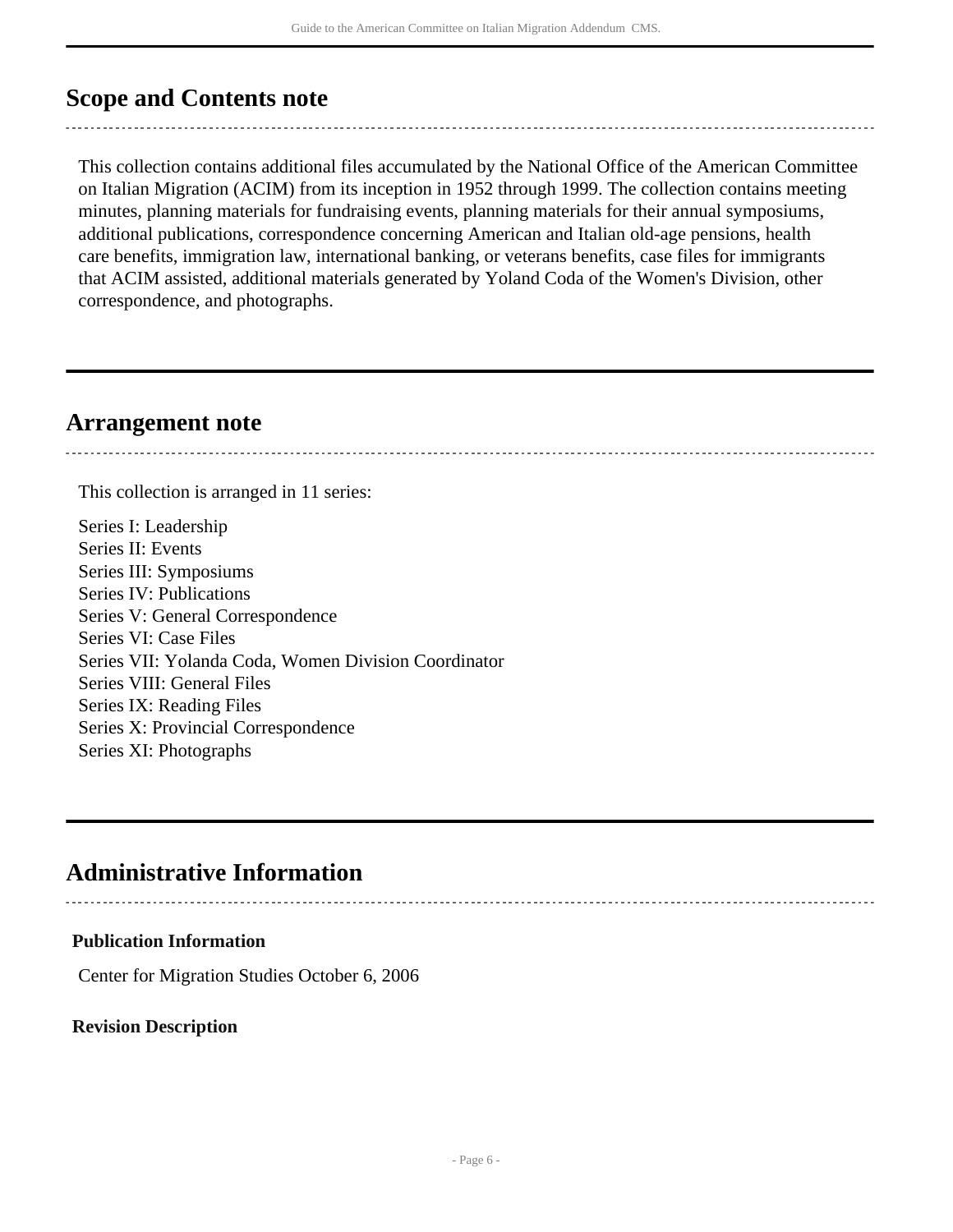Trasformed into EAD and edited in compliance with DACS by Nicole Greenhouse July 2014

## **Conditions Governing Access note**

Open to researchers by appointment.

## **Conditions Governing Use note**

Copyright is owned by the Center for Migration Studies. Permission to publish materials must be requested before use.

### **Immediate Source of Acquisition note**

Donated by the American Committee on Italian Migration in 2003.

## **Processing Information note**

In 2014, this collection was converted from a word document to EAD, then imported into the Archivists' Toolkit in compliance with DACS.

## <span id="page-6-0"></span>**Related Materials**

### **Related Archival Materials note**

American Committee on Italian Migration Records (CMS 001)

## <span id="page-6-1"></span>**Controlled Access Headings**

## **Subject(s)**

- Emigration and immigration |z United States
- Immigrant families |x Services for |z United States.
- Italian Americans |x Cultural assimilation |z New York (State)
- Legislation |z United States.
- Relief Work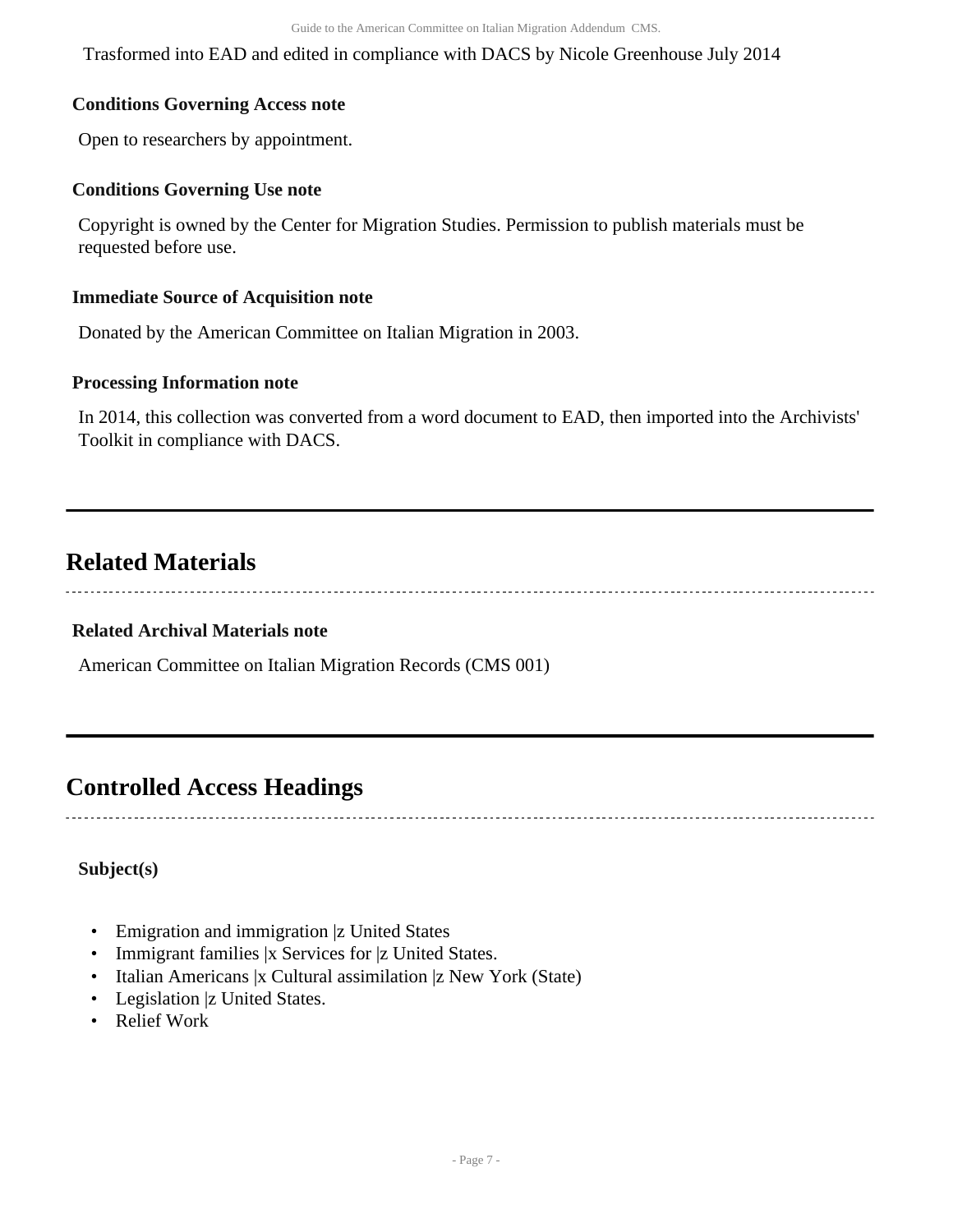# <span id="page-7-0"></span>**Other Finding Aids note**

 $\sim$  . . . 

The original inventory is available in print upon request.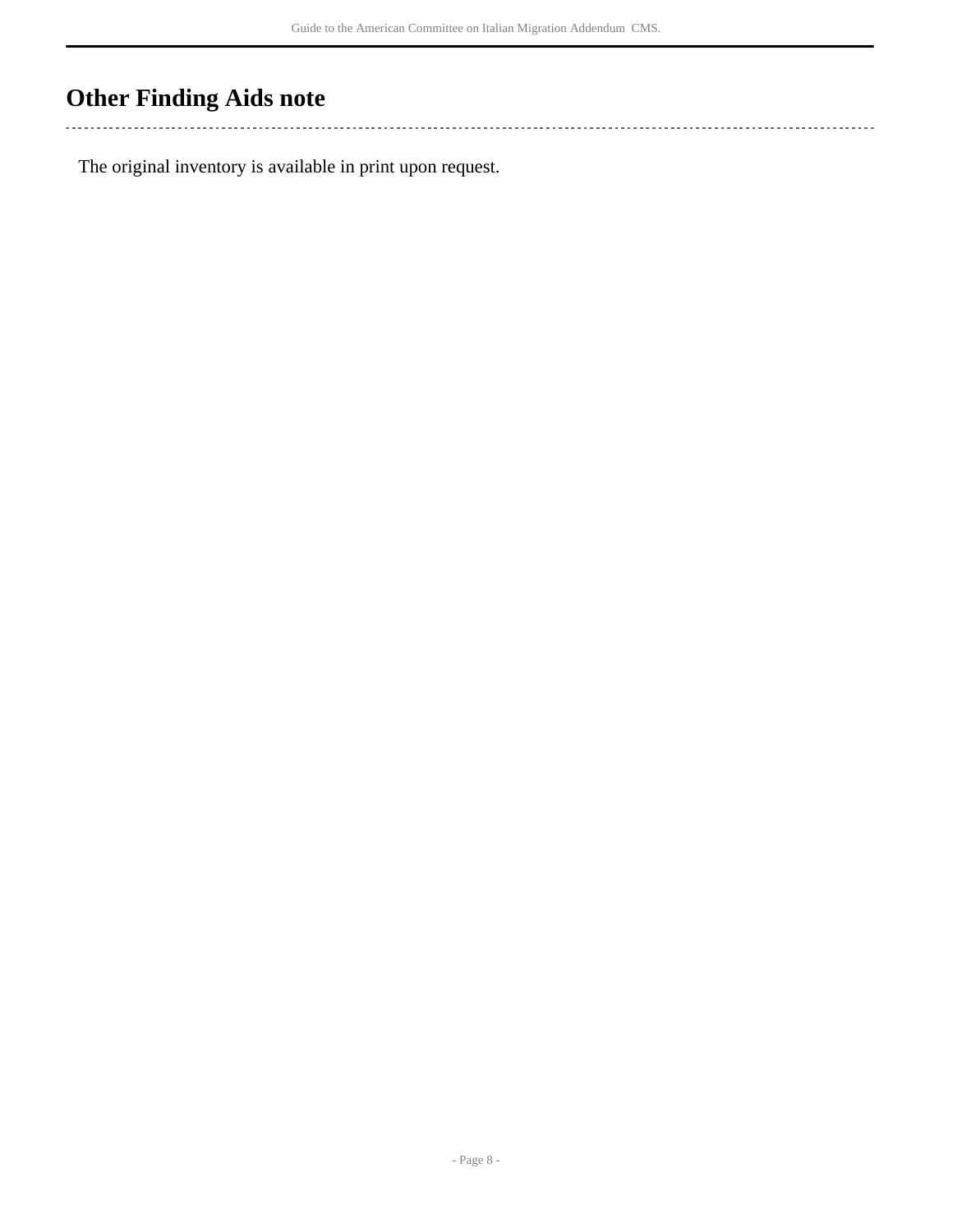# <span id="page-8-0"></span>**Collection Inventory**

## <span id="page-8-1"></span>**Series I: Leadership 1954-1972**

### **Arrangement note**

They are arranged alphabetically by the name of the ACIM leadership unit that originated them, then in chronological order.

## **Scope and Contents note**

This Series consists of 31 folders dating from 1953 to 1982. They contain the planning materials and minutes of three ACIM leadership units: the Board of Directors, the Board of Consultors, and the Executive Board.

|                                               | <b>Box</b>   | <b>Folder</b>  |
|-----------------------------------------------|--------------|----------------|
| Board of Directors Meeting October 27, 1954   | $\mathbf{1}$ |                |
| Board of Directors Meeting January 17, 1956   |              | $\overline{2}$ |
| Board of Directors Meeting January 28, 1958   |              | 3              |
| Board of Directors Meeting April 29, 1959     |              | 4              |
| Board of Directors Meeting September 20, 1961 |              | 5              |
| Board of Directors Meeting May 29, 1962       |              | 6              |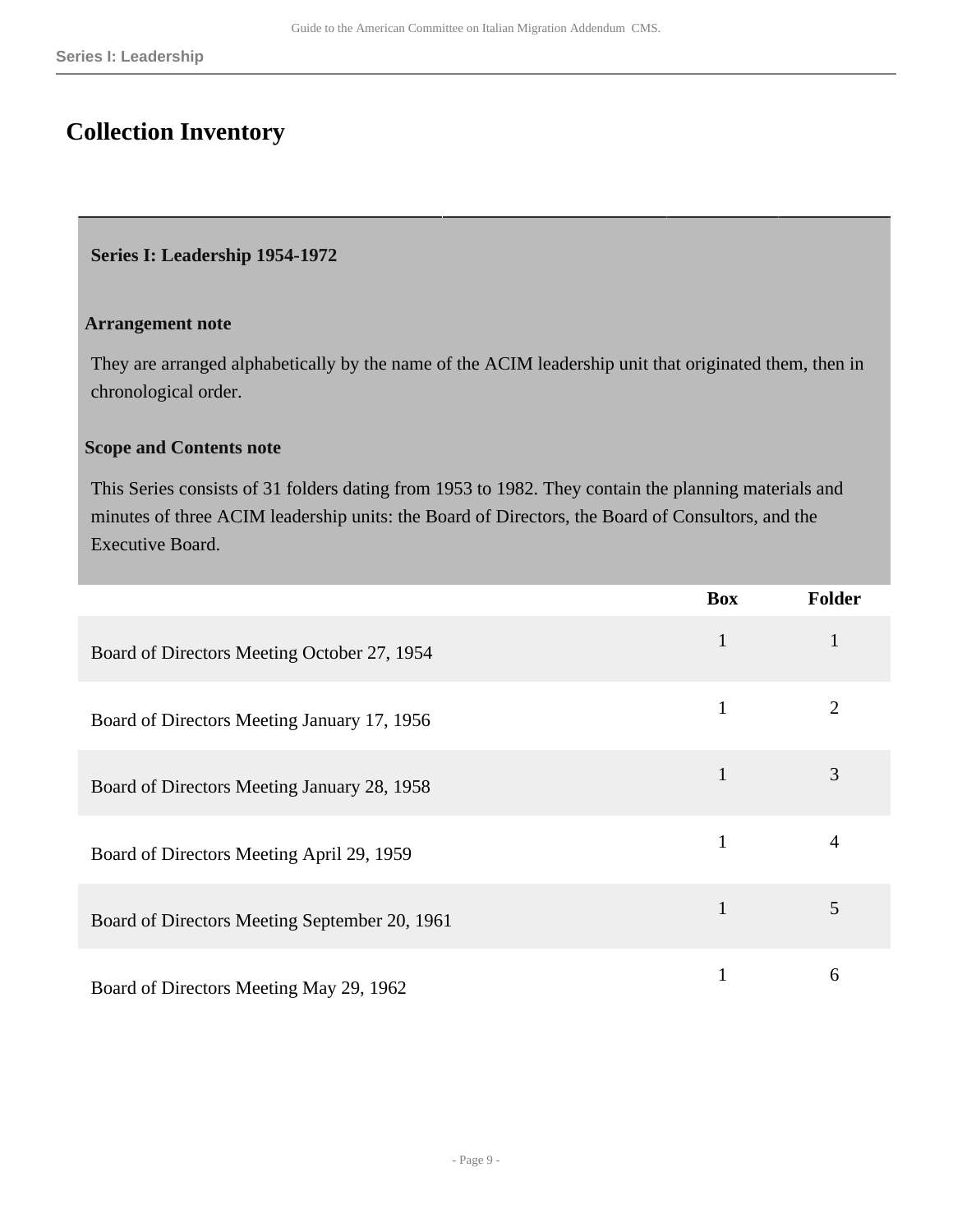| Board of Directors Meeting May 27, 1964       | $\mathbf{1}$   | $\overline{7}$ |
|-----------------------------------------------|----------------|----------------|
| Board of Directors Meeting October 27, 1965   | $\mathbf{1}$   | 8              |
| Board of Directors Meeting August 22, 1966    | $\mathbf{1}$   | 9              |
| Board of Directors Meeting September 25, 1967 | $\mathbf{1}$   | 10             |
| Board of Directors Meeting September 05, 1968 | $\mathbf{1}$   | 11             |
| Board of Directors Correspondence 1971        | $\mathbf{1}$   | 12             |
| Board of Directors Meeting April 19, 1971     | $\mathbf{1}$   | 13             |
| Board of Directors Memoranda 1971             | $\mathbf{1}$   | 15             |
| Board of Directors Meeting April 09, 1973     | $\overline{2}$ | 16             |
| Board of Directors Meeting April 10, 1974     | $\overline{2}$ | 17             |
| Board of Directors Meeting May 28, 1975       | 2              | 18             |
| Board of Directors Meeting May 10, 1976       | $\mathbf{2}$   | 19             |
| Board of Directors Meeting June 20, 1977      | $\overline{2}$ | 20             |
| Board of Directors Correspondence 1977-1978   | $\overline{2}$ | 21             |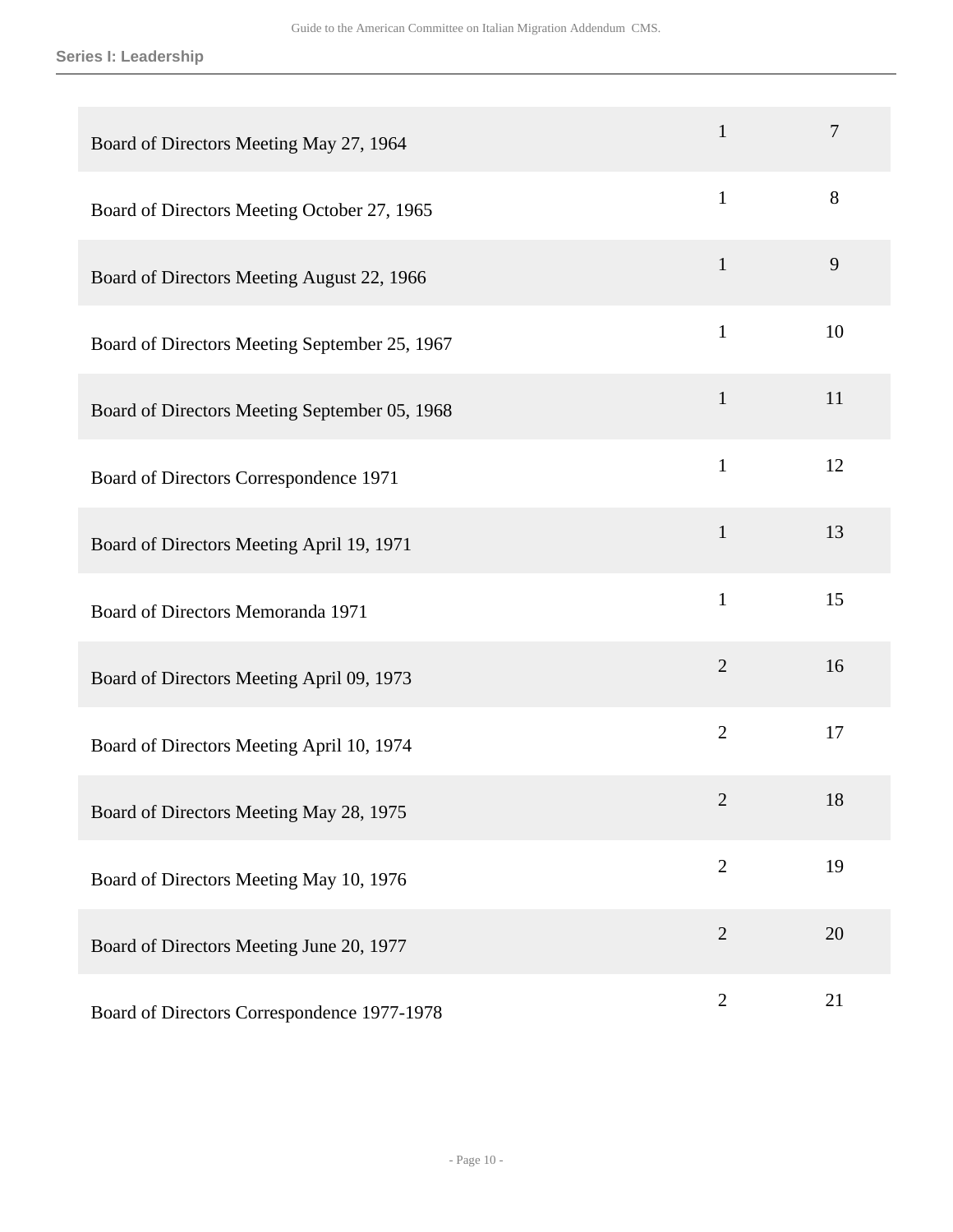| Board of Directors Meeting June 05, 1978                | $\overline{2}$ | 22 |
|---------------------------------------------------------|----------------|----|
| Board of Directors Meeting June 25, 1979                | $\overline{2}$ | 23 |
| Board of Directors Correspondence 1980-1983             | $\overline{2}$ | 24 |
| Board of Directors Meeting May 19, 1980                 | $\overline{2}$ | 25 |
| Board of Directors Meetings June 22, 1982, May 18, 1983 | $\overline{2}$ | 26 |
| Board of Consultors Meeting May 12, 1954                | $\overline{2}$ | 27 |
| Board of Consultors Meeting February 01, 1955           | $\overline{2}$ | 28 |
| Board of Consultors Meeting March 16, 1956              | $\overline{2}$ | 29 |
| Executive Board Meeting May 04, 1953                    | $\overline{2}$ | 30 |
| <b>Executive Board Correspondence 1972</b>              | $\overline{2}$ | 31 |

## <span id="page-10-0"></span>**Series II: Events 1952-1999**

## **Scope and Contents note**

This Series consists of 47 folders ranging from 1952 to 1992. They contain planning materials and programs for fundraising events. ACIM raised funds at two level. The main office at ACIM organized cruises, dinners and the San Remo Ball, held annually at intervals of one or two years at various New York City hotel ballrooms. The chapters held brunches, luncheons, teas, fashion shows, and dinners and cruises of their own, and forwarded the proceeds to ACIM's New York office to support the programs of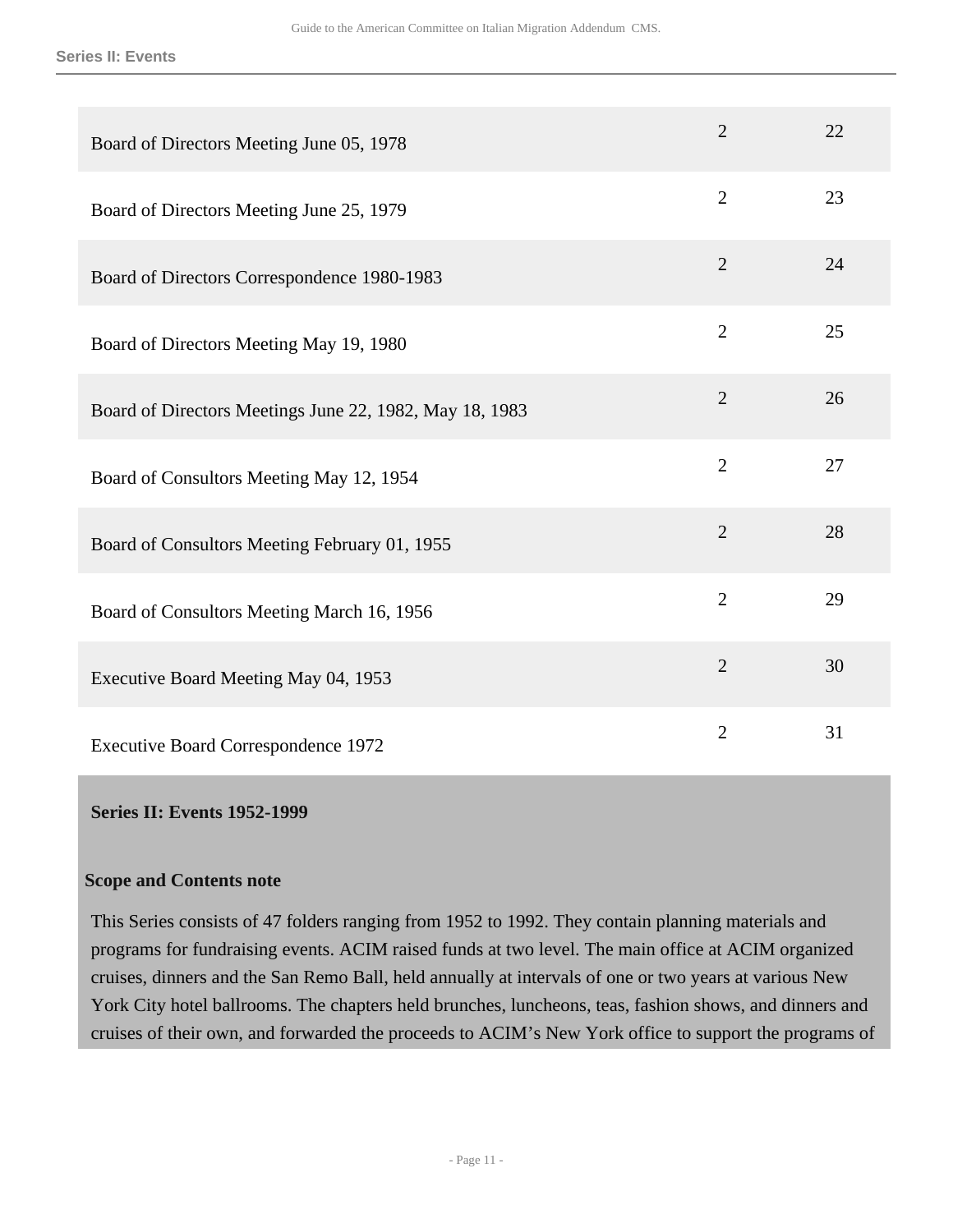assistance to individual immigrants and lobbying the United States Congress in Washington, D.C. Both levels of fundraising are reflected in this Series. The types of documents include invitations, programs, texts for invocations and speeches, table-seating arrangements and financial records.

## **Arrangement note**

The folders are arranged alphabetically by title of event, and then chronologically.

|                                                           | <b>Box</b>     | <b>Folder</b> |
|-----------------------------------------------------------|----------------|---------------|
| Cruises June 28, 1955                                     | $\overline{2}$ | 32            |
| Cruises December 15-17, 1962                              | $\overline{2}$ | 33            |
| Cruises December 11-13, 1965                              | 3              | 34            |
| Cruises May 19, 1967                                      | 3              | 35            |
| Dinner January 08, 1955                                   | 3              | 36            |
| Dinner April 06, 1955                                     | $\overline{3}$ | 37            |
| Dinner December 08, 1955                                  | 3              | 38            |
| Dinner December 08, 1956                                  | 3              | 39            |
| Dinner November 30, 1957                                  | 3              | 40            |
| The 1963 dinner honored King Umberto II November 06, 1963 | 3              | 41            |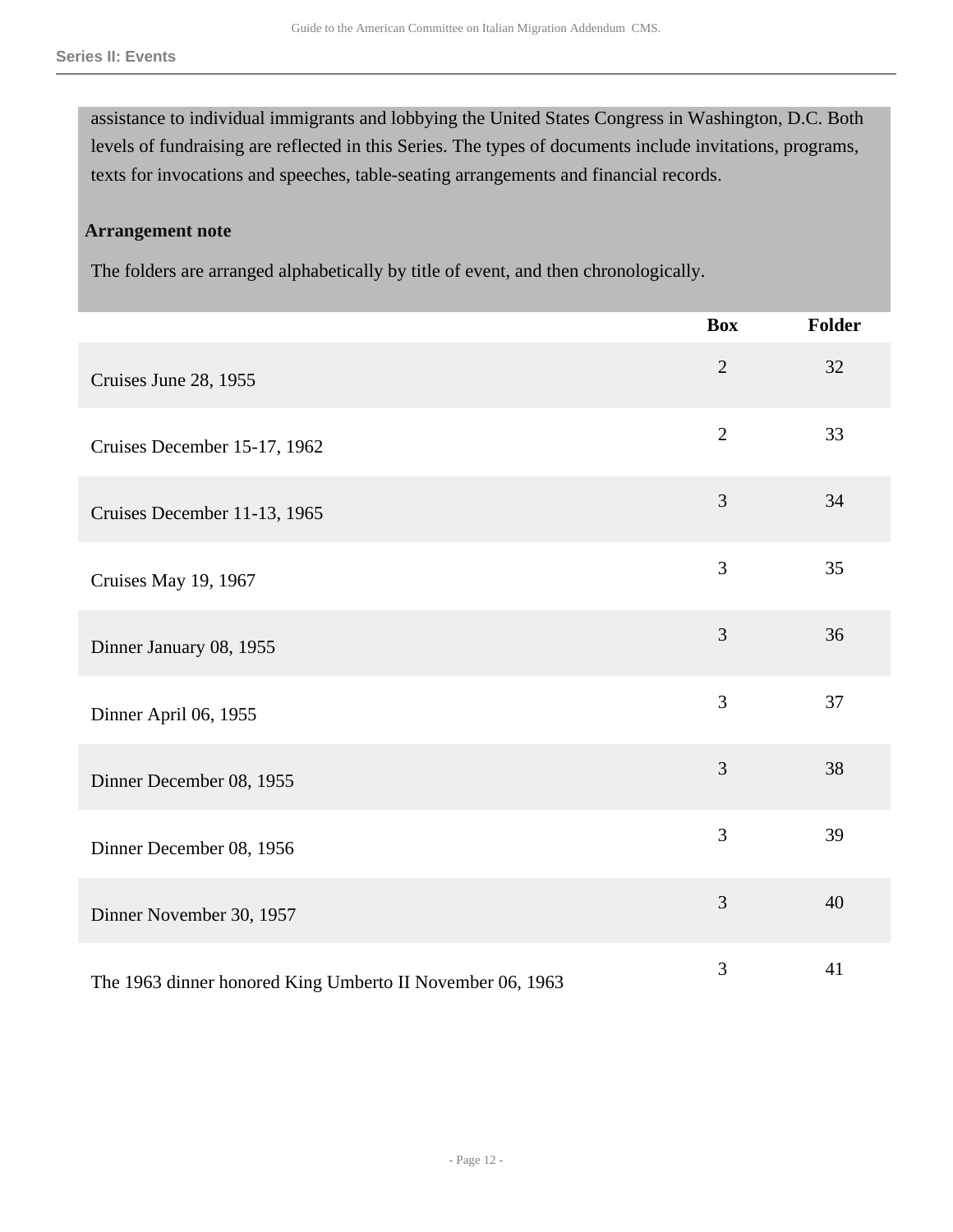| The 1968 dinner honored George Meany, President of the AFL-CIO April<br>20, 1968      | 3              | 42 |
|---------------------------------------------------------------------------------------|----------------|----|
| The 1975 dinner honored ACIM activist Mario F. Tagliagambe,<br>M.D. December 06, 1975 | $\mathfrak{Z}$ | 43 |
| The 1977 dinner marked ACIM's 25th anniversary December 10, 1977                      | 3              | 44 |
| Miscellaneous 1952                                                                    | 3              | 45 |
| Miscellaneous 1953                                                                    | 3              | 46 |
| Miscellaneous 1955                                                                    | $\mathfrak{Z}$ | 47 |
| Miscellaneous 1956                                                                    | $\mathfrak{Z}$ | 48 |
| Miscellaneous 1957                                                                    | 3              | 49 |
| Miscellaneous 1958                                                                    | $\overline{4}$ | 50 |
| Miscellaneous 1959                                                                    | $\overline{4}$ | 51 |
| Miscellaneous 1960                                                                    | $\overline{4}$ | 52 |
| Miscellaneous 1961                                                                    | $\overline{4}$ | 53 |
| Miscellaneous 1962                                                                    | $\overline{4}$ | 54 |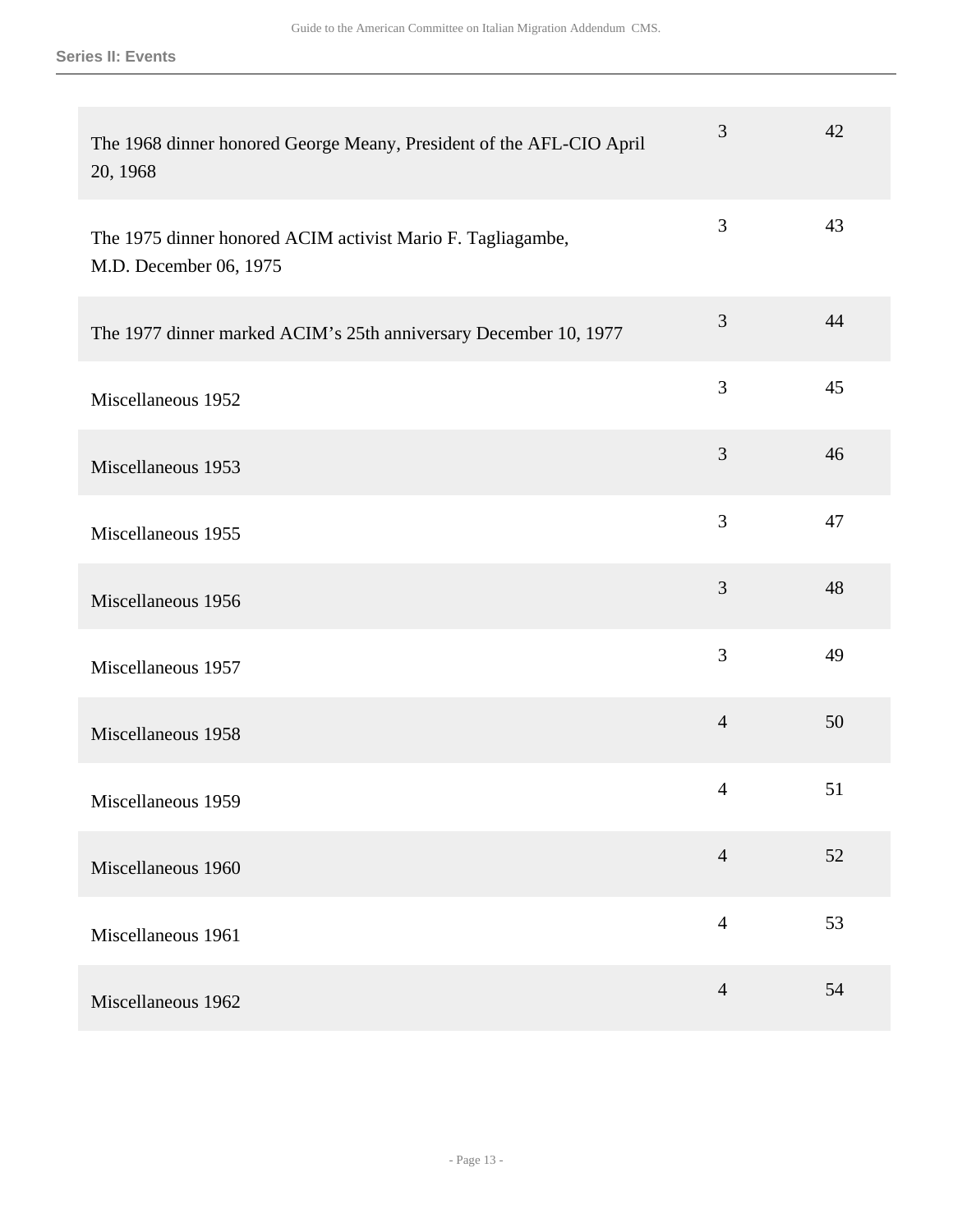| Miscellaneous 1963    | $\overline{4}$ | 55 |
|-----------------------|----------------|----|
| Miscellaneous 1964    | $\overline{4}$ | 56 |
| Miscellaneous 1965    | $\overline{4}$ | 57 |
| Miscellaneous 1966    | $\overline{4}$ | 58 |
| Miscellaneous 1968    | $\overline{4}$ | 59 |
| Miscellaneous 1972    | $\overline{4}$ | 60 |
| Miscellaneous 1976    | $\overline{4}$ | 61 |
| Miscellaneous 1977    | $\overline{4}$ | 62 |
| Miscellaneous Undated | $\overline{4}$ | 63 |
| San Remo Ball 1969    | $\overline{4}$ | 64 |
| San Remo Ball 1970    | $\overline{4}$ | 65 |
| San Remo Ball 1971    | $\mathfrak{S}$ | 66 |
| San Remo Ball 1972    | 5              | 67 |
| San Remo Ball 1974    | 5              | 68 |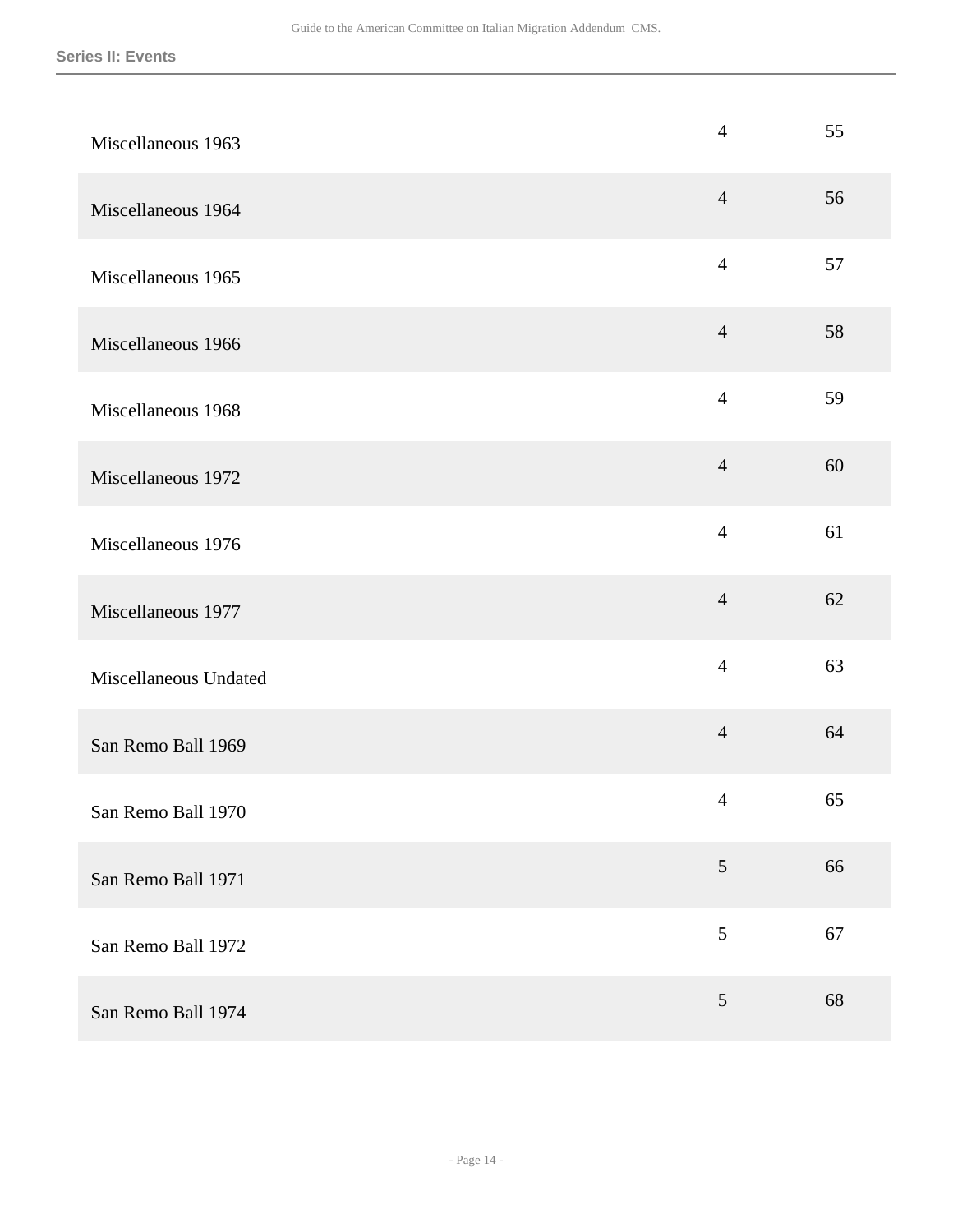| San Remo Ball 1976 | 5 | 69 |
|--------------------|---|----|
| San Remo Ball 1978 | 5 | 70 |
| San Remo Ball 1979 | 5 | 71 |
| San Remo Ball 1980 | 5 | 72 |
| San Remo Ball 1981 | 5 | 73 |
| San Remo Ball 1982 | 5 | 74 |
| San Remo Ball 1983 | 5 | 75 |
| San Remo Ball 1984 | 6 | 76 |
| San Remo Ball 1986 | 6 | 77 |
| San Remo Ball 1992 | 6 | 78 |

## <span id="page-14-0"></span>**Series III: Symposiums 1959-1982**

## **Scope and Contents note**

This Series contains 37 folders. They document annual meetings held for ACIM chapter members in Washington, D.C., or in Rome, Italy, during which participants listened to presentation on Italian immigration and attended social functions. The types of materials vary and include circulars, correspondence, press releases and programs.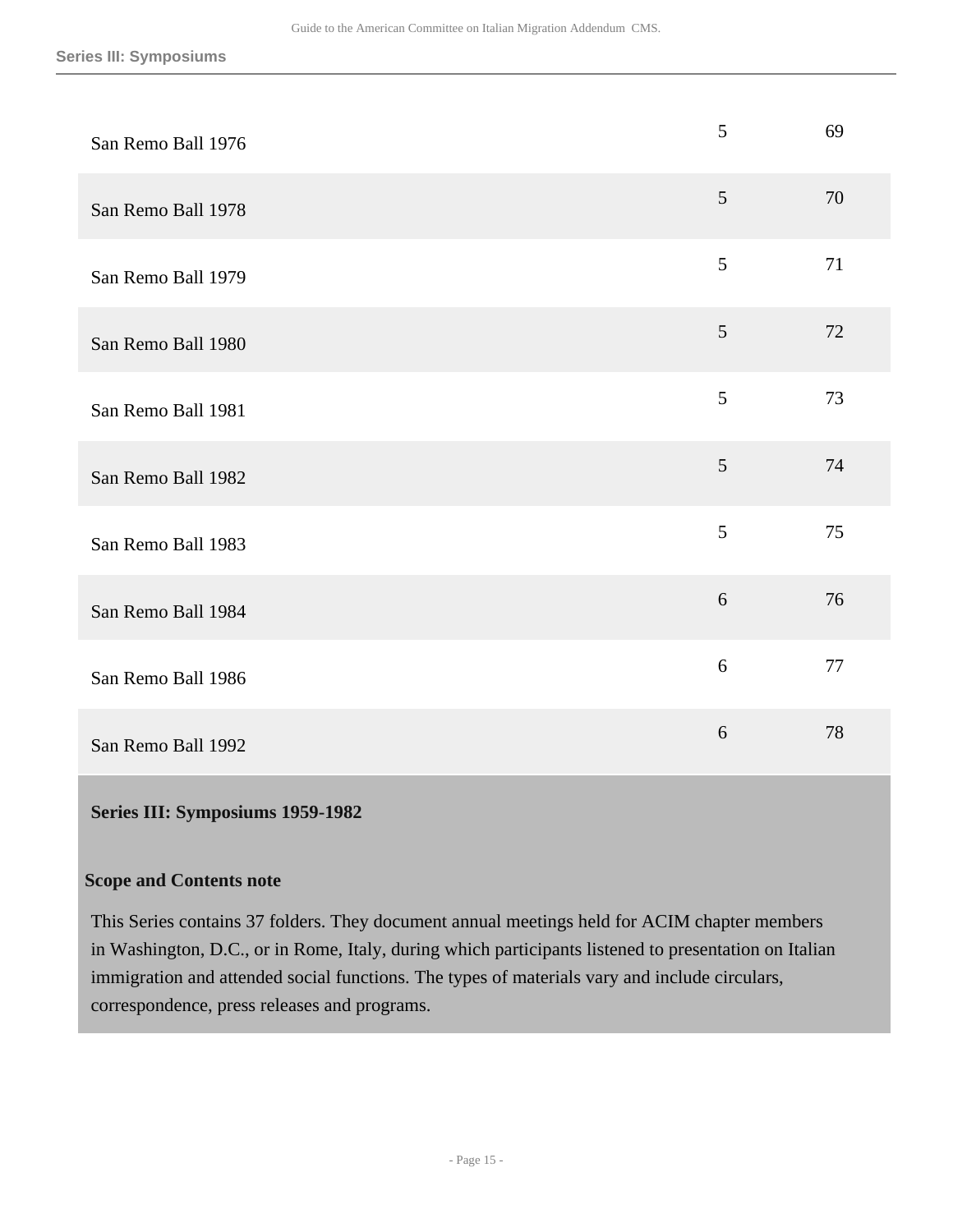| <b>Arrangement note</b>         |            |        |
|---------------------------------|------------|--------|
| Arranged chronologically.       |            |        |
|                                 | <b>Box</b> | Folder |
| Symposium 1959                  | $6\,$      | 79     |
| Symposium 1961                  | $6\,$      | 80     |
| Symposium 1963                  | $\sqrt{6}$ | 81     |
| Symposium 1965                  | $6\,$      | 82     |
| <b>ACIM Correspondence 1966</b> | $\sqrt{6}$ | 83     |
| Delegates' List 1966            | 6          | 84     |
| Falez, (Dr.) Stefano 1966       | $6\,$      | 85     |
| Italian-language Materials 1966 | 6          | 86     |
| Letters to Dignitaries 1966     | 6          | 87     |
| Marchisio, (Judge) Juvenal 1966 | $\sqrt{6}$ | 88     |
| Persegati, Walter 1966          | $\sqrt{6}$ | 89     |
| Programs 1966                   | $6\,$      | 90     |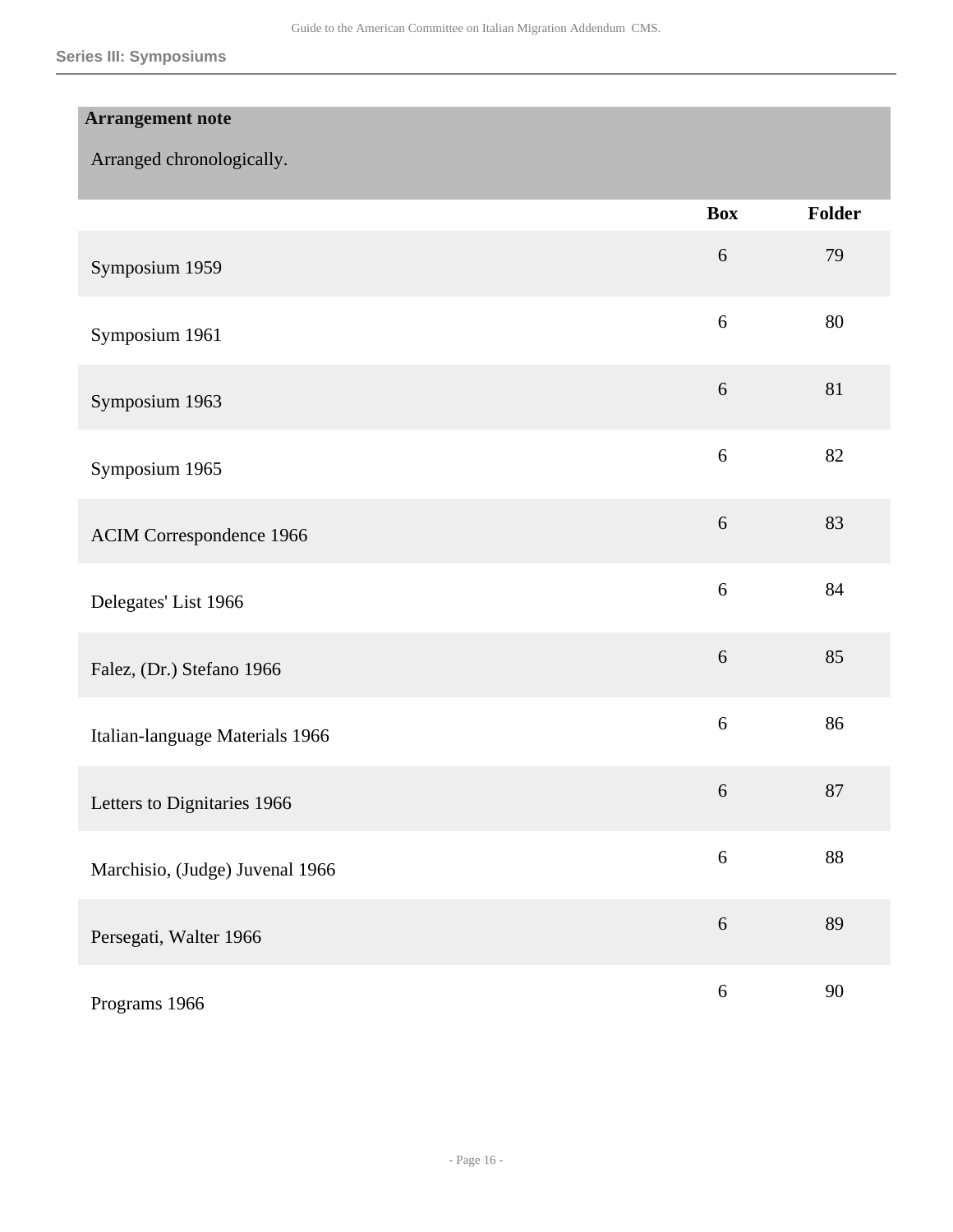## **Series III: Symposiums**

| Speeches 1966                                     | 6                | 91  |
|---------------------------------------------------|------------------|-----|
| Cogo, Reverend Joseph, c.s. 1971                  | $\boldsymbol{7}$ | 92  |
| Correspondence with Apostolic Delegate 1971       | $\tau$           | 93  |
| Correspondence with Congress 1971                 | $\overline{7}$   | 94  |
| Correspondence with Speakers 1971                 | $\boldsymbol{7}$ | 95  |
| Correspondence with White House 1971              | $\overline{7}$   | 96  |
| Follow-up 1971                                    | $\overline{7}$   | 97  |
| Fragomen's Study on Immigration 1971              | $\overline{7}$   | 98  |
| General 1971                                      | $\overline{7}$   | 99  |
| Invitations 1971                                  | $\tau$           | 100 |
| List of People Who Received Symposium Report 1971 | $\overline{7}$   | 101 |
| Messages 1971                                     | $\tau$           | 102 |
| Participants' Packets 1971                        | $\overline{7}$   | 103 |
| Press Releases 1971                               | $\boldsymbol{7}$ | 104 |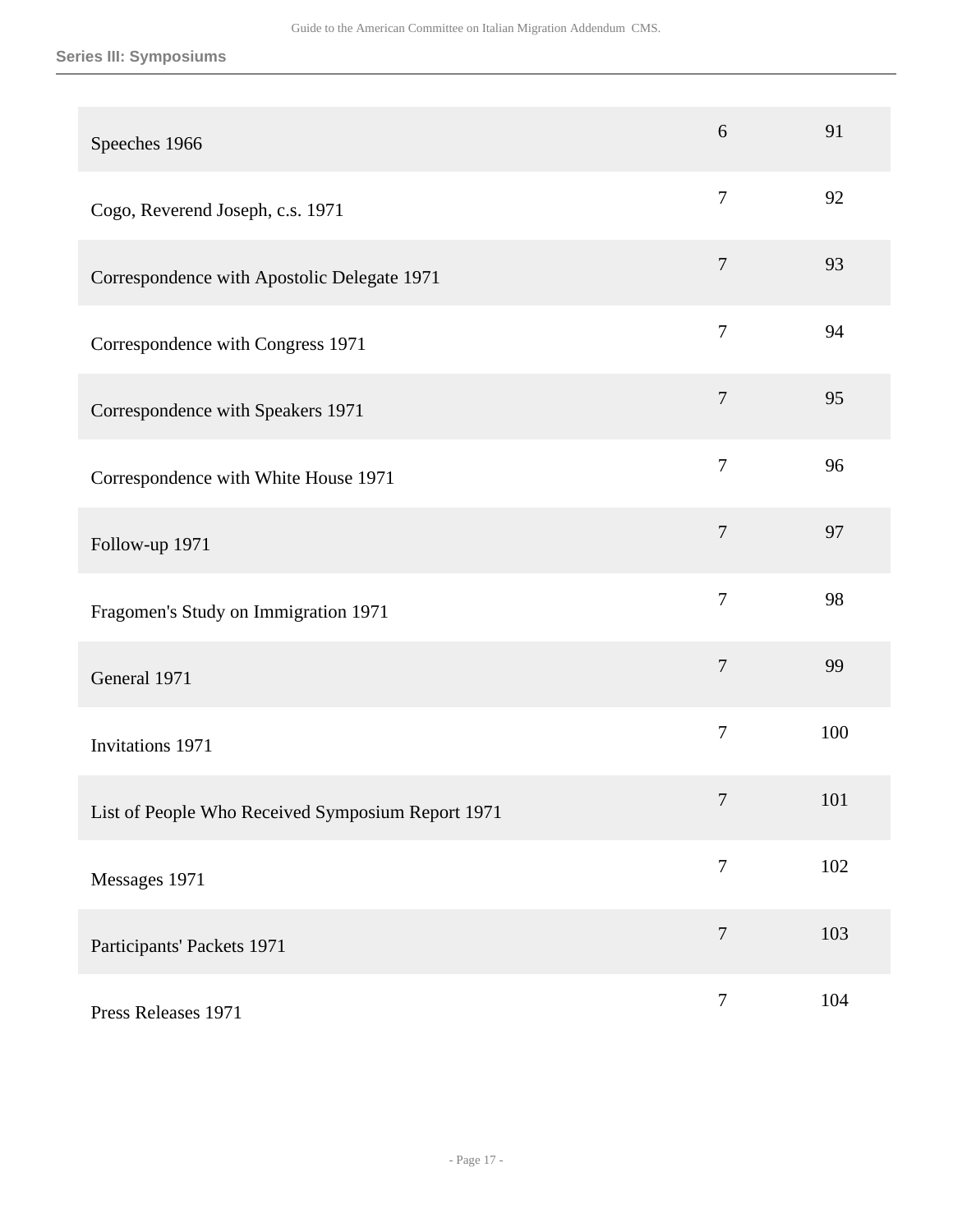## **Series IV: Publications**

<span id="page-17-0"></span>

| Programs 1971                     | $\tau$           | 105 |
|-----------------------------------|------------------|-----|
| Reception at Italian Embassy 1971 | $\boldsymbol{7}$ | 106 |
| Report. (3 copies) 1971           | $\boldsymbol{7}$ | 107 |
| Speeches 1971                     | $\boldsymbol{7}$ | 108 |
| Symposium 1976                    | $\boldsymbol{7}$ | 109 |
| Form Letters 1977                 | $\tau$           | 110 |
| List of Delegates 1977            | $\boldsymbol{7}$ | 111 |
| Preliminary Information 1977      | $\tau$           | 112 |
| Press Releases 1977               | $\boldsymbol{7}$ | 113 |
| Programs 1977                     | $\boldsymbol{7}$ | 114 |
| Symposium 1980                    | $\tau$           | 115 |
| Symposium 1982                    | $\boldsymbol{7}$ | 116 |
| Series IV: Publications 1952-1974 |                  |     |
| <b>Scope and Contents note</b>    |                  |     |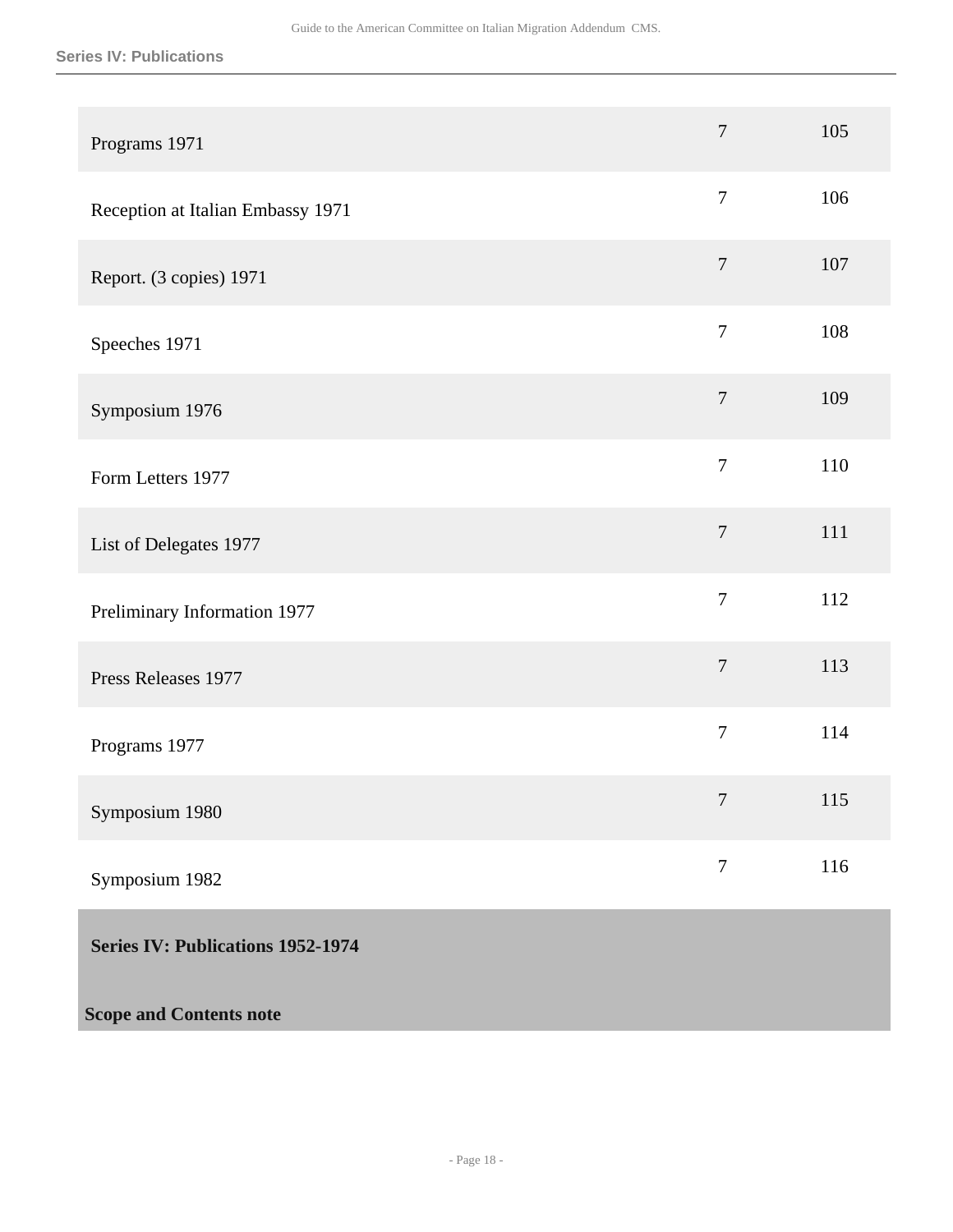This Series contains 3 folders. Each contains a separate ACIM publication: The Dispatch from 1952 to 1973, Newsletter from 1969 to 1974, and Listening Post for 1964. Researchers are also directed to Box 90, Folder 864 in this collection, where there are 1972-1973 copies of La Nuova Vita, an Italianlanguage newsletters for the ACIM affiliates in the New York City area.

|                          | <b>Box</b> | Folder |
|--------------------------|------------|--------|
| The Dispatch 1952-1973   | 8          | 117    |
| The Newsletter 1969-1974 | 8          | 118    |
| The Listening Post 1964  | 8          | 119    |

## <span id="page-18-0"></span>**Series V: General Correspondence 1953-1989**

## **Scope and Contents note**

This Series contains 184 folders. Each year is comprised of two parts. One part is in alphabetical order by recipient. The other part is in chronological order by month. Not all years are represented, and the alphabetical and chronological files are not just different ways of organizing different copies of the same correspondence. The correspondence is usually in Italian, typed and signed by an ACIM employee, and written to answer inquiries concerning American and Italian old-age pensions, health care beneifts, immigration law, international banking, or veterans benefits.

## **Arrangement note**

This series is arranged chronologically.

|                             | <b>Box</b> | <b>Folder</b> |
|-----------------------------|------------|---------------|
| General Correspondence 1953 | 8          | 120           |
| General Correspondence 1972 |            | 121           |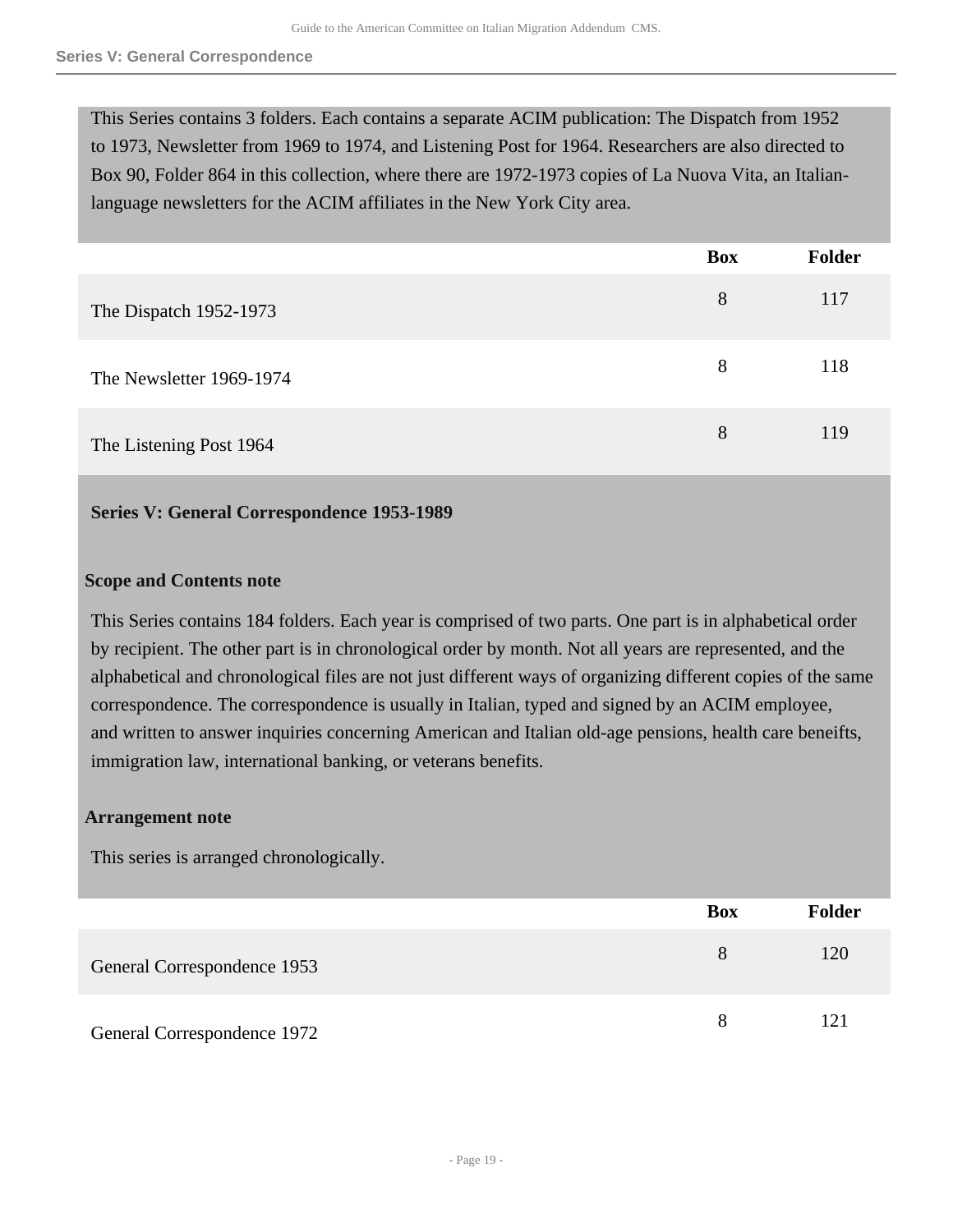| General Correspondence: A-F 1973      | 8     | 122 |
|---------------------------------------|-------|-----|
| General Correspondence: G-Z 1973      | $8\,$ | 123 |
| General Correspondence 1974           | 8     | 124 |
| General Correspondence January 1977   | 8     | 125 |
| General Correspondence February 1977  | 8     | 126 |
| General Correspondence March 1977     | 8     | 127 |
| General Correspondence April 1977     | 8     | 128 |
| General Correspondence May 1977       | 8     | 129 |
| General Correspondence June 1977      | 8     | 130 |
| General Correspondence July 1977      | 8     | 131 |
| General Correspondence August 1977    | $8\,$ | 132 |
| General Correspondence September 1977 | 8     | 133 |
| General Correspondence October 1977   | 8     | 134 |
| General Correspondence November 1977  | $8\,$ | 135 |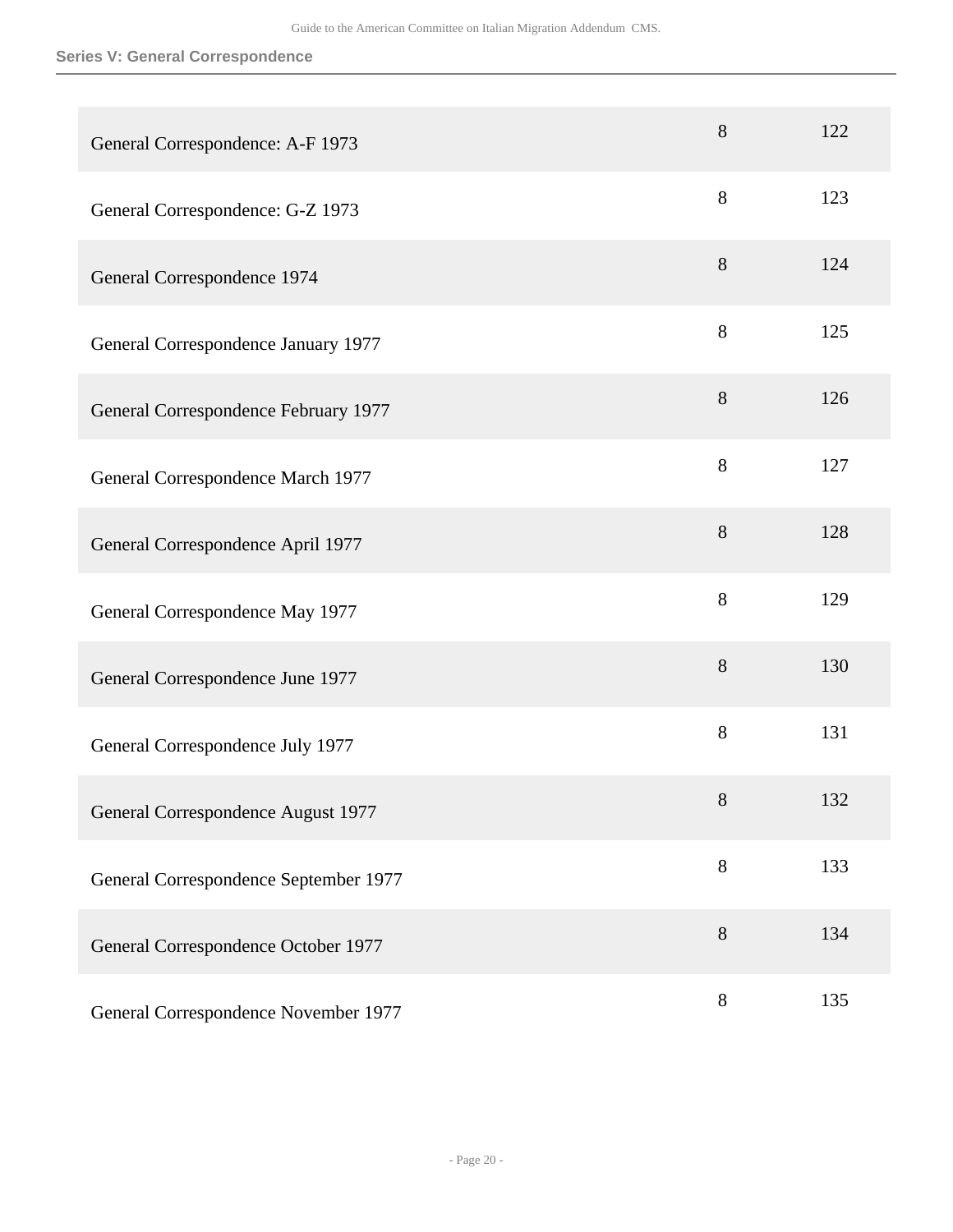| General Correspondence December 1977 | 8     | 136 |
|--------------------------------------|-------|-----|
| General Correspondence: A 1978       | 8     | 137 |
| General Correspondence: B 1978       | $8\,$ | 138 |
| General Correspondence: C 1978       | 9     | 139 |
| General Correspondence: D 1978       | 9     | 140 |
| General Correspondence: F 1978       | 9     | 141 |
| General Correspondence: G 1978       | 9     | 142 |
| General Correspondence: I 1978       | 9     | 143 |
| General Correspondence: L 1978       | 9     | 144 |
| General Correspondence: M 1978       | 9     | 145 |
| General Correspondence: N 1978       | 9     | 146 |
| General Correspondence: P 1978       | 9     | 147 |
| General Correspondence: R 1978       | 9     | 148 |
| General Correspondence: S 1978       | 9     | 149 |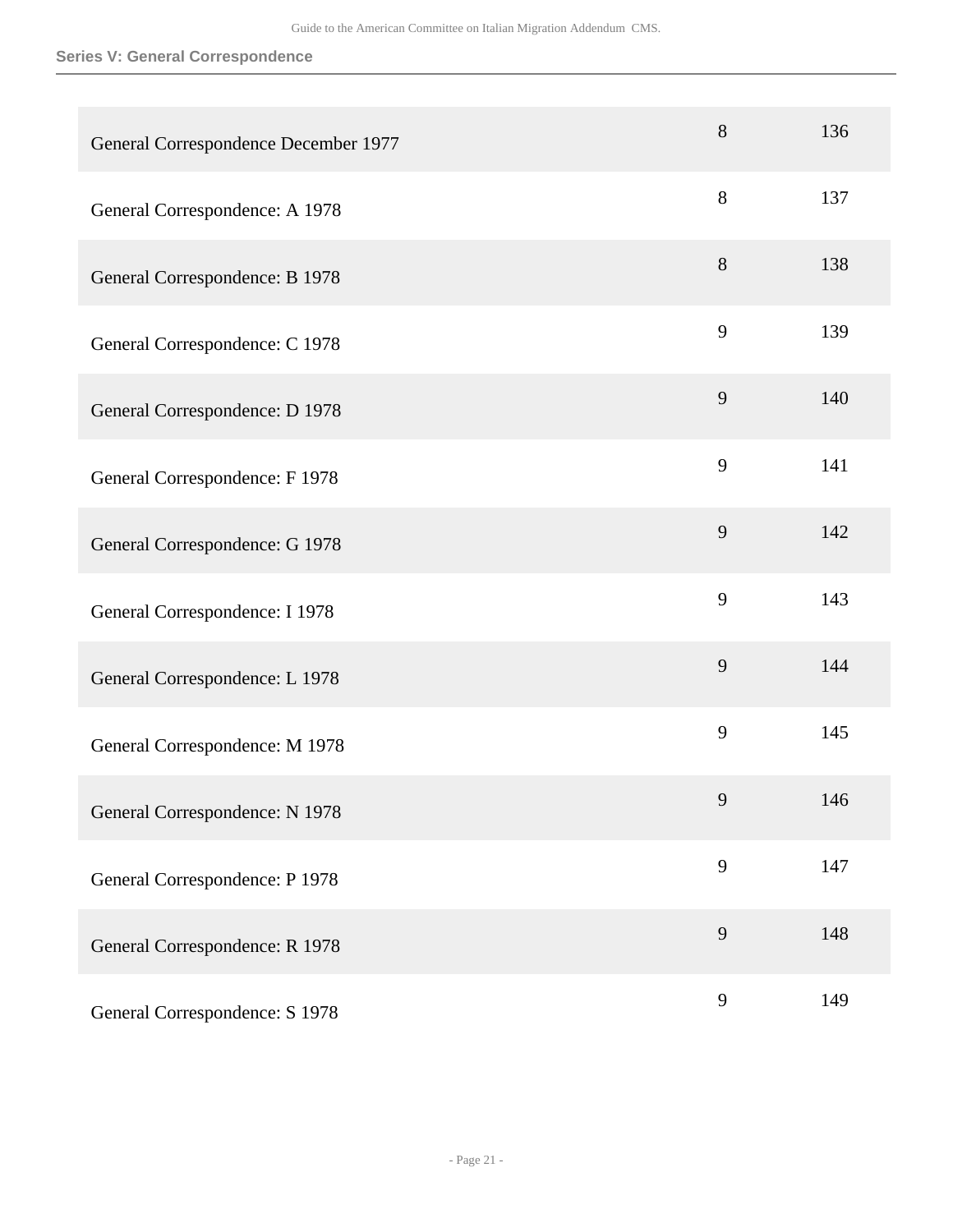| General Correspondence: T 1978        | 9  | 150 |
|---------------------------------------|----|-----|
| General Correspondence: V-Z 1978      | 9  | 151 |
| General Correspondence January 1978   | 10 | 152 |
| General Correspondence February 1978  | 10 | 153 |
| General Correspondence March 1978     | 10 | 154 |
| General Correspondence April 1978     | 10 | 155 |
| General Correspondence May 1978       | 10 | 156 |
| General Correspondence June 1978      | 10 | 157 |
| General Correspondence July 1978      | 10 | 158 |
| General Correspondence August 1978    | 10 | 159 |
| General Correspondence September 1978 | 10 | 160 |
| General Correspondence October 1978   | 10 | 161 |
| General Correspondence November 1978  | 11 | 162 |
| General Correspondence December 1978  | 11 | 163 |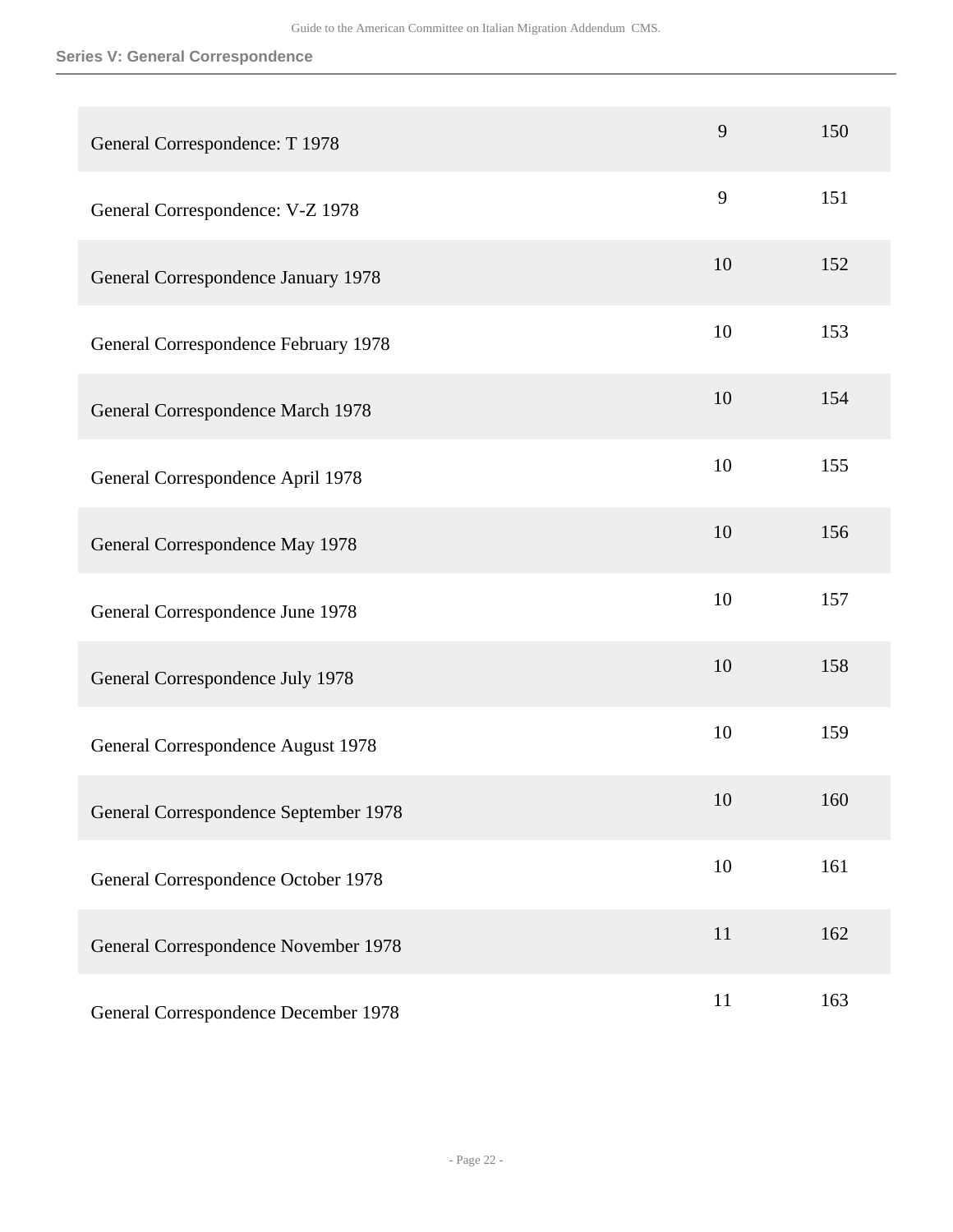| General Correspondence: B-C 1979      | 11 | 164 |
|---------------------------------------|----|-----|
| General Correspondence: D-F 1979      | 11 | 165 |
| General Correspondence: L 1979        | 11 | 166 |
| General Correspondence: M-S 1979      | 11 | 167 |
| General Correspondence: V-Z 1979      | 11 | 168 |
| General Correspondence January 1979   | 11 | 169 |
| General Correspondence February 1979  | 11 | 170 |
| General Correspondence March 1979     | 11 | 171 |
| General Correspondence April 1979     | 11 | 172 |
| General Correspondence May 1979       | 12 | 173 |
| General Correspondence June 1979      | 12 | 174 |
| General Correspondence July 1979      | 12 | 175 |
| General Correspondence August 1979    | 12 | 176 |
| General Correspondence September 1979 | 12 | 177 |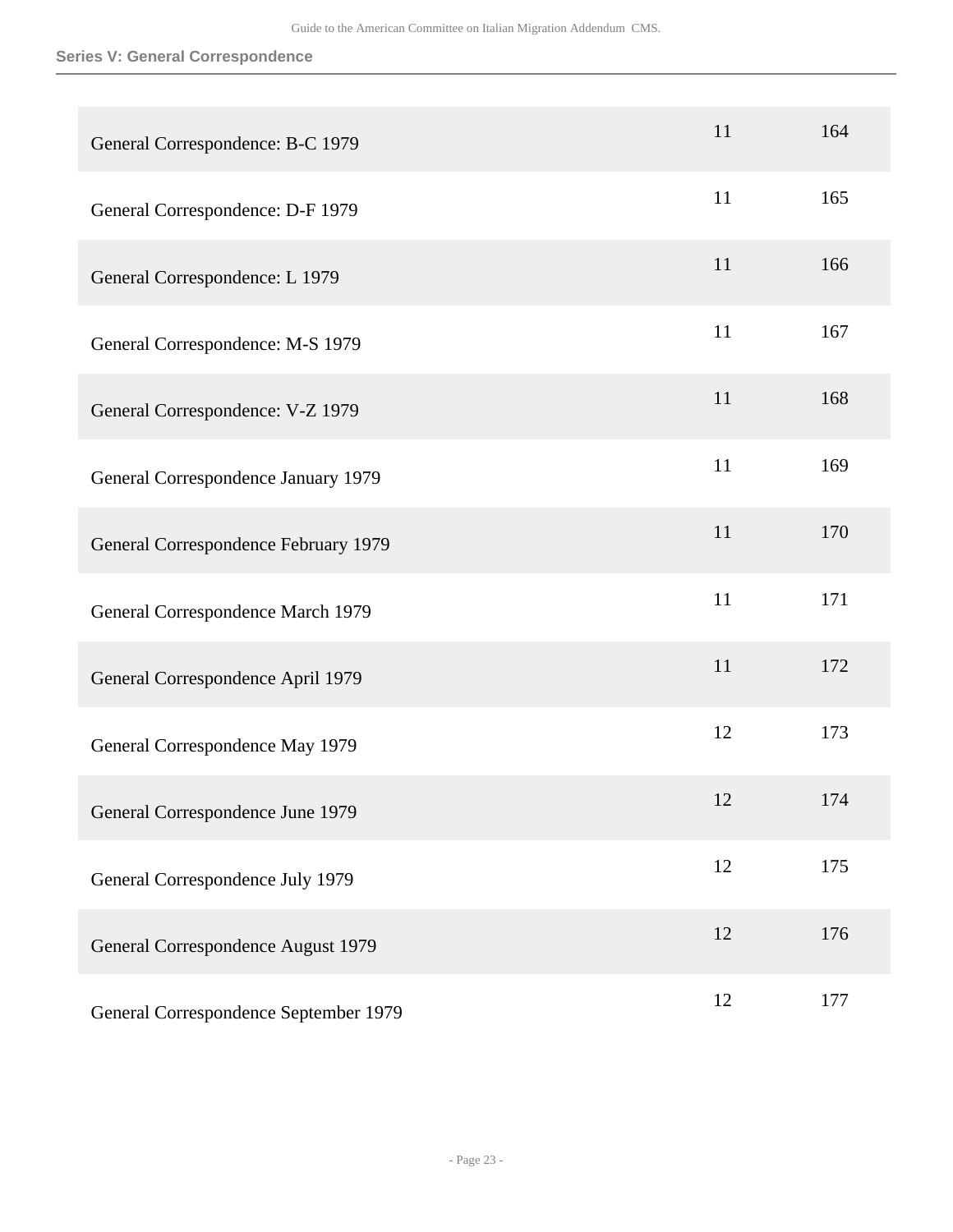| General Correspondence October 1979   | 12 | 178 |
|---------------------------------------|----|-----|
| General Correspondence November 1979  | 12 | 179 |
| General Correspondence December 1979  | 12 | 180 |
| General Correspondence: A 1979-1980   | 12 | 181 |
| General Correspondence: B 1979-1980   | 12 | 182 |
| General Correspondence: C 1979-1980   | 13 | 183 |
| General Correspondence: D 1979-1980   | 13 | 184 |
| General Correspondence: E 1979-1980   | 13 | 185 |
| General Correspondence: F 1979-1980   | 13 | 186 |
| General Correspondence: H-L 1979-1980 | 13 | 187 |
| General Correspondence: M 1979-1980   | 14 | 188 |
| General Correspondence: N 1979-1980   | 14 | 189 |
| General Correspondence: O-P 1979-1980 | 14 | 190 |
| General Correspondence: R 1979-1980   | 14 | 191 |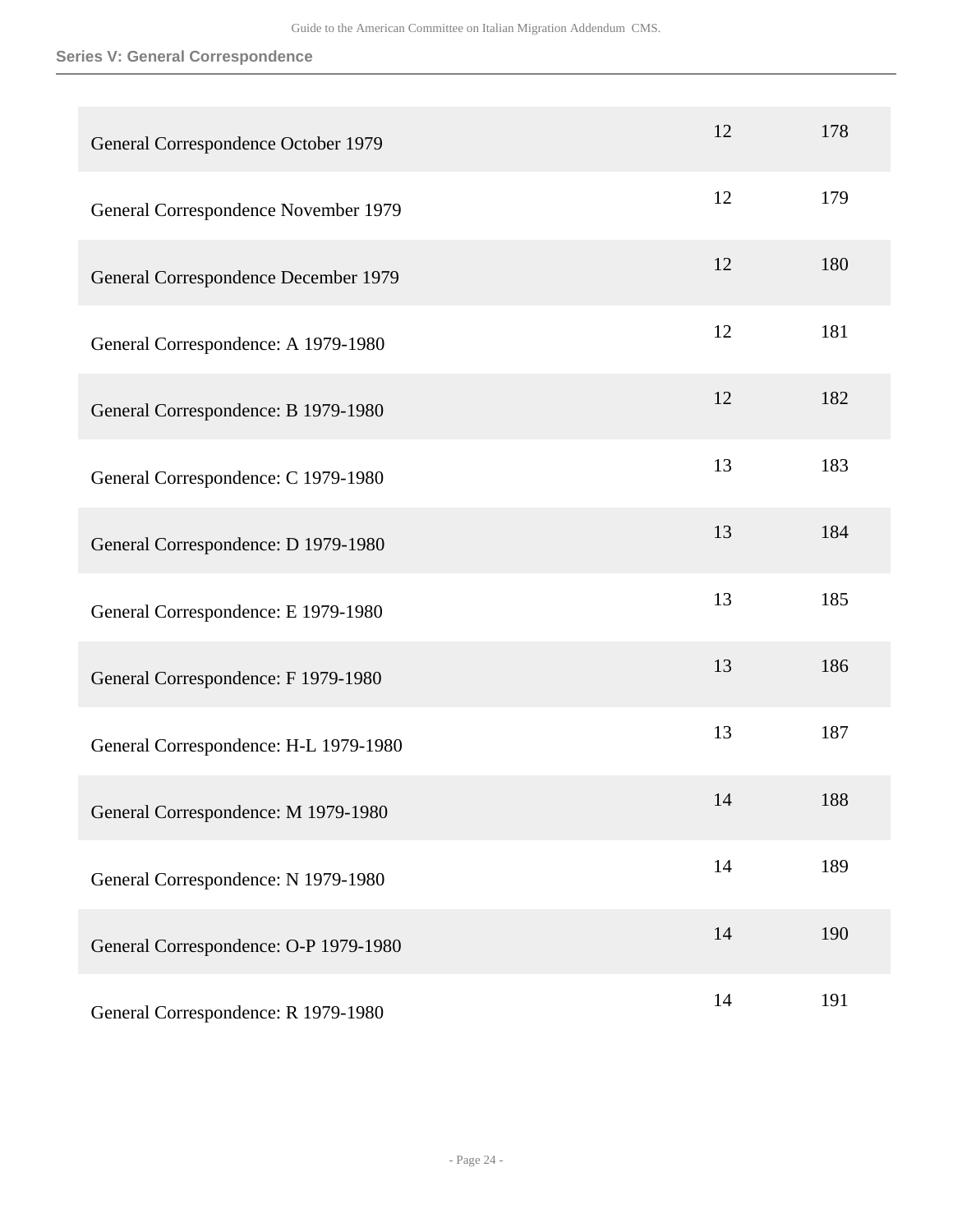| General Correspondence: S 1979-1980   | 14 | 192 |
|---------------------------------------|----|-----|
| General Correspondence: T 1979-1980   | 14 | 193 |
| General Correspondence: U-Z 1979-1980 | 14 | 194 |
| General Correspondence: A-C 1980      | 15 | 195 |
| General Correspondence: D-E 1980      | 15 | 196 |
| General Correspondence: N-R 1980      | 15 | 197 |
| General Correspondence: S 1980        | 15 | 198 |
| General Correspondence: V-Z 1980      | 15 | 199 |
| General Correspondence January 1980   | 15 | 200 |
| General Correspondence February 1980  | 15 | 201 |
| General Correspondence March 1980     | 15 | 202 |
| General Correspondence April 1980     | 15 | 203 |
| General Correspondence May 1980       | 15 | 204 |
| General Correspondence June 1980      | 15 | 205 |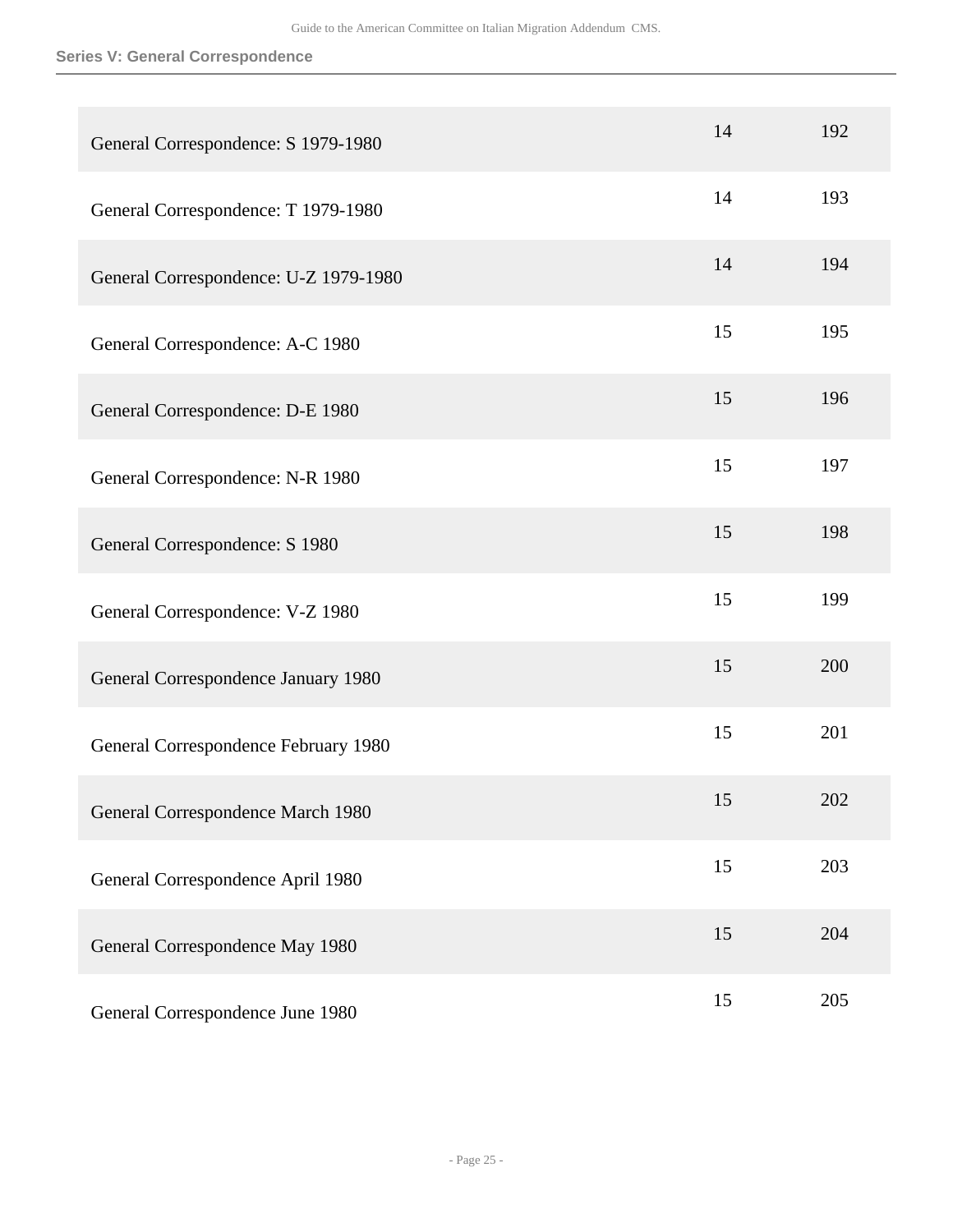| General Correspondence July 1980      | 15 | 206 |
|---------------------------------------|----|-----|
| General Correspondence August 1980    | 15 | 207 |
| General Correspondence September 1980 | 16 | 208 |
| General Correspondence October 1980   | 16 | 209 |
| General Correspondence November 1980  | 16 | 210 |
| General Correspondence December 1980  | 16 | 211 |
| General Correspondence: A 1981-1982   | 16 | 212 |
| General Correspondence: B 1981-1982   | 16 | 213 |
| General Correspondence: C 1981-1982   | 16 | 214 |
| General Correspondence: D 1981-1982   | 16 | 215 |
| General Correspondence: E 1981-1982   | 16 | 216 |
| General Correspondence: F 1981-1982   | 17 | 217 |
| General Correspondence: G 1981-1982   | 17 | 218 |
| General Correspondence: H 1981-1982   | 17 | 219 |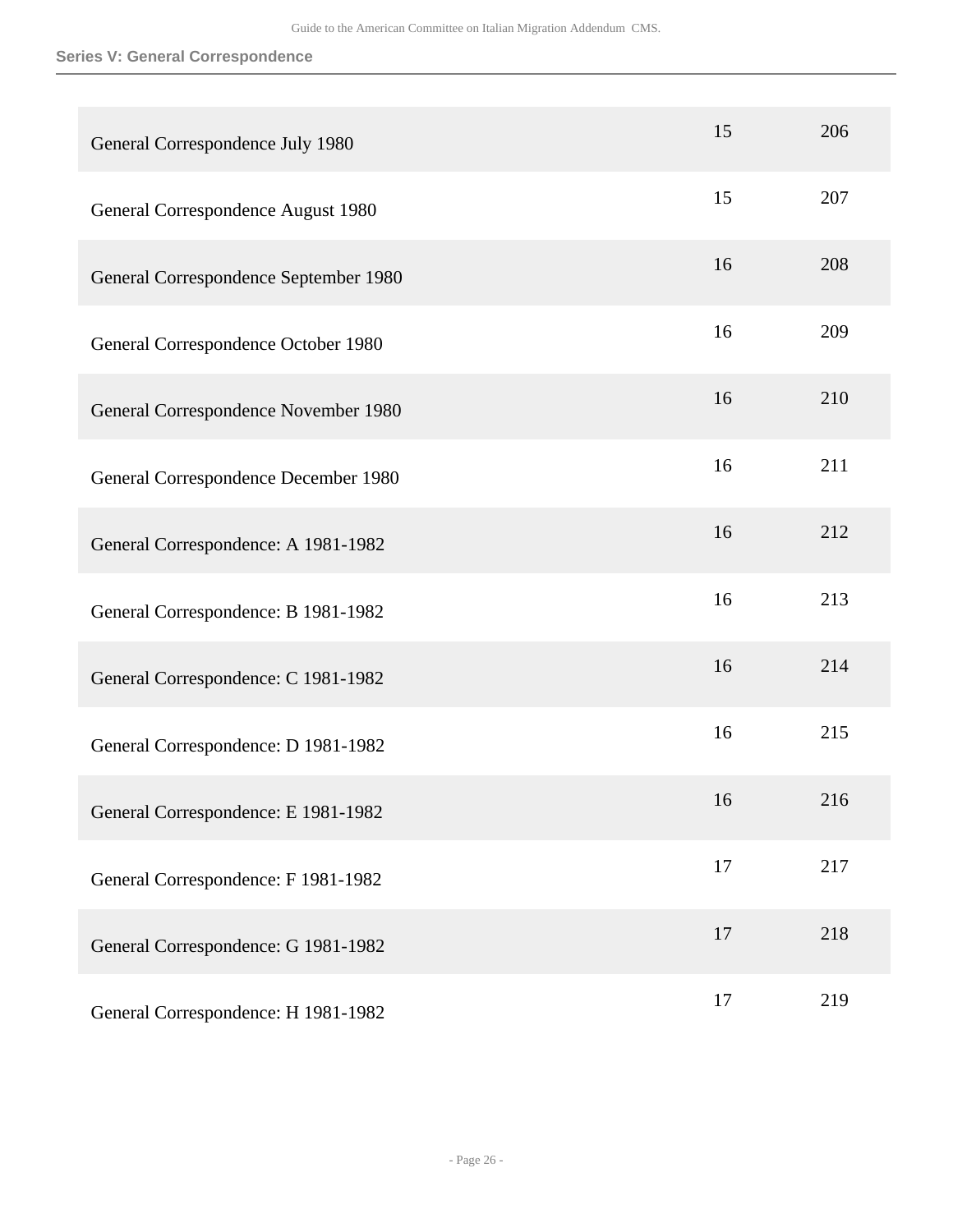| General Correspondence: L 1981-1982           | 17 | 220 |
|-----------------------------------------------|----|-----|
| General Correspondence: M 1981-1982           | 17 | 221 |
| General Correspondence: N 1981-1982           | 17 | 222 |
| General Correspondence: O 1981-1982           | 17 | 223 |
| General Correspondence: P 1981-1982           | 17 | 224 |
| General Correspondence: R 1981-1982           | 17 | 225 |
| General Corespondence: S 1981-1982            | 18 | 226 |
| General Corespondence: T 1981-1982            | 18 | 227 |
| General Corespondence: U-Z 1981-1982          | 18 | 228 |
| General Correspondence January-February 1981  | 18 | 229 |
| General Correspondence March-April 1981       | 18 | 230 |
| General Correspondence May-June 1981          | 18 | 231 |
| General Correspondence July-August 1981       | 18 | 232 |
| General Correspondence September-October 1981 | 19 | 233 |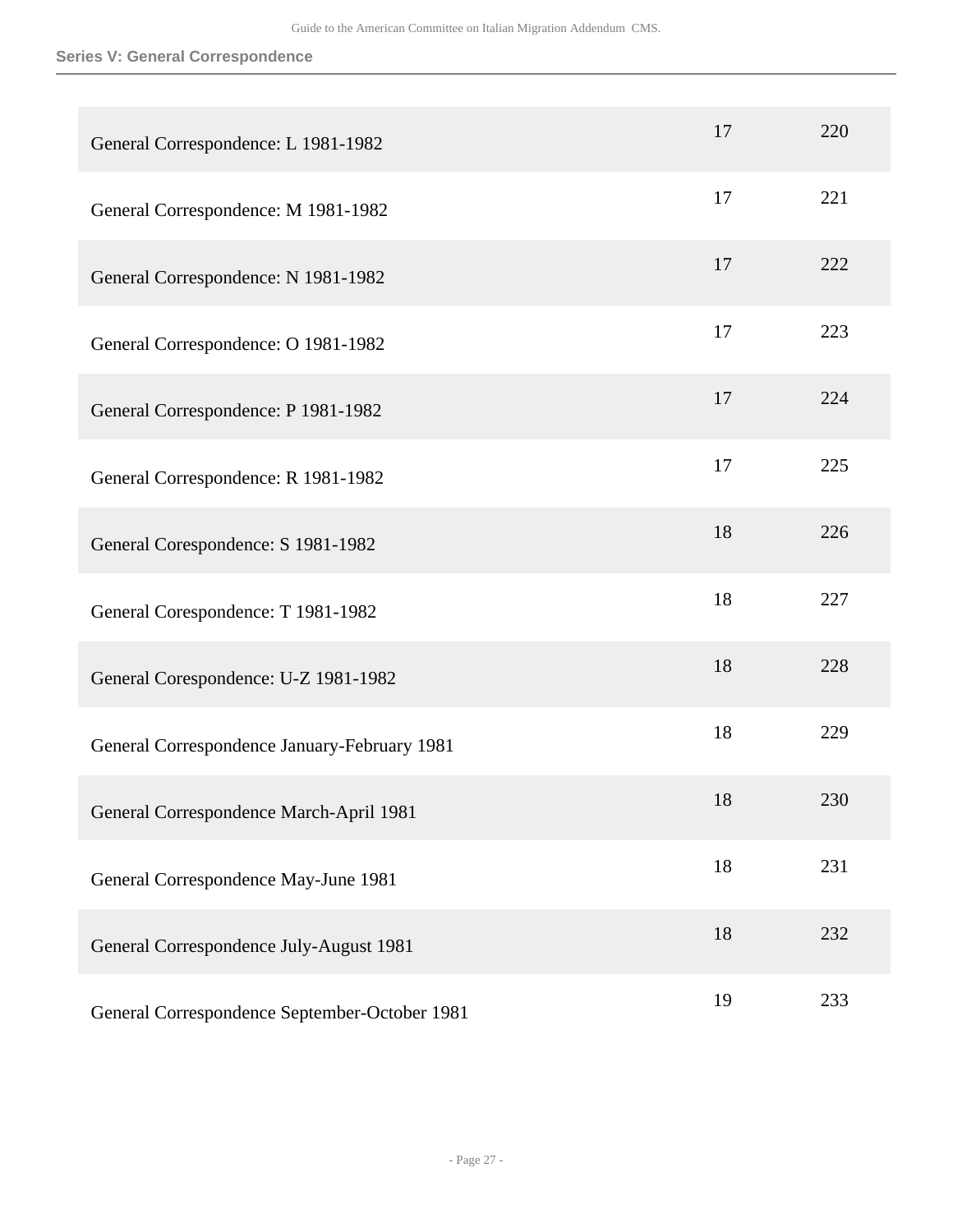| General Correspondence November-December 1981 | 19 | 234 |
|-----------------------------------------------|----|-----|
| General Correspondence January 1982           | 19 | 235 |
| General Correspondence February 1982          | 19 | 236 |
| General Correspondence March 1982             | 19 | 237 |
| General Correspondence April 1982             | 19 | 238 |
| General Correspondence May 1982               | 19 | 239 |
| General Correspondence June 1982              | 19 | 240 |
| General Correspondence July 1982              | 19 | 241 |
| General Correspondence August 1982            | 19 | 242 |
| General Correspondence September 1982         | 20 | 243 |
| General Correspondence October 1982           | 20 | 244 |
| General Correspondence November 1982          | 20 | 245 |
| General Correspondence December 1982          | 20 | 246 |
| General Correspondence: A 1983-1985           | 20 | 247 |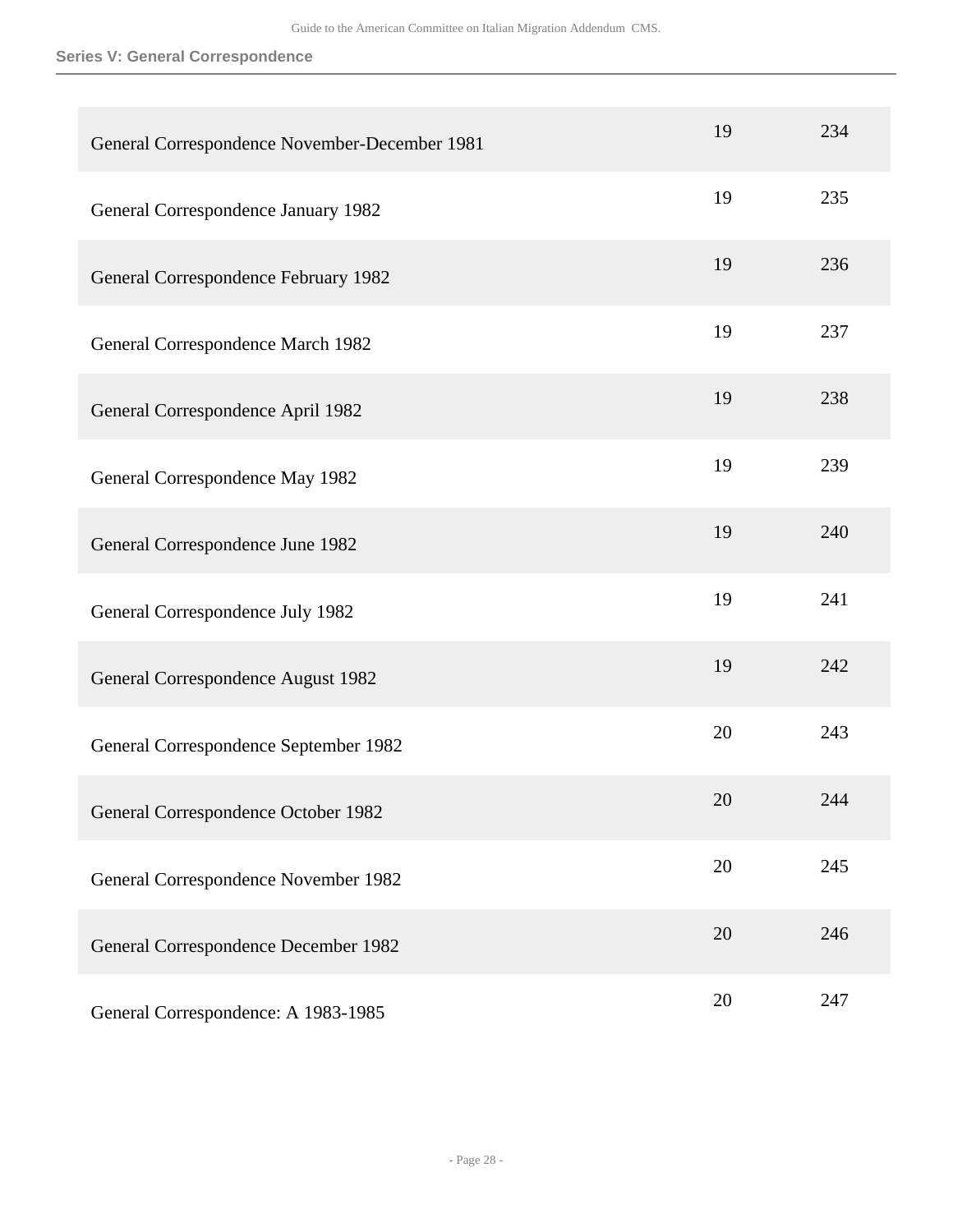| General Correspondence: B 1983-1985   | 20 | 248 |
|---------------------------------------|----|-----|
| General Correspondence: C 1983-1985   | 20 | 249 |
| General Correspondence: D 1983-1985   | 21 | 250 |
| General Correspondence: E 1983-1985   | 21 | 251 |
| General Correspondence: F 1983-1985   | 21 | 252 |
| General Correspondence: G 1983-1985   | 21 | 253 |
| General Correspondence: J-K 1983-1985 | 21 | 254 |
| General Correspondence: L 1983-1985   | 21 | 255 |
| General Correspondence: M 1983-1985   | 21 | 256 |
| General Correspondence: N 1983-1985   | 21 | 257 |
| General Correspondence: O-P 1983-1985 | 22 | 258 |
| General Correspondence: Q-R 1983-1985 | 22 | 259 |
| General Correspondence: S 1983-1985   | 22 | 260 |
| General Correspondence: T 1983-1985   | 22 | 261 |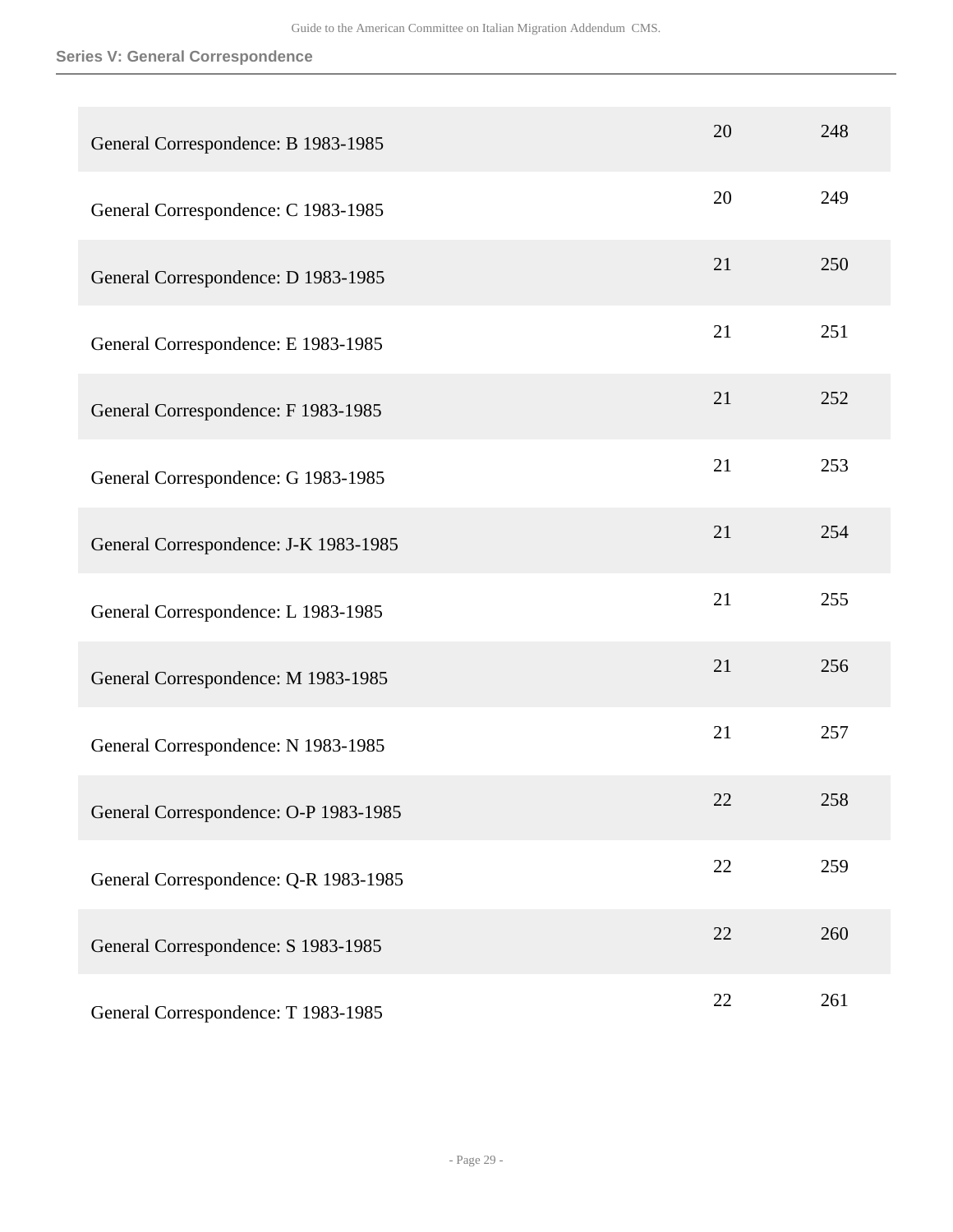| General Correspondence: U-V 1983-1985 | 22 | 262 |
|---------------------------------------|----|-----|
| General Correspondence: Z 1983-1985   | 22 | 263 |
| General Correspondence: A-C 1984      | 23 | 264 |
| General Correspodence: D-F 1984       | 23 | 265 |
| General Correspondence: G-K 1984      | 23 | 266 |
| General Correspondence: L-N 1984      | 23 | 267 |
| General Correspondence January 1983   | 23 | 268 |
| General Correspondence February 1983  | 23 | 269 |
| General Correspondence March 1983     | 23 | 270 |
| General Correspondence April 1983     | 23 | 271 |
| General Correspondence May 1983       | 23 | 272 |
| General Correspondence June 1983      | 23 | 273 |
| General Correspondence July 1983      | 23 | 274 |
| General Correspondence August 1983    | 23 | 275 |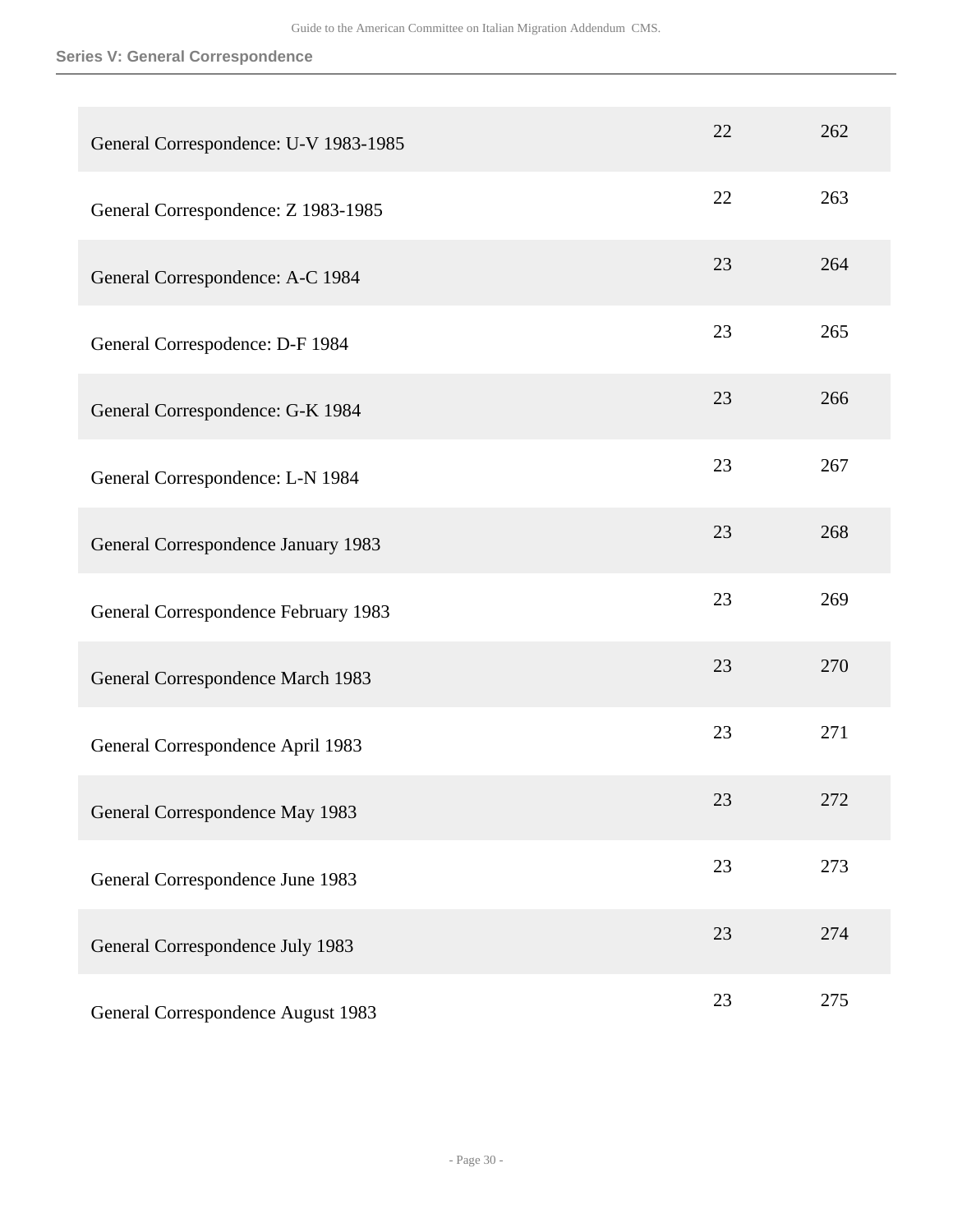| General Correspondence September 1983 | 23 | 276 |
|---------------------------------------|----|-----|
| General Correspondence October 1983   | 23 | 277 |
| General Correspondence November 1983  | 23 | 278 |
| General Correspondence December 1983  | 23 | 279 |
| General Correspondence January 1984   | 24 | 280 |
| General Correspondence February 1984  | 24 | 281 |
| General Correspondence March 1984     | 24 | 282 |
| General Correspondence April 1984     | 24 | 283 |
| General Correspondence May 1984       | 24 | 284 |
| General Correspondence June 1984      | 24 | 285 |
| General Correspondence July 1984      | 24 | 286 |
| General Correspondence August 1984    | 24 | 287 |
| General Correspondence September 1984 | 24 | 288 |
| General Correspondence October 1984   | 24 | 289 |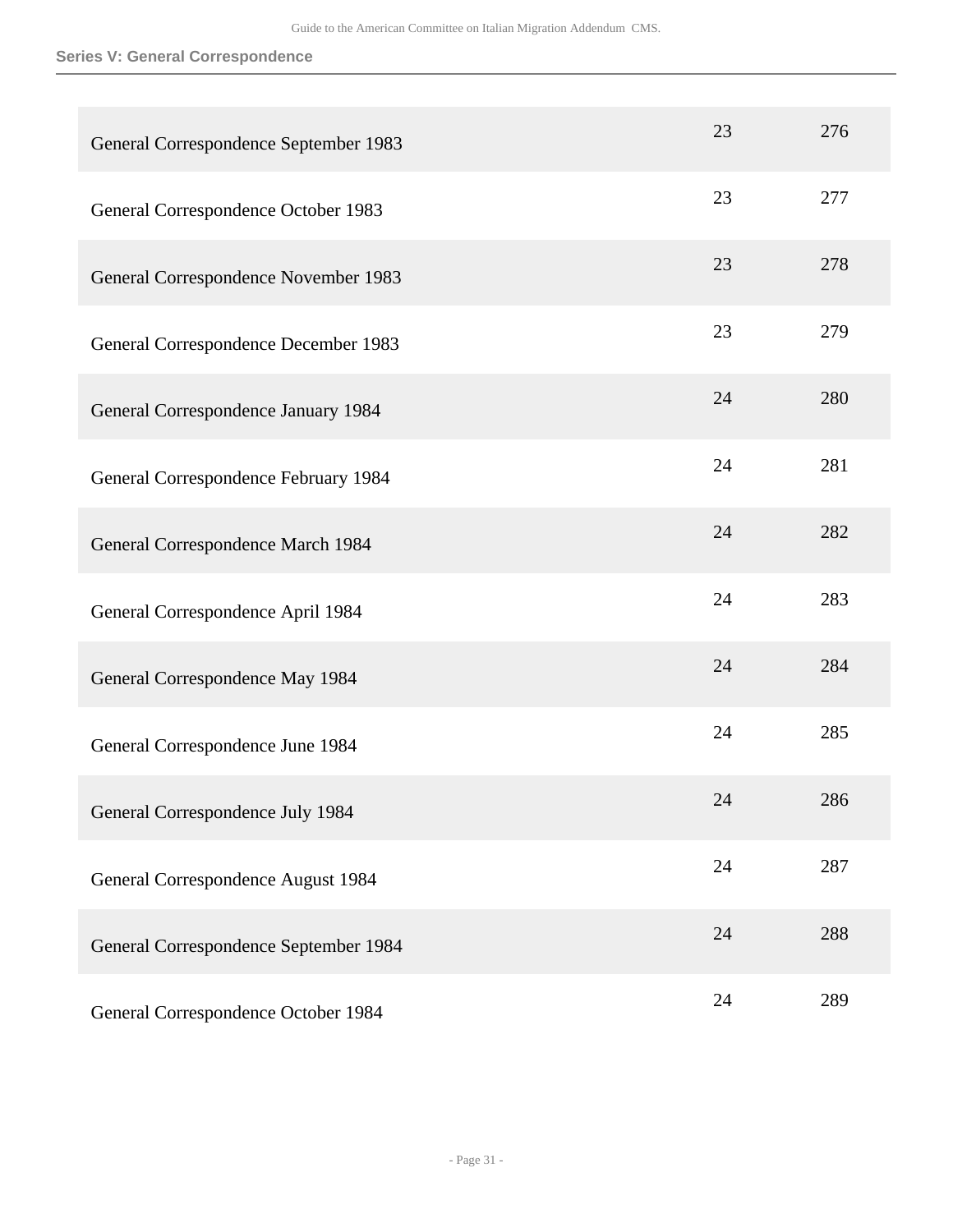| General Correspondence November 1984  | 24 | 290 |
|---------------------------------------|----|-----|
| General Correspondence December 1984  | 24 | 291 |
| General Correspondence January 1985   | 24 | 292 |
| General Correspondence February 1985  | 24 | 293 |
| General Correspondence March 1985     | 24 | 294 |
| General Correspondence April 1985     | 24 | 295 |
| General Correspondence May 1985       | 25 | 296 |
| General Correspondence June 1985      | 25 | 297 |
| General Correspondence July 1985      | 25 | 298 |
| General Correspondence August 1985    | 25 | 299 |
| General Correspondence September 1985 | 25 | 300 |
| General Correspondence October 1985   | 25 | 301 |
| General Correspondence November 1985  | 25 | 302 |
| General Correspondence December 1985  | 25 | 303 |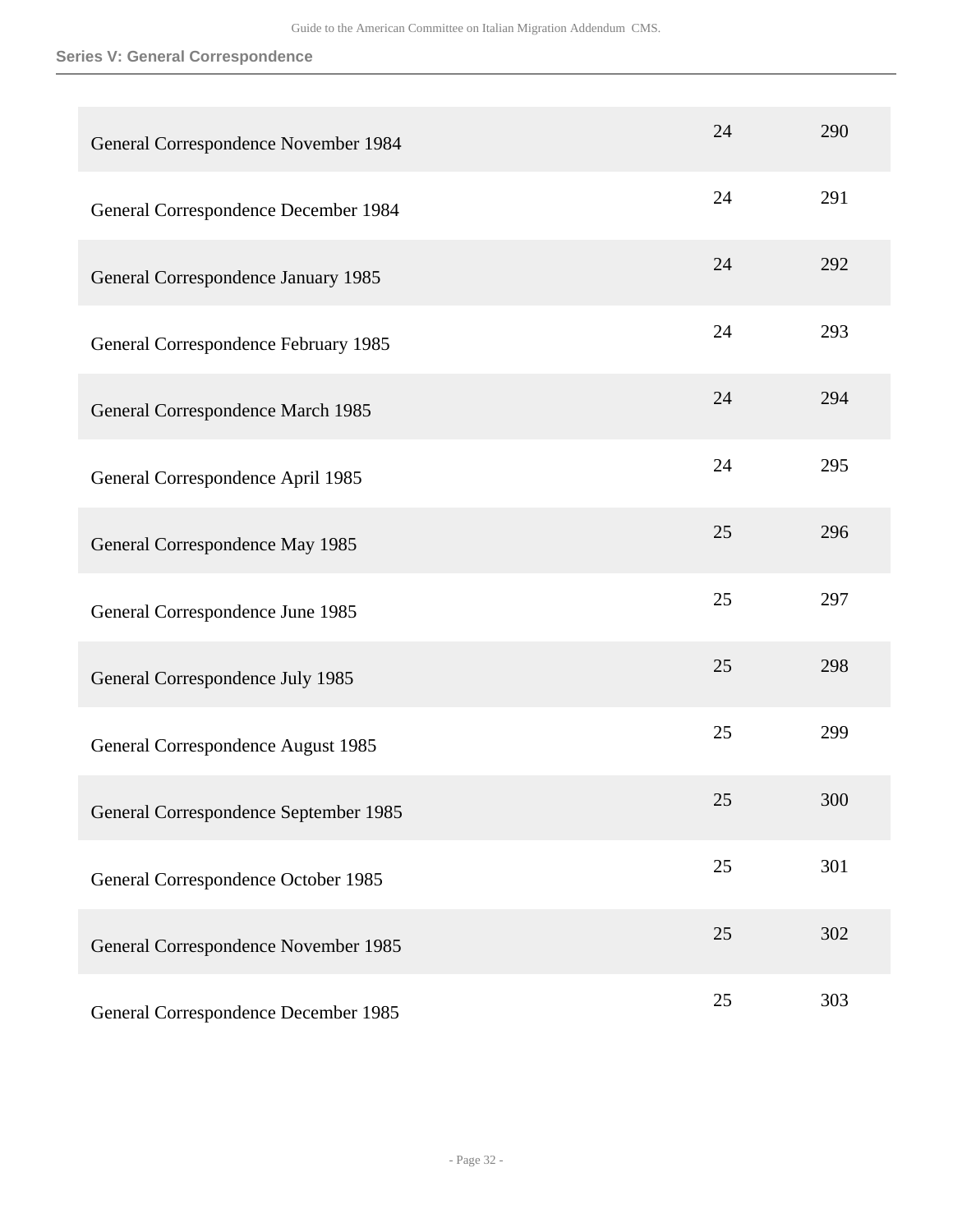<span id="page-32-0"></span>General Correspondence 1989 25 304

### **Scope and Contents note**

Assistance Cases. These 30 folders cover the years 1981 to 1985. They are arranged chronologically, and then alphabetically. Each item represents a person asking for some form of aid. Some requests are for assistance represented in other Subseries in this Series, such as help with immigration law. Others are requests for information, or for forms of assistance not covered by the other Subseries in this Series. Most of the material is in Italian.

Individual Cases. The 88 folders in this Subseries are being arranged alphabetically. Each folder represents a separate case. Most of the material is in Italian. Closed Cases. These 50 folders are arranged chronologically from 1972 to 1985, and then alphabetically. Each item represents a request for assistance that members of the ACIM office were able to fulfill. Most of the material is in Italian.

Immigration Cases. These 99 folders are arranged chronologically from 1965 to 1987, and then alphabetically. Each item represents a request for aid with U.S. immigration law, and most contain copies of forms filled out in compliance with that law. The material is in Italian and English.

Pension Cases. These 88 folders are arranged chronologically from 1970 to the 1980s, and then alphabetically. Each item represents a request for aid with obtaining an Italian government pension. Most of the material is in Italian. See also CMS Coll. #028, ACIM/ACLI Pension Records for further information.

Social Security Cases. These 24 folders are arranged chronologically from 1969 to 1986, and then alphabetically. Each item represents a request for aid in obtaining a U.S. government pension. The material is in English and Italian.

Veterans Cases. These 13 folders date from the year 1971. They are arranged alphabetically. Each item represents a request for aid in obtaining military benefits from the Italian government. The material is generally in Italian.

### **Arrangement note**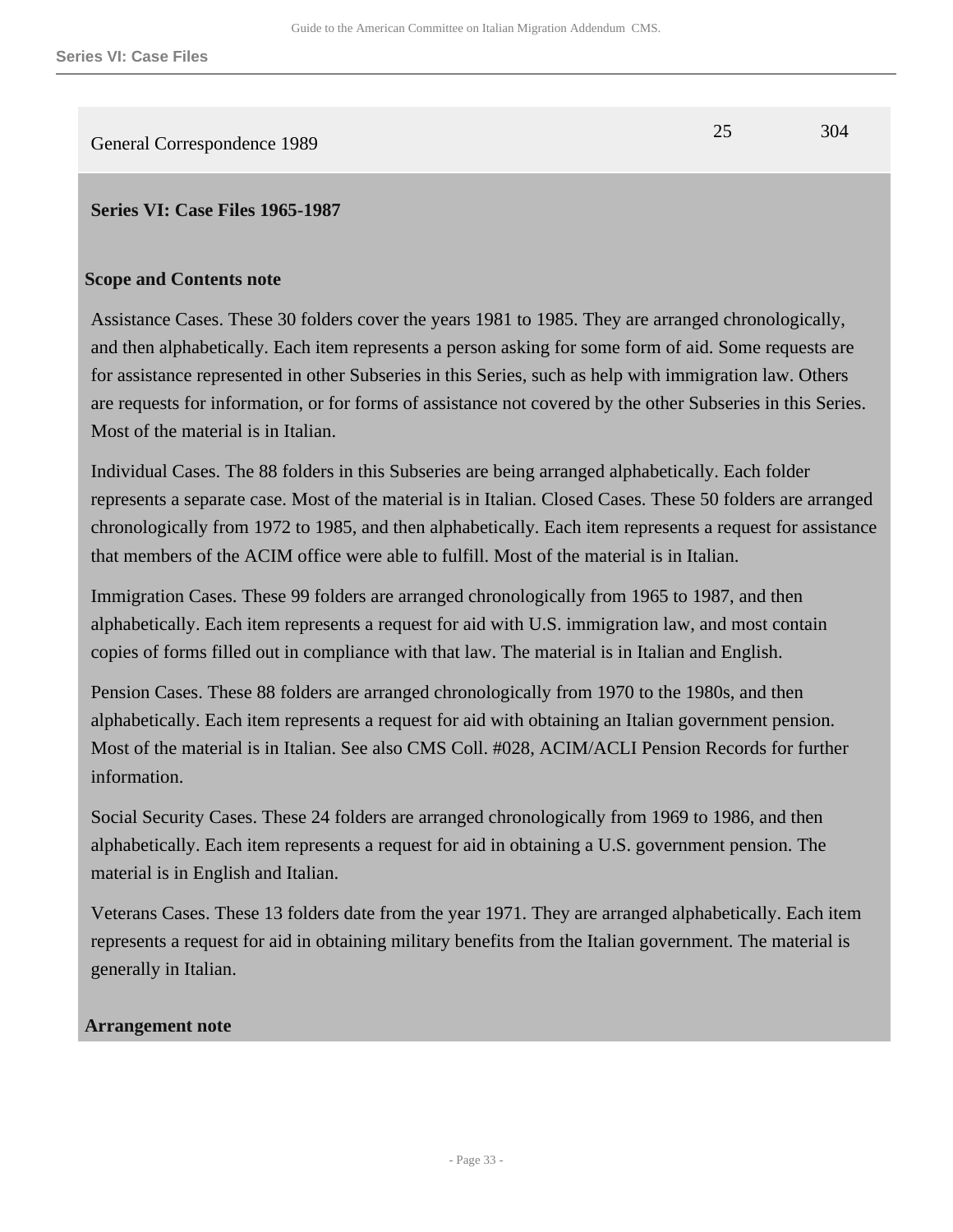**Series VI: Case Files**

| This series is arranged by type of case file, then chronologically. |            |               |
|---------------------------------------------------------------------|------------|---------------|
|                                                                     | <b>Box</b> | <b>Folder</b> |
| Assistance Cases: A-C 1968-1969                                     | 26         | 305           |
| Assistance Cases: D-P 1968-1969                                     | 26         | 306           |
| Assistance Cases: Q-Z 1968-1969                                     | 26         | 307           |
| Assistance Cases: A-G 1970                                          | 26         | 308           |
| <b>Assistance Cases: H-K 1970</b>                                   | 26         | 309           |
| <b>Assistance Cases: L-R 1970</b>                                   | 26         | 310           |
| <b>Assistance Cases: S-V 1970</b>                                   | 26         | 311           |
| <b>Assistance Cases: A-L 1972</b>                                   | 26         | 312           |
| <b>Assistance Cases: M-Z 1972</b>                                   | 27         | 313           |
| <b>Assistance Cases: A-F 1973</b>                                   | 27         | 314           |
| <b>Assistance Cases: G-L 1973</b>                                   | 27         | 315           |
| <b>Assistance Cases: M-R 1973</b>                                   | 27         | 316           |
| <b>Assistance Cases: S-Z 1973</b>                                   | 27         | 317           |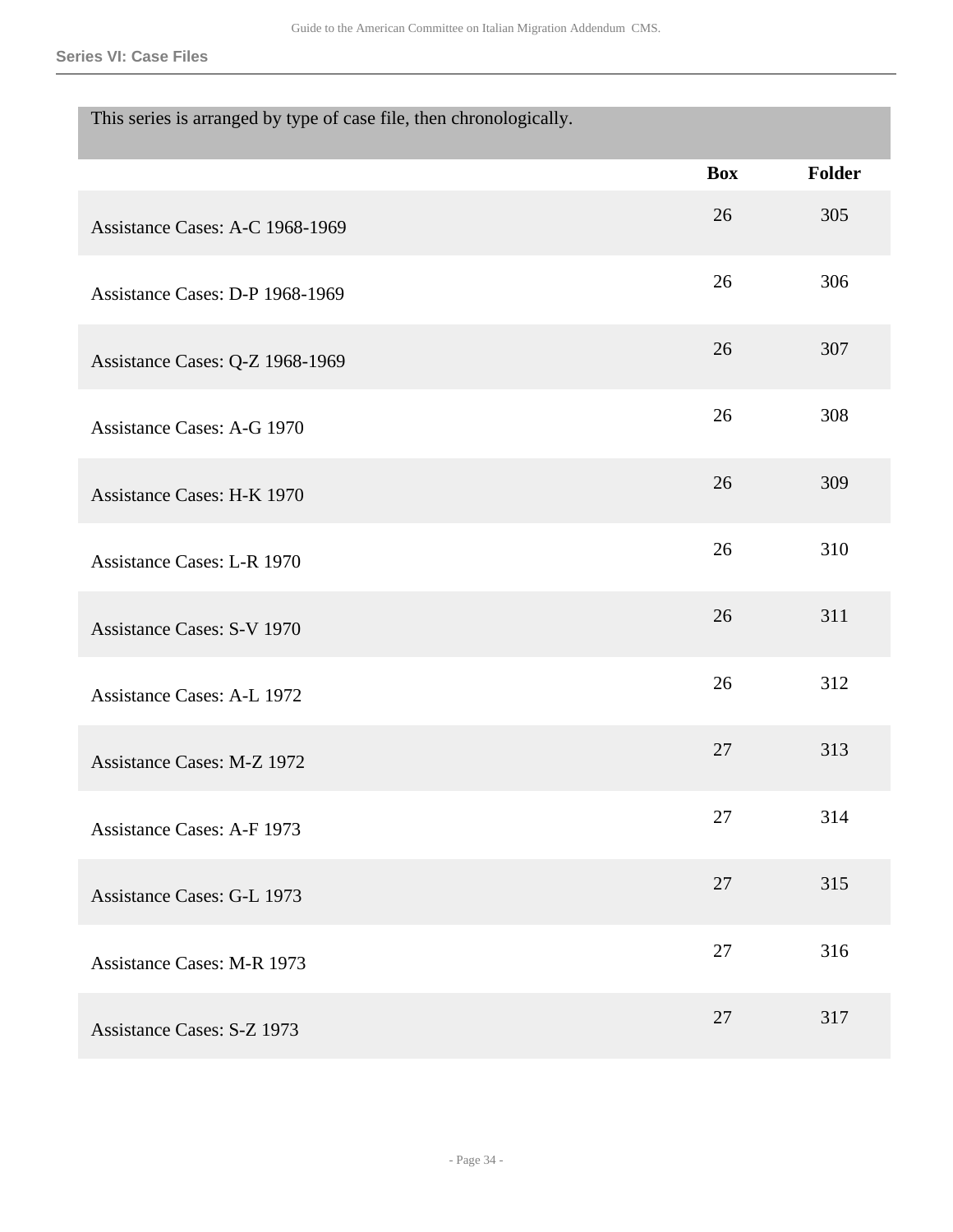| <b>Assistance Cases: A-Z 1974</b> | 27 | 318 |
|-----------------------------------|----|-----|
| <b>Assistance Cases: A-Z 1975</b> | 27 | 319 |
| <b>Assistance Cases: A-C 1981</b> | 28 | 320 |
| <b>Assistance Cases: D-M 1981</b> | 28 | 321 |
| Assistance Cases: P-Z 1981        | 28 | 322 |
| <b>Assistance Cases: A-C 1982</b> | 28 | 323 |
| <b>Assistance Cases: D-N 1982</b> | 28 | 324 |
| <b>Assistance Cases: O-R 1982</b> | 28 | 325 |
| <b>Assistance Cases: S-Z 1982</b> | 28 | 326 |
| <b>Assistance Cases: A-B 1985</b> | 28 | 327 |
| Assistance Cases: C 1985          | 28 | 328 |
| <b>Assistance Cases: D-E 1985</b> | 28 | 329 |
| <b>Assistance Cases: F-K 1985</b> | 29 | 330 |
| <b>Assistance Cases: L-N 1985</b> | 29 | 331 |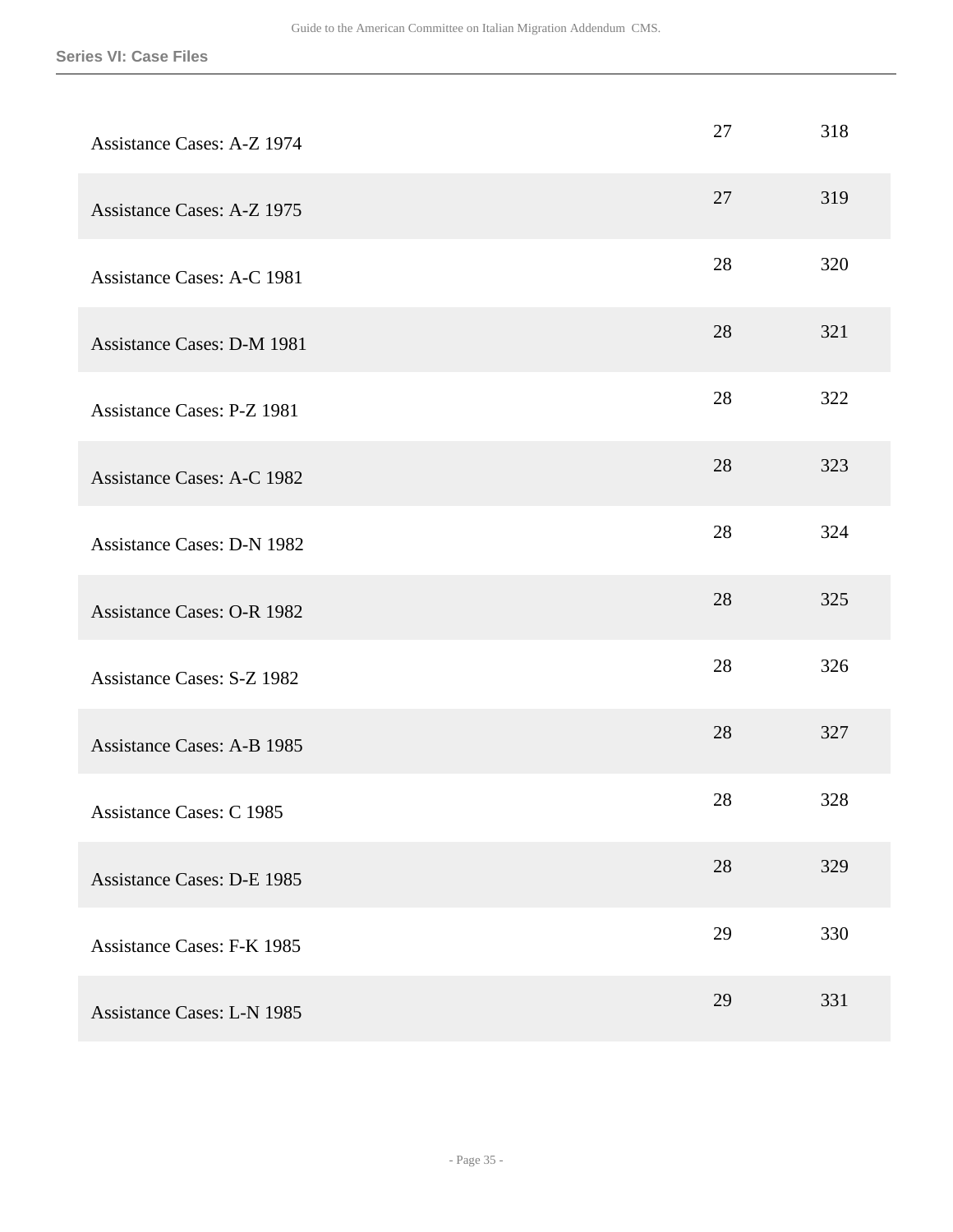| <b>Assistance Cases: O-R 1985</b>    | 29 | 332 |
|--------------------------------------|----|-----|
| <b>Assistance Cases: S-T 1985</b>    | 29 | 333 |
| Assistance Cases: U-Z 1985           | 29 | 334 |
| Arnoldo, Vittoria Fellin Undated     | 29 | 335 |
| Aquilino, Gaetano Undated            | 29 | 336 |
| Barone, Francesco Undated            | 29 | 337 |
| Barone, Ninfa Undated                | 29 | 338 |
| Bassano, John Undated                | 29 | 339 |
| Batri, Adel Undated                  | 29 | 340 |
| Beneduce, Otello Undated             | 29 | 341 |
| Bennici, Lucia Tagliamonte Undated   | 29 | 342 |
| Bertolin-Del Bianco families Undated | 29 | 343 |
| Bisogni, Ezio Undated                | 29 | 344 |
| Bottoni, Guido Undated               | 29 | 345 |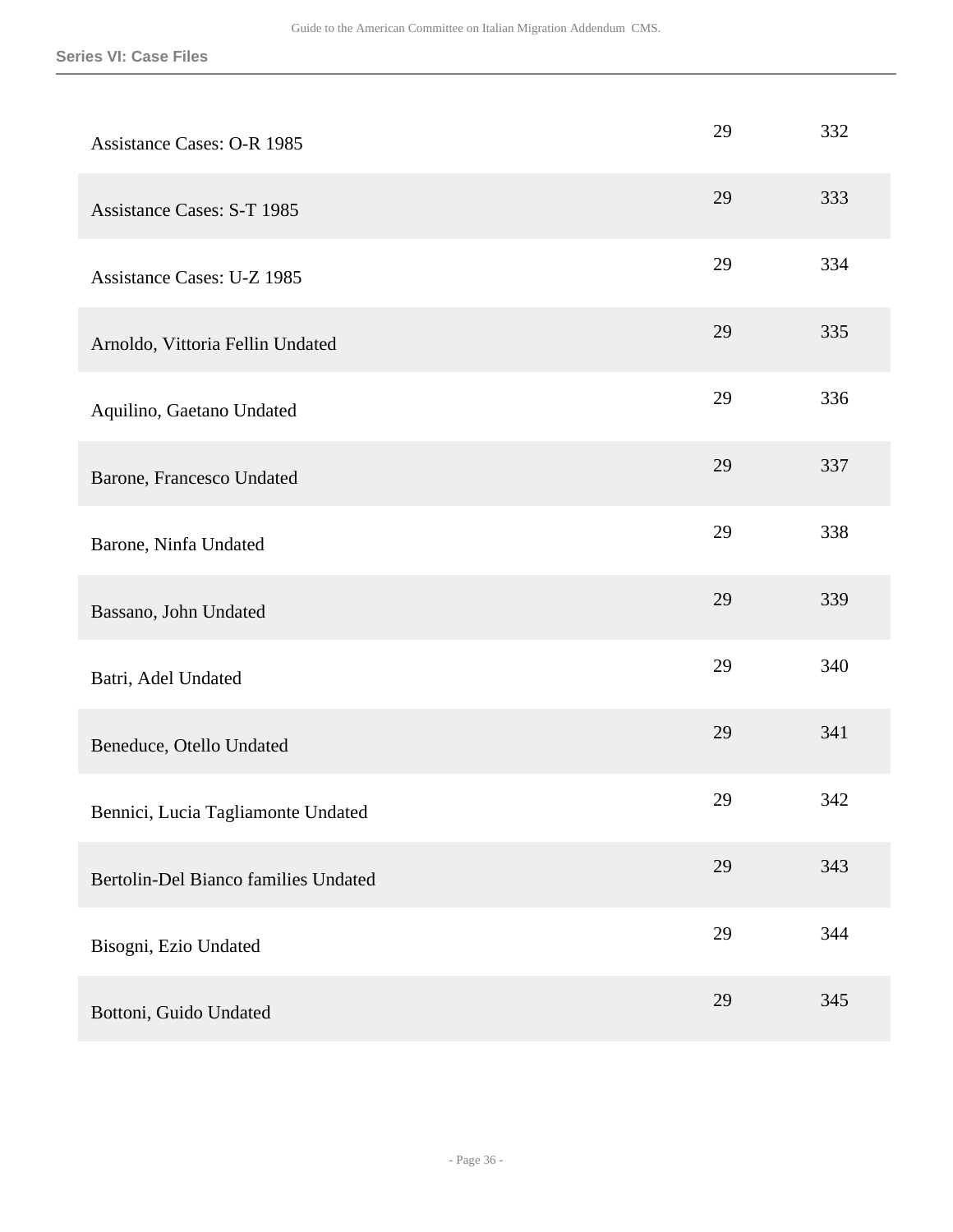| Bottoni, Roberta Undated     | 29     | 346 |
|------------------------------|--------|-----|
| Brucculeri, Joseph Undated   | 30     | 347 |
| Cardillo, Massimo Undated    | 30     | 348 |
| Carino, Filomena Undated     | 30     | 349 |
| Castellano, Nicolina Undated | 30     | 350 |
| Cofone, Girogio Undated      | 30     | 351 |
| Costa, Eduardo Undated       | 30     | 352 |
| D'Arezzo, Corrado Undated    | 30     | 353 |
| De Martis, Antonio Undated   | 30     | 354 |
| Di Giuseppe, Giulio Undated  | 30     | 355 |
| Di Pietro, Francesco Undated | 30     | 356 |
| Ditta, Giuseppe Undated      | $30\,$ | 357 |
| Esposito, Nicolá Undated     | 30     | 358 |
| Falaschi family Undated      | 30     | 359 |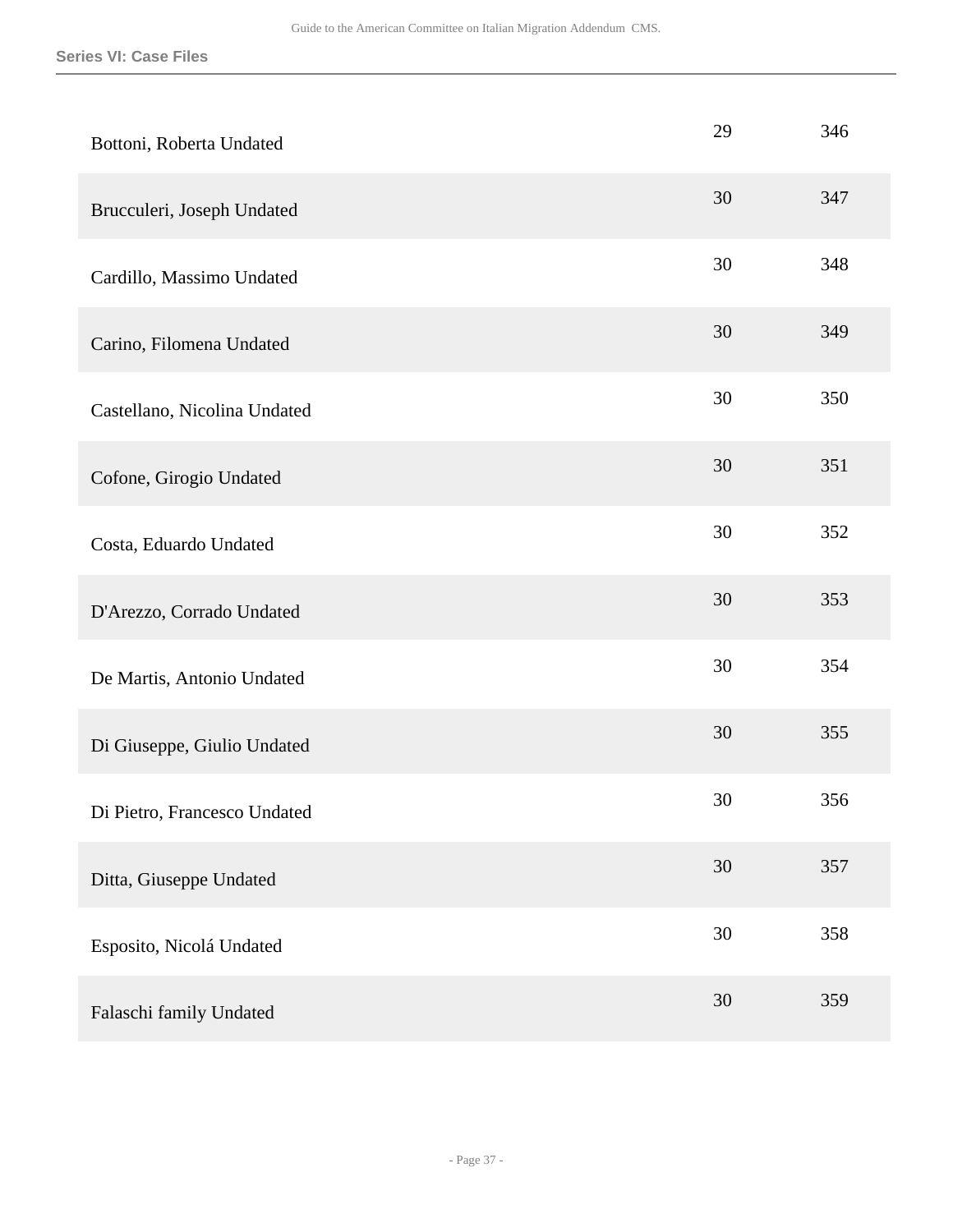| Fanelli family Undated             | 30 | 360 |
|------------------------------------|----|-----|
| Fererelli, Enrico Undated          | 30 | 361 |
| Filippo, Mauro Undated             | 30 | 362 |
| Floridia, Giorgio Undated          | 30 | 363 |
| Francis, Clarence Reginald Undated | 30 | 364 |
| Franzese, Aniello Undated          | 30 | 365 |
| Gerlo, Lea Undated                 | 30 | 366 |
| Giacchi, Giovanna Undated          | 31 | 367 |
| Giuffré, Carmelo Undated           | 31 | 368 |
| Greco, Pietro Undated              | 31 | 369 |
| Greco, Sabina Undated              | 31 | 370 |
| Greco, Tina Undated                | 31 | 371 |
| Grillo, Victoria Undated           | 31 | 372 |
| Grimaldi, Michele Undated          | 31 | 373 |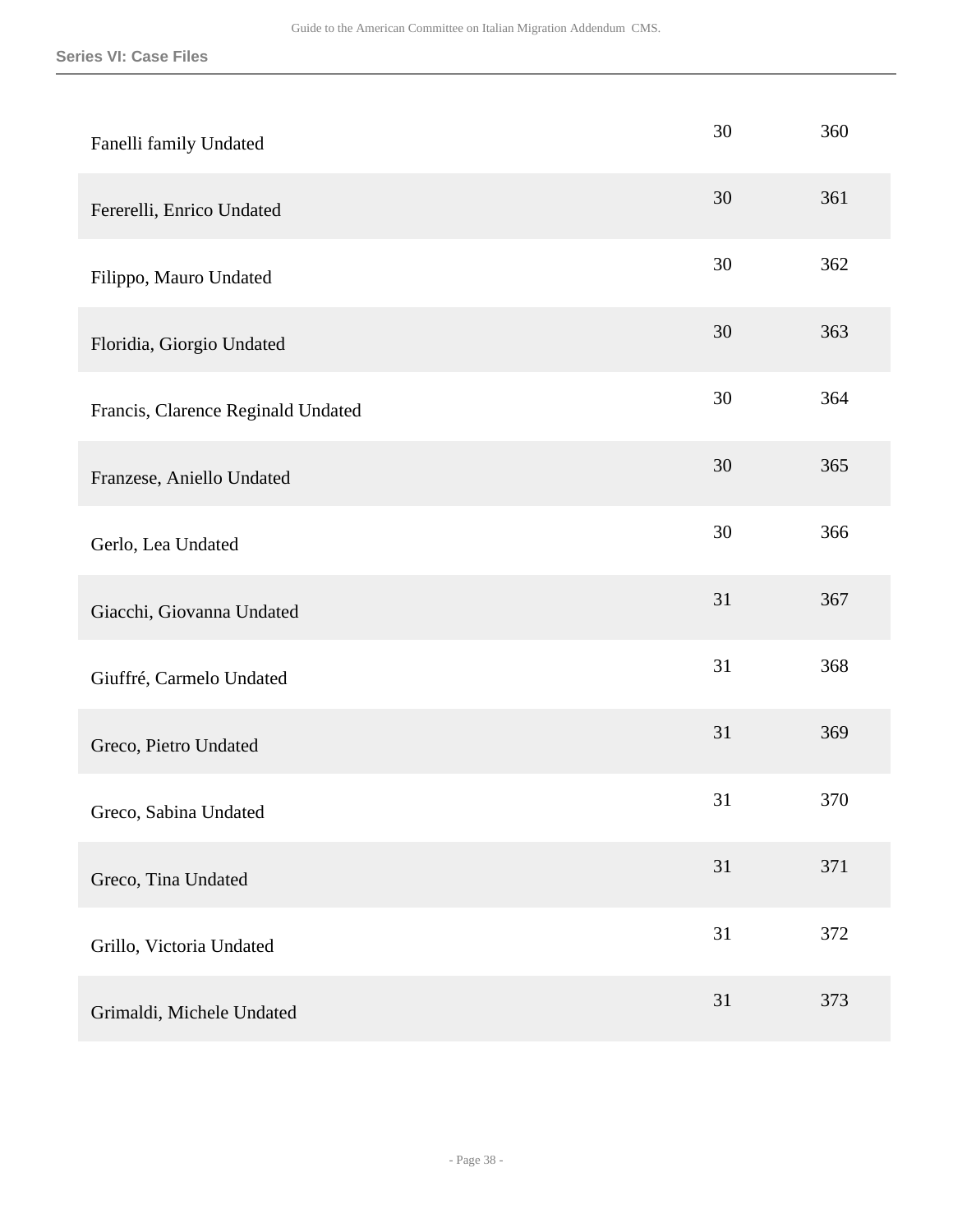| Hart, Giulia Undated        | 31 | 374 |
|-----------------------------|----|-----|
| Iaconis, Nicola Undated     | 31 | 375 |
| Imperatore, Pasqua Undated  | 31 | 376 |
| Intili, Angelo Undated      | 31 | 377 |
| Julian, Silvette Y. Undated | 31 | 378 |
| La Rosa, Marie Undated      | 31 | 379 |
| La Spada, Giuseppe Undated  | 31 | 380 |
| Laurenti, Maurice Undated   | 31 | 381 |
| Lo Piccolo family Undated   | 31 | 382 |
| Locatelli, Sergio Undated   | 31 | 383 |
| Lubrano, Rafella Undated    | 31 | 384 |
| Lupo, Giuseppe Undated      | 31 | 385 |
| Lupo, Pete Undated          | 31 | 386 |
| Lupoli, Marcantonio Undated | 31 | 387 |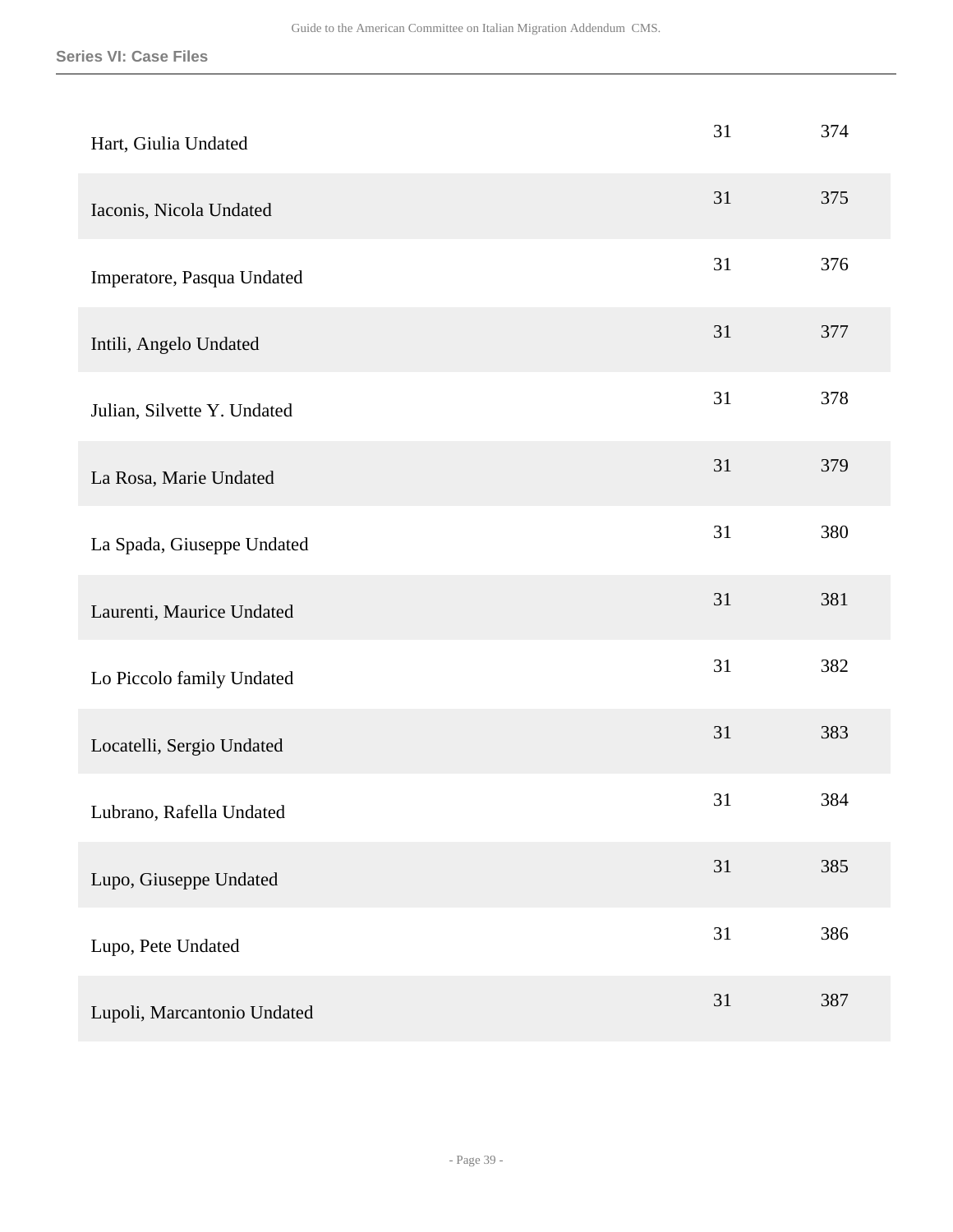| Maffei, Josephine Undated               | 31 | 388 |
|-----------------------------------------|----|-----|
| Maffei, Luigia Undated                  | 32 | 389 |
| Mannino, Rosario and Maria Undated      | 32 | 390 |
| Manno, Rose Undated                     | 32 | 391 |
| Martinec, Stjepan Undated               | 32 | 392 |
| Mascioli, Antonia Fainelli Undated      | 32 | 393 |
| Melchiore, Maria Graza Undated          | 32 | 394 |
| Milazzo, Emanuela Undated               | 32 | 395 |
| Naklas, Dr. and Mrs. Celine Undated     | 32 | 396 |
| Occhipunti, Maria Undated               | 32 | 397 |
| Oddo Venneri, Quintina Undated          | 32 | 398 |
| Olivieri, (Dr. Proc.) Francesco Undated | 32 | 399 |
| Orlando, Lorenzo Undated                | 32 | 400 |
| Ottenio, Barbara Maria Undated          | 32 | 401 |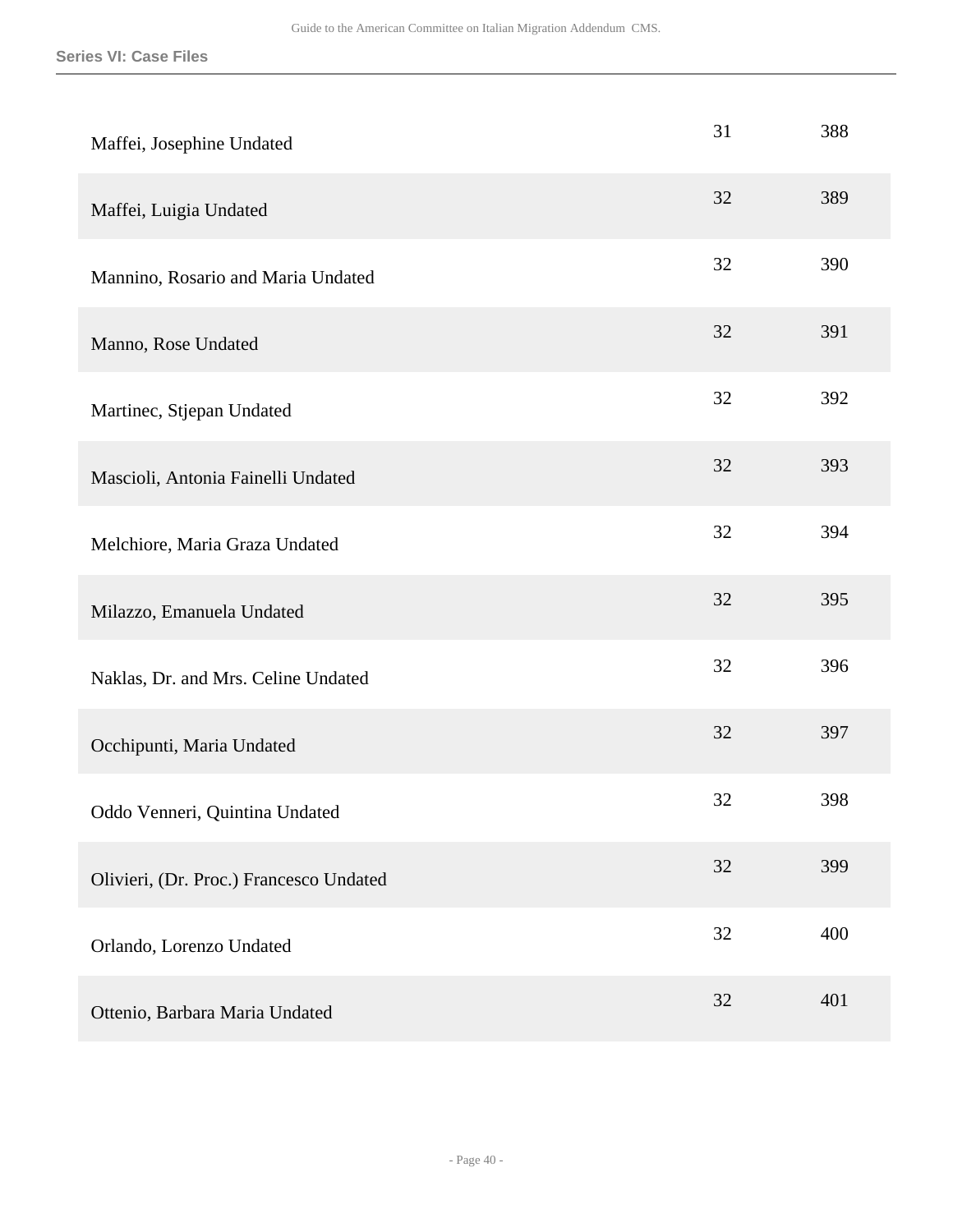| Ottenio, Elia (1 of 2 Fdrs.) Undated | 32 | 402 |
|--------------------------------------|----|-----|
| Ottenio, Elia (2 of 2 Fdrs.) Undated | 32 | 403 |
| Ottenio, Elisabetta Undated          | 32 | 404 |
| Panno, Fortunata Undated             | 32 | 405 |
| Pelato, Graziella Undated            | 32 | 406 |
| Petrucci, Anna Maria Undated         | 32 | 407 |
| Pettanti, Delmo Undated              | 32 | 408 |
| Pinto, Martin Undated                | 32 | 409 |
| Politero, Imelda Undated             | 32 | 410 |
| Romano, Salvatore Undated            | 32 | 411 |
| Rosa, Roberto Undated                | 32 | 412 |
| Rurera, Enrico Undated               | 33 | 413 |
| Rusolo, Angela Maria Undated         | 33 | 414 |
| Scalisi, Francesco Undated           | 33 | 415 |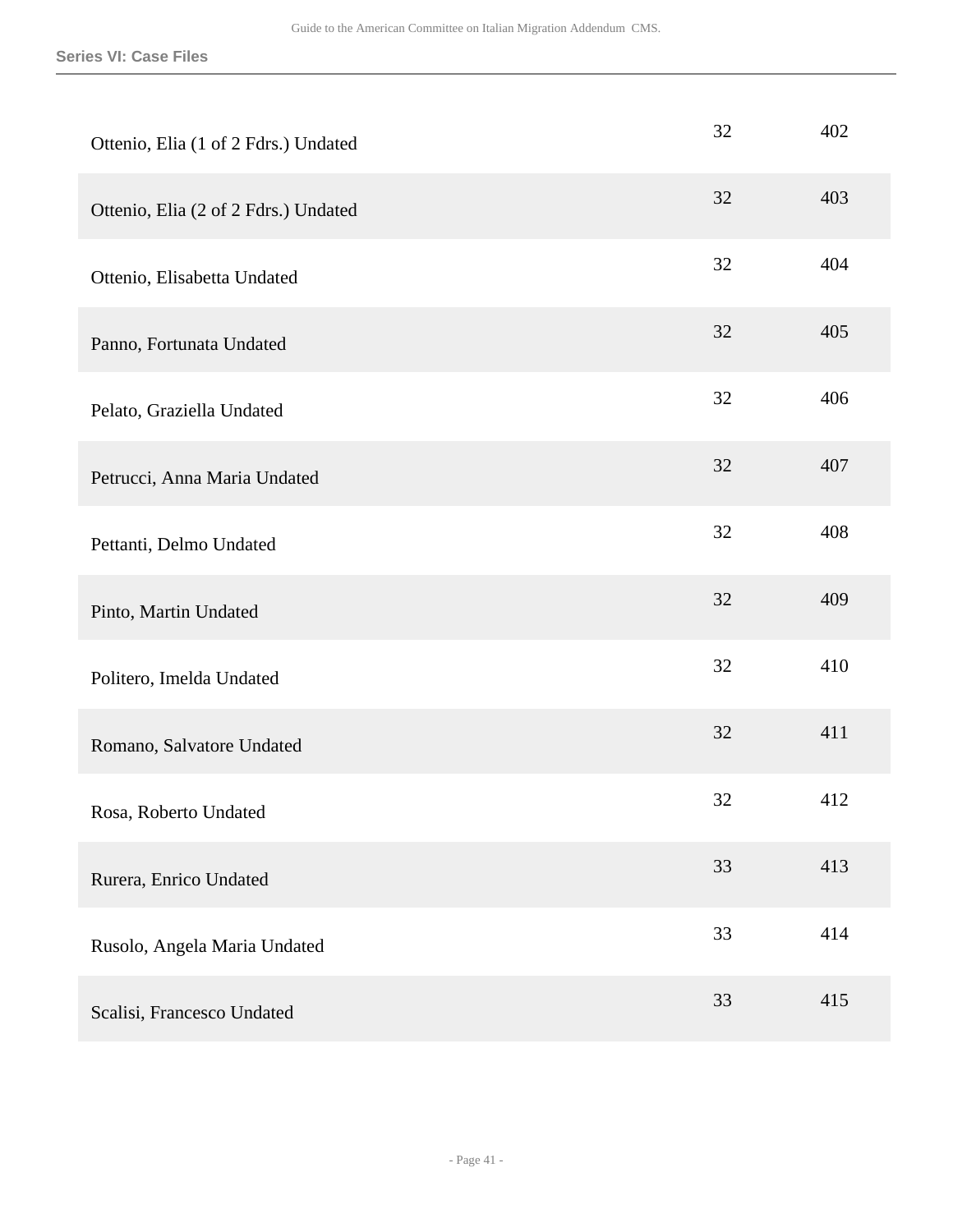| Serra, Calogero Undated     | 33 | 416 |
|-----------------------------|----|-----|
| Taormina family Undated     | 33 | 417 |
| Taranto, Antonio Undated    | 33 | 418 |
| Timoniere, Giuseppe Undated | 33 | 419 |
| Tricarichi, Charlie Undated | 33 | 420 |
| Viggiani, Nicola Undated    | 33 | 421 |
| Villamore, Concetta Undated | 33 | 422 |
| Zerbo, Olga Undated         | 33 | 423 |
| Closed Cases: A-B 1972-1977 | 33 | 424 |
| Closed Cases: C 1972-1977   | 33 | 425 |
| Closed Cases: D-F 1972-1977 | 33 | 426 |
| Closed Cases: G-L 1972-1977 | 33 | 427 |
| Closed Cases: M-O 1972-1977 | 34 | 428 |
| Closed Cases: P-R 1972-1977 | 34 | 429 |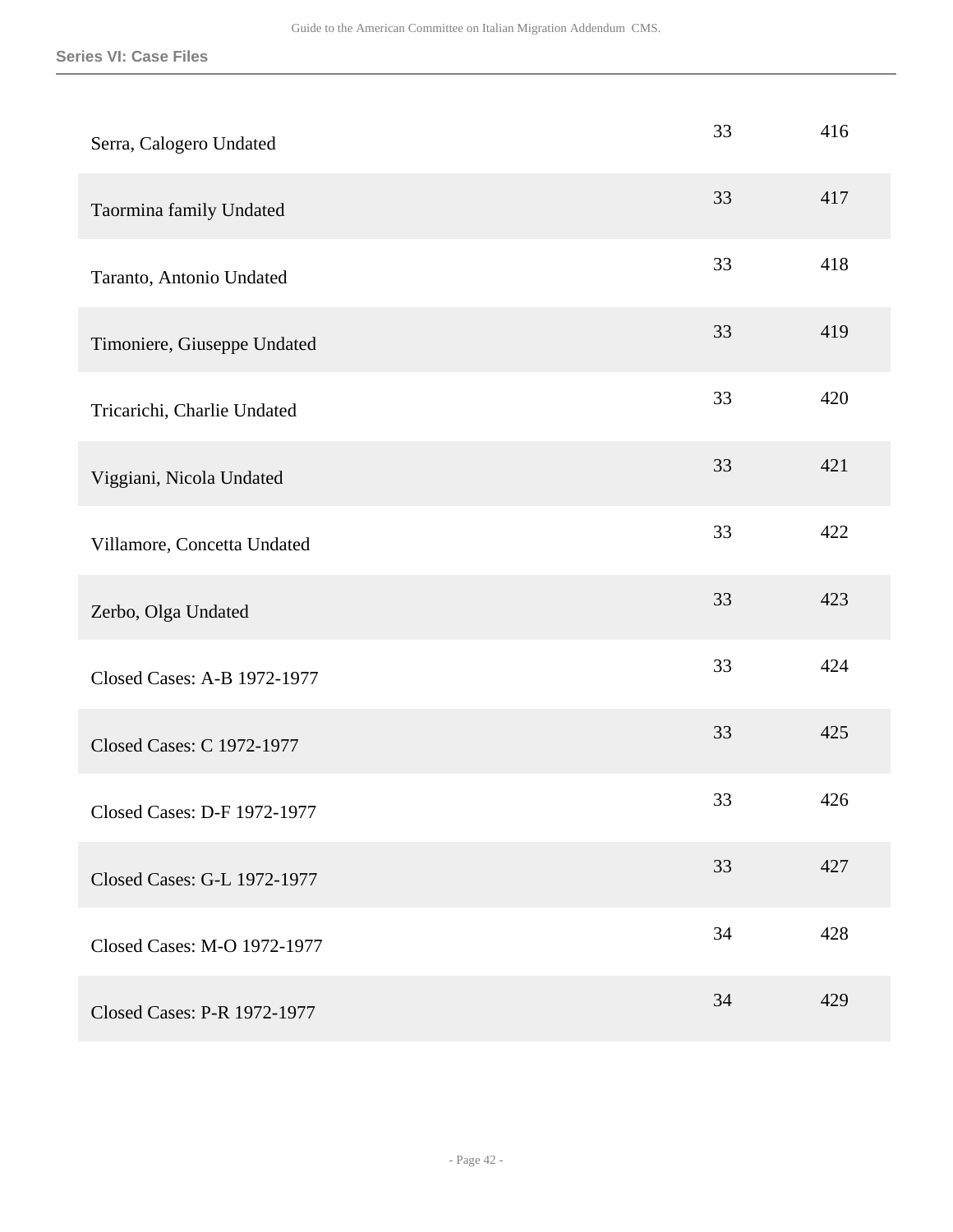| Closed Cases: S-Z 1972-1977 | 34 | 430 |
|-----------------------------|----|-----|
| Closed Cases: A-B 1976      | 34 | 431 |
| Closed Cases: C 1976        | 34 | 432 |
| Closed Cases: D 1976        | 34 | 433 |
| Closed Cases: F-G 1976      | 34 | 434 |
| Closed Cases: L 1976        | 34 | 435 |
| Closed Cases: M-N 1976      | 35 | 436 |
| Closed Cases: O-Q 1976      | 35 | 437 |
| Closed Cases: R-S 1976      | 35 | 438 |
| Closed Cases: T-Z 1976      | 35 | 439 |
| Closed Cases: A 1977        | 35 | 440 |
| Closed Cases: B 1977        | 35 | 441 |
| Closed Cases: B 1977        | 35 | 442 |
| Closed Cases: C 1977        | 35 | 443 |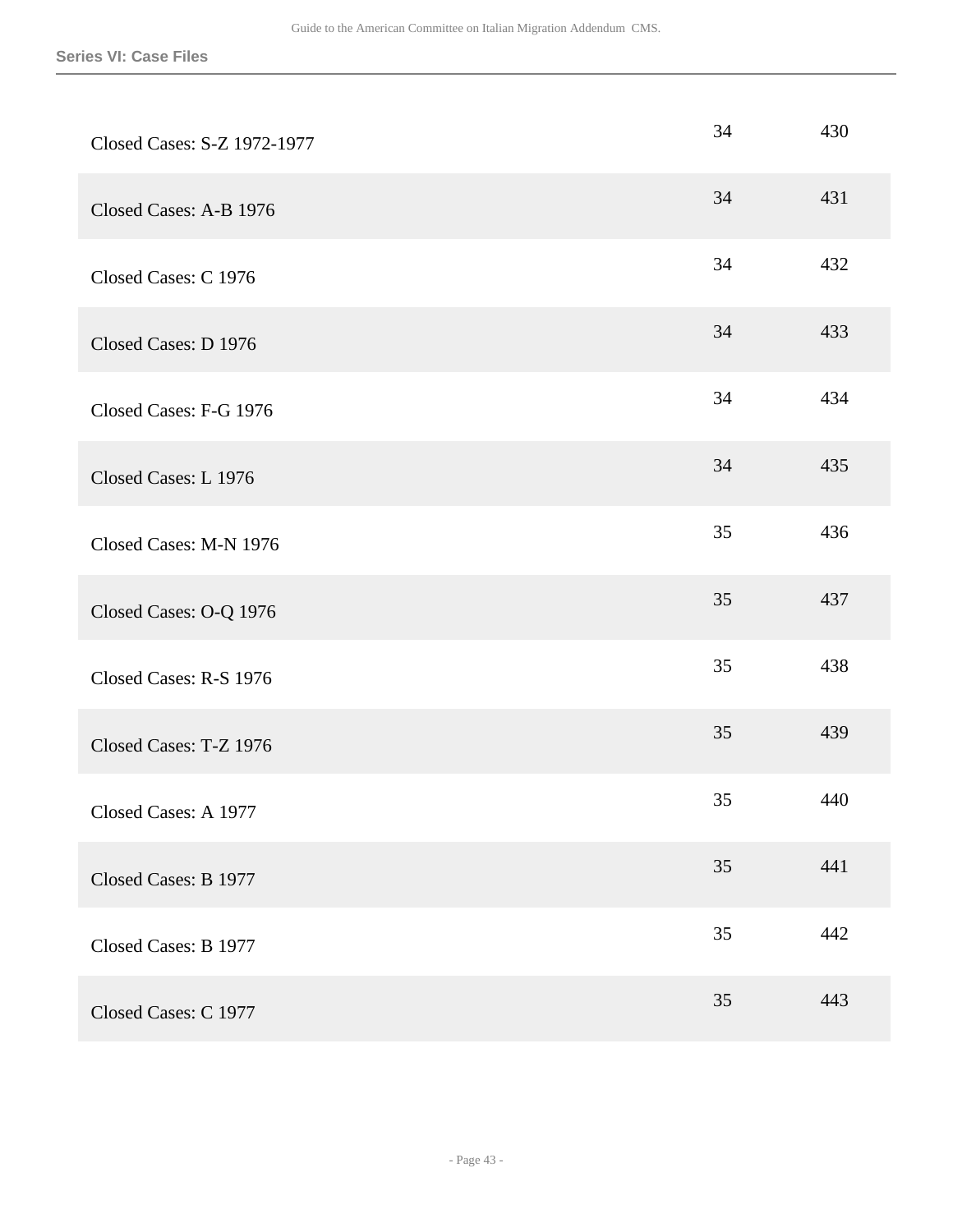| Closed Cases: C 1977   | 35 | 444 |
|------------------------|----|-----|
| Closed Cases: C-D 1977 | 35 | 445 |
| Closed Cases: D 1977   | 36 | 446 |
| Closed Cases: D-F 1977 | 36 | 447 |
| Closed Cases: F-G 1977 | 36 | 448 |
| Closed Cases: G 1977   | 36 | 449 |
| Closed Cases: G-I 1977 | 36 | 450 |
| Closed Cases: I-L 1977 | 37 | 451 |
| Closed Cases: L 1977   | 37 | 452 |
| Closed Cases: M 1977   | 37 | 453 |
| Closed Cases: M 1977   | 37 | 454 |
| Closed Cases: M 1977   | 37 | 455 |
| Closed Cases: O 1977   | 37 | 456 |
| Closed Cases: O-P 1977 | 37 | 457 |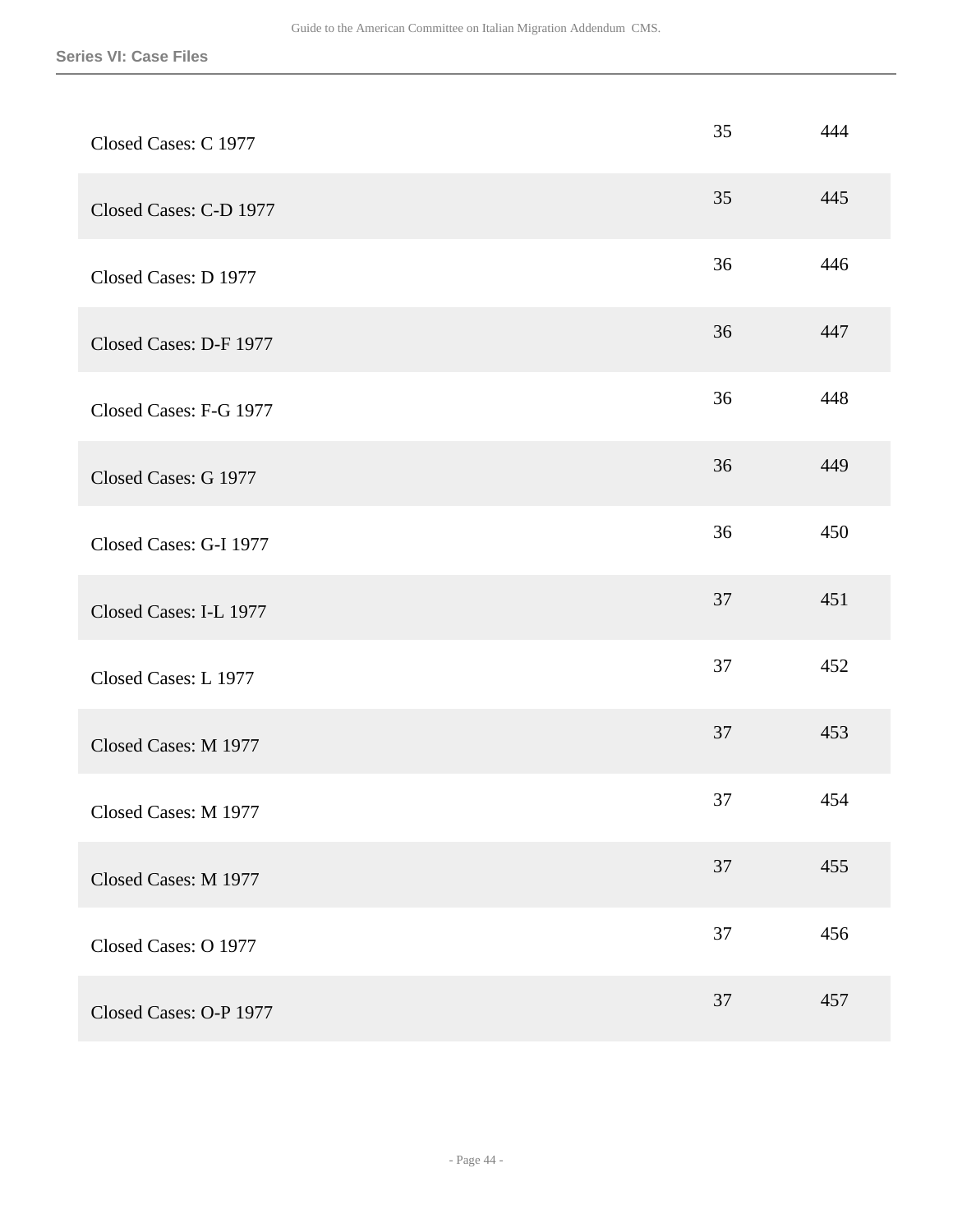| Closed Cases: P 1977             | 37 | 458 |
|----------------------------------|----|-----|
| Closed Cases: P-R 1977           | 38 | 459 |
| Closed Cases: S 1977             | 38 | 460 |
| Closed Cases: T-V 1977           | 38 | 461 |
| Closed Cases: A 1978-1985        | 38 | 462 |
| Closed Cases: B 1978-1985        | 38 | 463 |
| Closed Cases: C 1978-1985        | 38 | 464 |
| Closed Cases: C 1978-1985        | 39 | 465 |
| Closed Cases: D 1978-1985        | 39 | 466 |
| Closed Cases: F 1978-1985        | 39 | 467 |
| Closed Cases: G 1978-1985        | 39 | 468 |
| <b>Closed Cases: L 1978-1985</b> | 39 | 469 |
| Closed Cases: M 1978-1985        | 39 | 470 |
| Closed Cases: O-P 1978-1985      | 40 | 471 |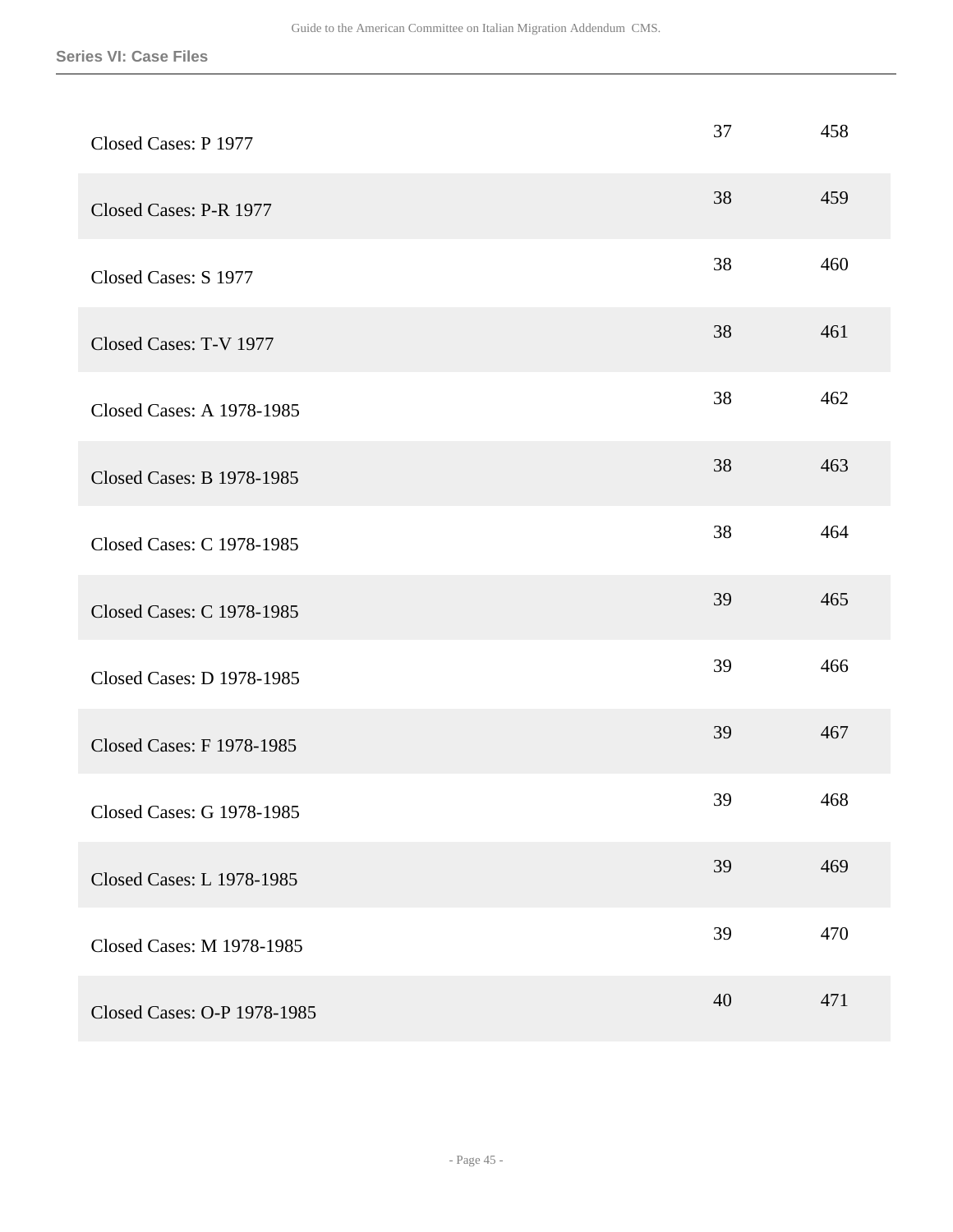| Closed Cases: R 1978-1985   | 40 | 472 |
|-----------------------------|----|-----|
| Closed Cases: S-T 1978-1985 | 40 | 473 |
| Closed Cases: V-Z 1978-1985 | 40 | 474 |
| Immigration Cases: A-M 1965 | 40 | 475 |
| Immigration Cases: P-Z 1965 | 40 | 476 |
| Immigration Cases: A-Z 1966 | 40 | 477 |
| Immigration Cases: A-C 1969 | 41 | 478 |
| Immigration Cases: D-G 1969 | 41 | 479 |
| Immigration Cases: H-L 1969 | 41 | 480 |
| Immigration Cases: M-P 1969 | 41 | 481 |
| Immigration Cases: Q-Z 1969 | 41 | 482 |
| Immigration Cases: A-C 1970 | 42 | 483 |
| Immigration Cases: D-E 1970 | 42 | 484 |
| Immigration Cases: F-K 1970 | 42 | 485 |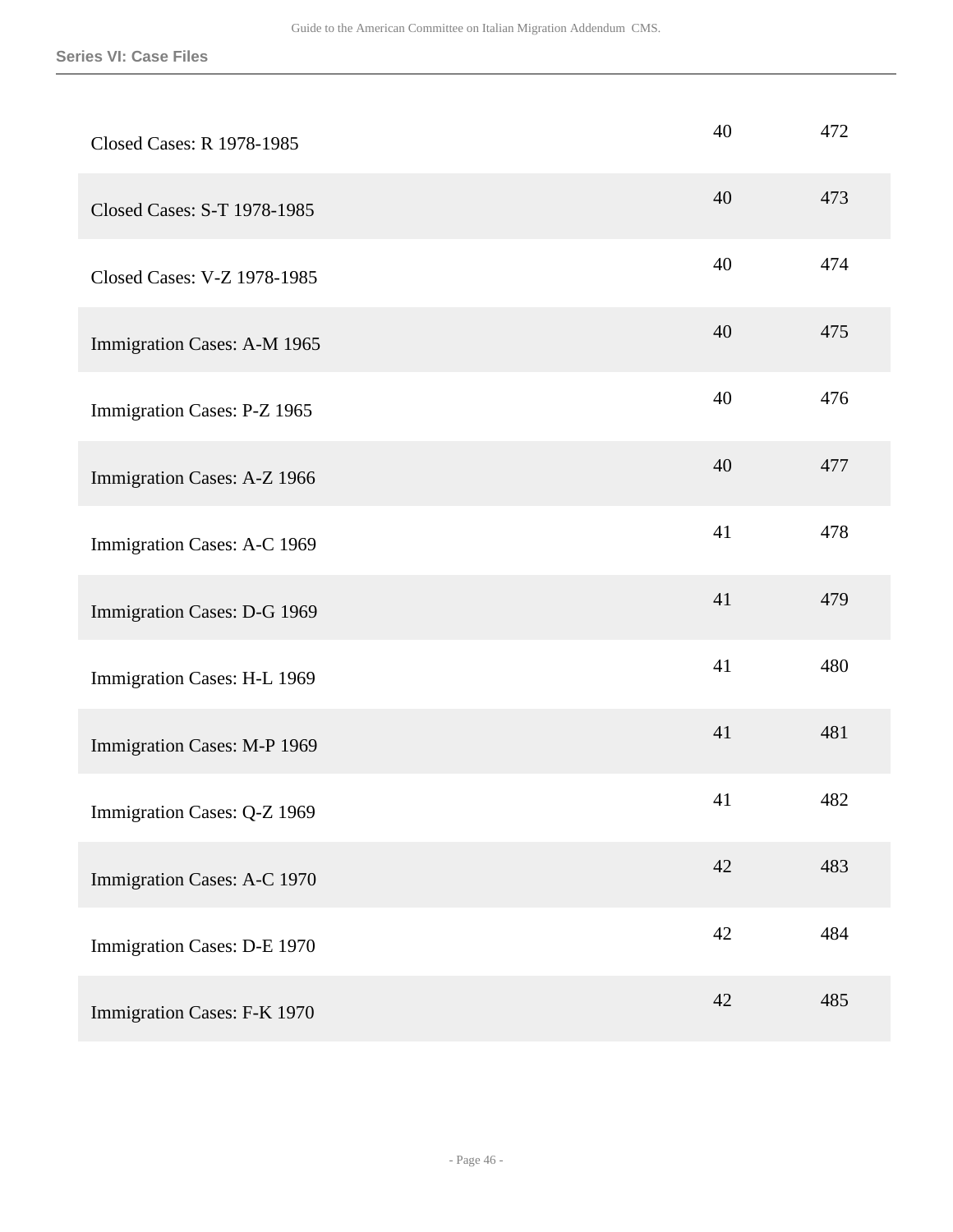| Immigration Cases: L-M 1970 | 42 | 486 |
|-----------------------------|----|-----|
| Immigration Cases: N-Q 1970 | 42 | 487 |
| Immigration Cases: R 1970   | 42 | 488 |
| Immigration Cases: S-Z 1970 | 43 | 489 |
| Immigration Cases: A-B 1971 | 43 | 490 |
| Immigration Cases: C 1971   | 43 | 491 |
| Immigration Cases: D 1971   | 43 | 492 |
| Immigration Cases: E-F 1971 | 43 | 493 |
| Immigration Cases: G-I 1971 | 43 | 494 |
| Immigration Cases: L 1971   | 44 | 495 |
| Immigration Cases: M 1971   | 44 | 496 |
| Immigration Cases: N 1971   | 44 | 497 |
| Immigration Cases: P 1971   | 44 | 498 |
| Immigration Cases: R 1971   | 44 | 499 |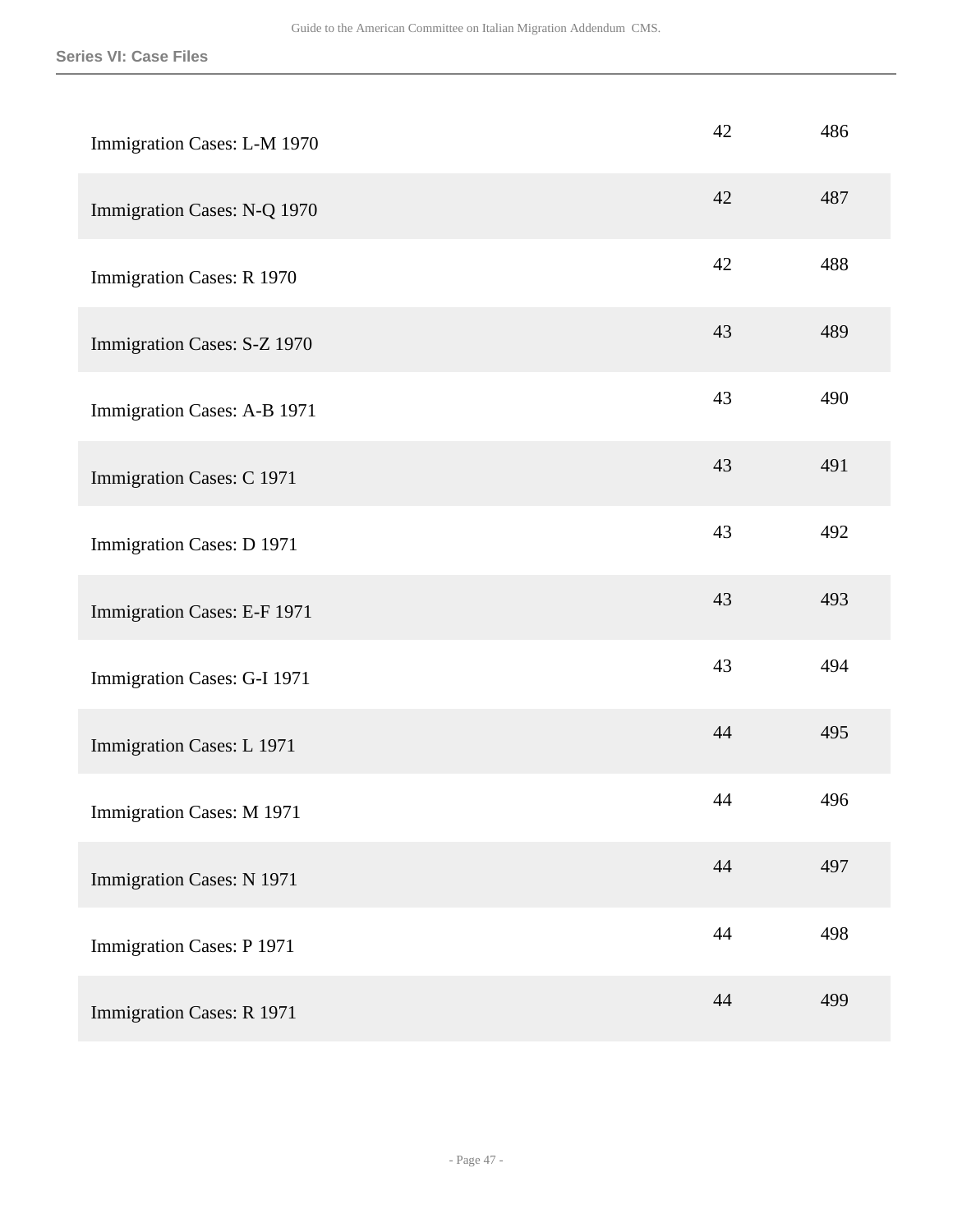| Immigration Cases: S 1971   | 44 | 500 |
|-----------------------------|----|-----|
| Immigration Cases: T-V 1971 | 45 | 501 |
| Immigration Cases: Z 1971   | 45 | 502 |
| Immigration Cases: A-B 1972 | 45 | 503 |
| Immigration Cases: C 1972   | 45 | 504 |
| Immigration Cases: D-G 1972 | 45 | 505 |
| Immigration Cases: H-L 1972 | 45 | 506 |
| Immigration Cases: M-Q 1972 | 46 | 507 |
| Immigration Cases: R-Z 1972 | 46 | 508 |
| Immigration Cases: A 1973   | 46 | 509 |
| Immigration Cases: B 1973   | 46 | 510 |
| Immigration Cases: C 1973   | 46 | 511 |
| Immigration Cases: D 1973   | 46 | 512 |
| Immigration Cases: E 1973   | 46 | 513 |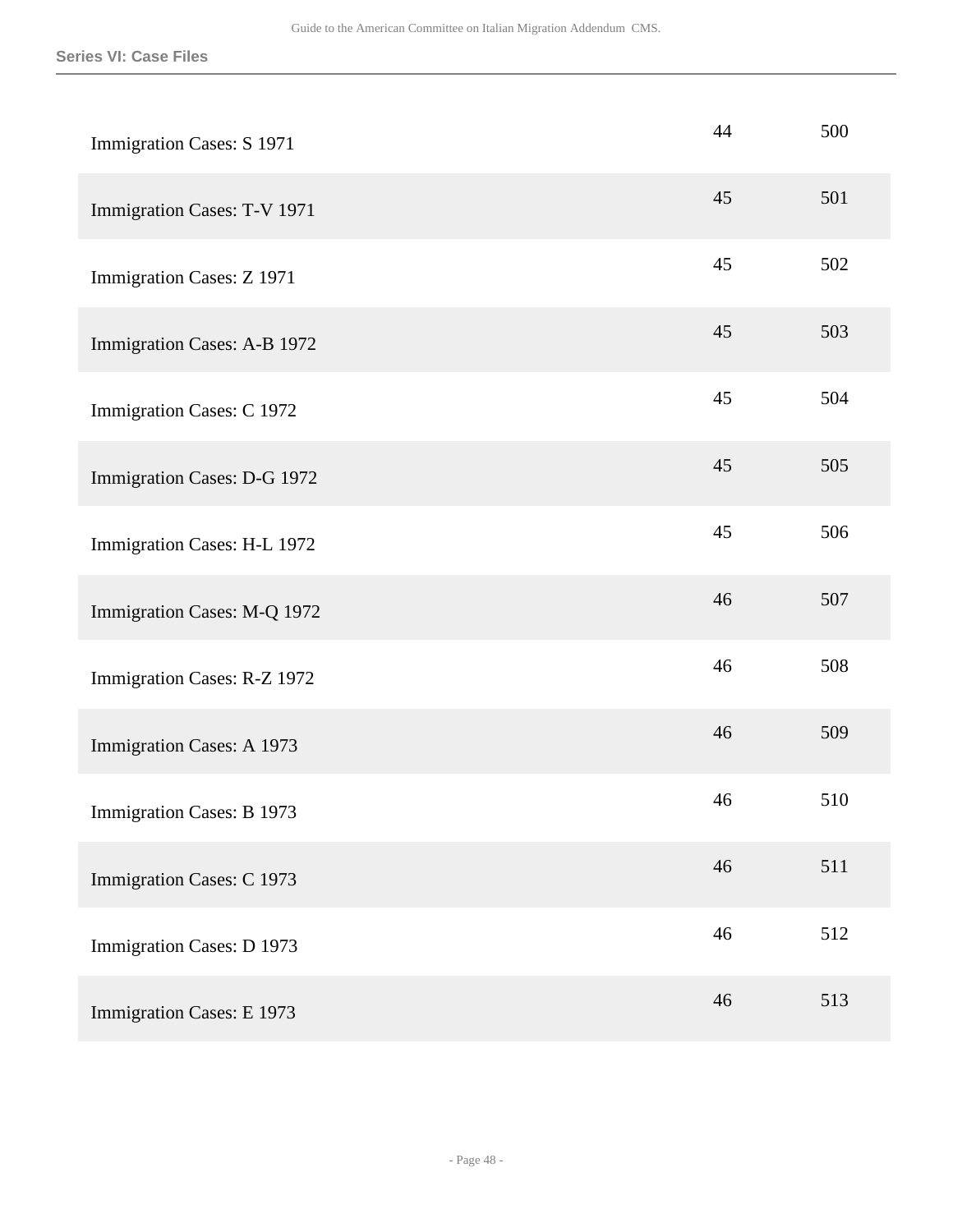| Immigration Cases: F 1973   | 46 | 514 |
|-----------------------------|----|-----|
| Immigration Cases: G 1973   | 47 | 515 |
| Immigration Cases: H-I 1973 | 47 | 516 |
| Immigration Cases: J-L 1973 | 47 | 517 |
| Immigration Cases: M 1973   | 47 | 518 |
| Immigration Cases: N-O 1973 | 47 | 519 |
| Immigration Cases: P 1973   | 47 | 520 |
| Immigration Cases: Q-R 1973 | 47 | 521 |
| Immigration Cases: S 1973   | 47 | 522 |
| Immigration Cases: T 1973   | 47 | 523 |
| Immigration Cases: U-V 1973 | 47 | 524 |
| Immigration Cases: Z 1973   | 47 | 525 |
| Immigration Cases: L 1976   | 47 | 526 |
| Immigration Cases: M 1976   | 47 | 527 |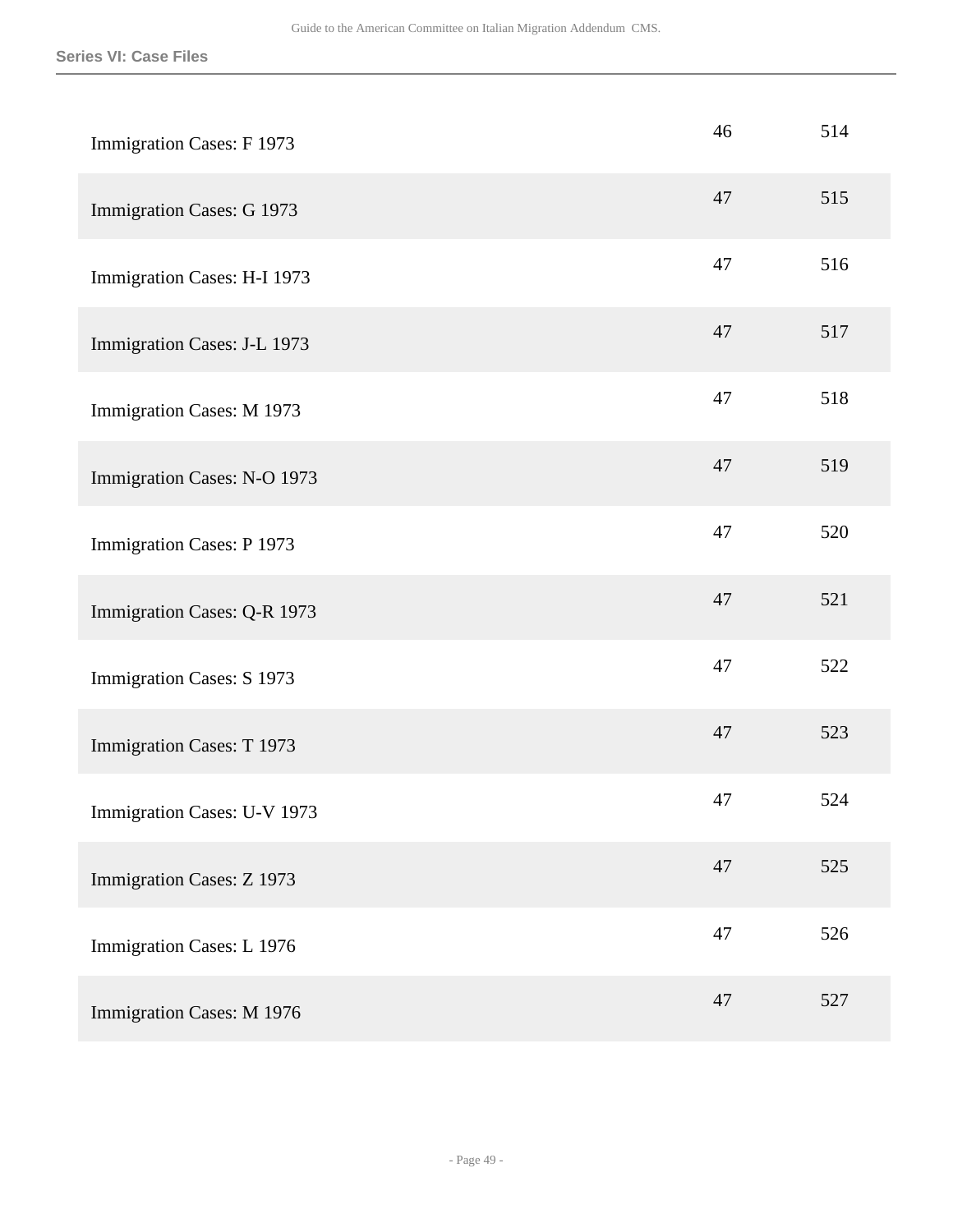| Immigration Cases: N 1976        | 47 | 528 |
|----------------------------------|----|-----|
| Immigration Cases: P 1976        | 47 | 529 |
| Immigration Cases: Q - R 1976    | 47 | 530 |
| Immigration Cases: S 1976        | 48 | 531 |
| Immigration Cases: T 1976        | 48 | 532 |
| Immigration Cases: U - V 1976    | 48 | 533 |
| Immigration Cases: Z 1976        | 48 | 534 |
| Immigration Cases: B 1977        | 48 | 535 |
| Immigration Cases: C 1977        | 48 | 536 |
| Immigration Cases: D 1977        | 48 | 537 |
| Immigration Cases: F 1977        | 48 | 538 |
| Immigration Cases: G 1977        | 48 | 539 |
| <b>Immigration Cases: I 1977</b> | 48 | 540 |
| Immigration Cases: J-L 1977      | 48 | 541 |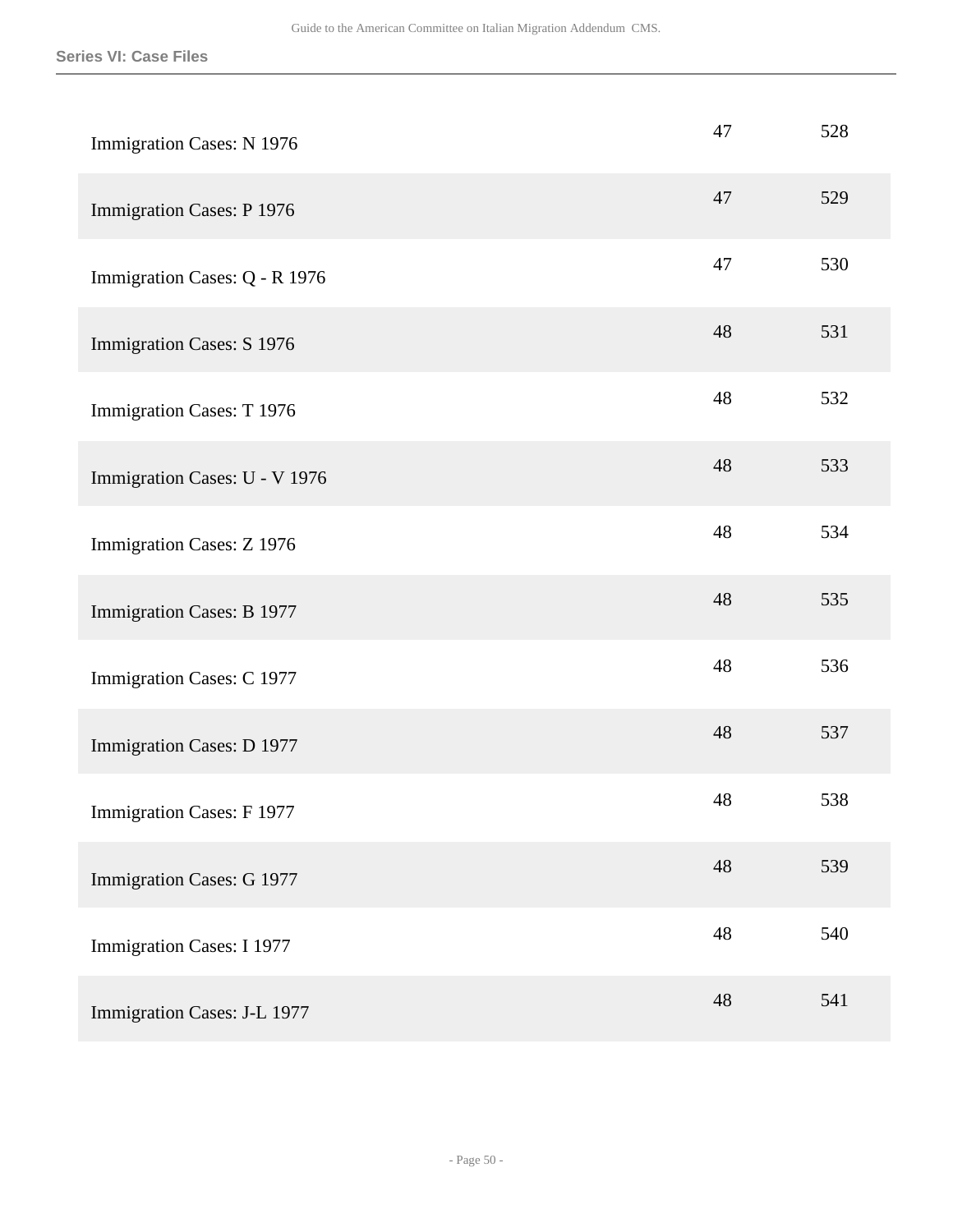| Immigration Cases: M 1977        | 48 | 542 |
|----------------------------------|----|-----|
| Immigration Cases: O-P 1977      | 48 | 543 |
| Immigration Cases: Q-R 1977      | 48 | 544 |
| Immigration Cases: S 1977        | 48 | 545 |
| Immigration Cases: S 1977        | 48 | 546 |
| Immigration Cases: V 1977        | 49 | 547 |
| Immigration Cases: A 1981        | 49 | 548 |
| Immigration Cases: B 1981        | 49 | 549 |
| Immigration Cases: C-F 1981      | 49 | 550 |
| Immigration Cases: G 1981        | 49 | 551 |
| <b>Immigration Cases: I 1981</b> | 49 | 552 |
| Immigration Cases: L 1981        | 49 | 553 |
| Immigration Cases: M 1981        | 49 | 554 |
| Immigration Cases: M 1981        | 49 | 555 |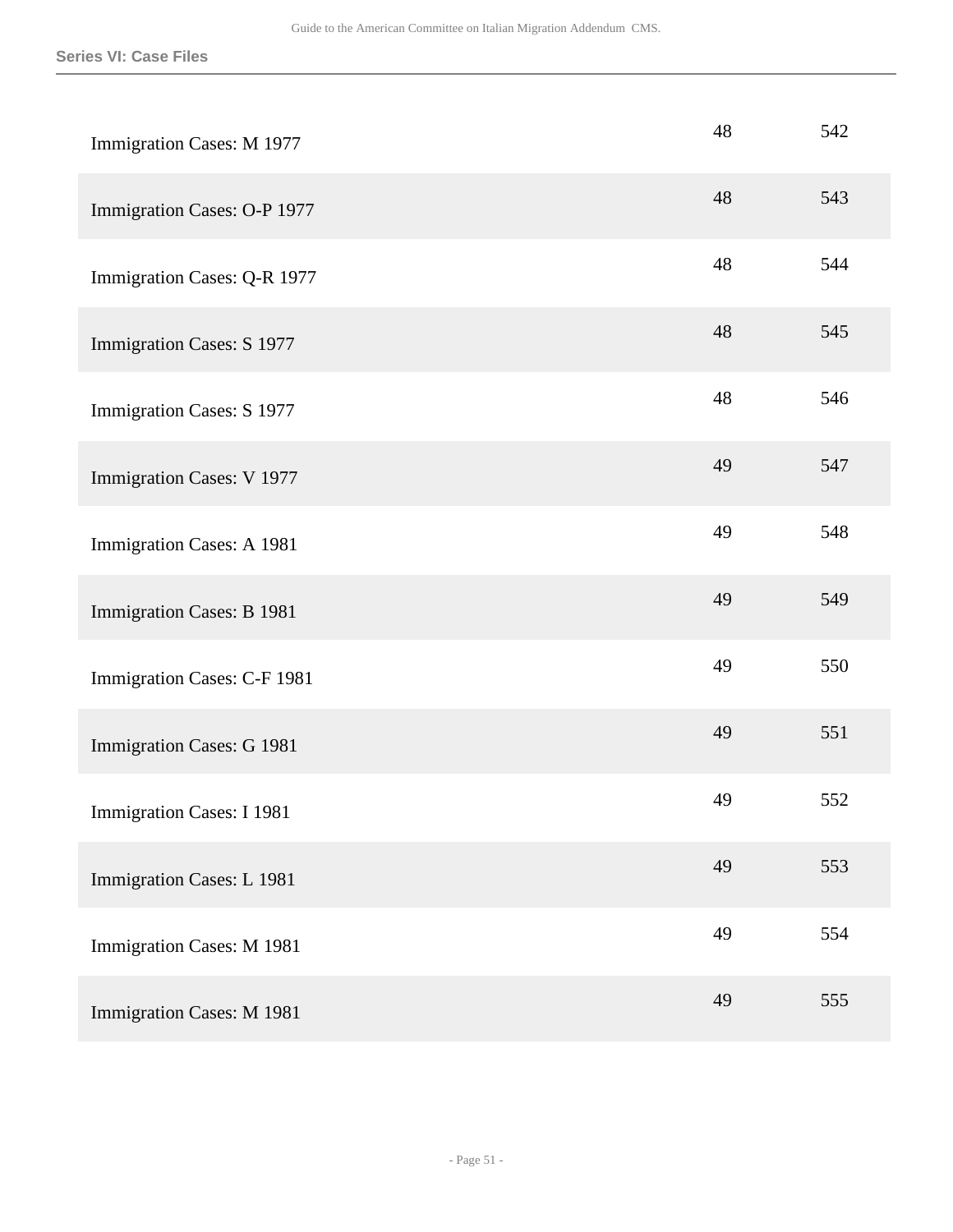| Immigration Cases: O-P 1981    | 49 | 556 |
|--------------------------------|----|-----|
| Immigration Cases: A 1984-1987 | 50 | 557 |
| Immigration Cases: B 1984-1987 | 50 | 558 |
| Immigration Cases: B 1984-1987 | 50 | 559 |
| Immigration Cases: C 1984-1987 | 50 | 560 |
| Immigration Cases: D 1984-1987 | 50 | 561 |
| Immigration Cases: D 1984-1987 | 51 | 562 |
| Immigration Cases: D 1984-1987 | 51 | 563 |
| Immigration Cases: F 1984-1987 | 51 | 564 |
| Immigration Cases: G 1984-1987 | 51 | 565 |
| Immigration Cases: I 1984-1987 | 51 | 566 |
| Immigration Cases: M 1984-1987 | 51 | 567 |
| Immigration Cases: N 1984-1987 | 51 | 568 |
| Immigration Cases: P 1984-1987 | 51 | 569 |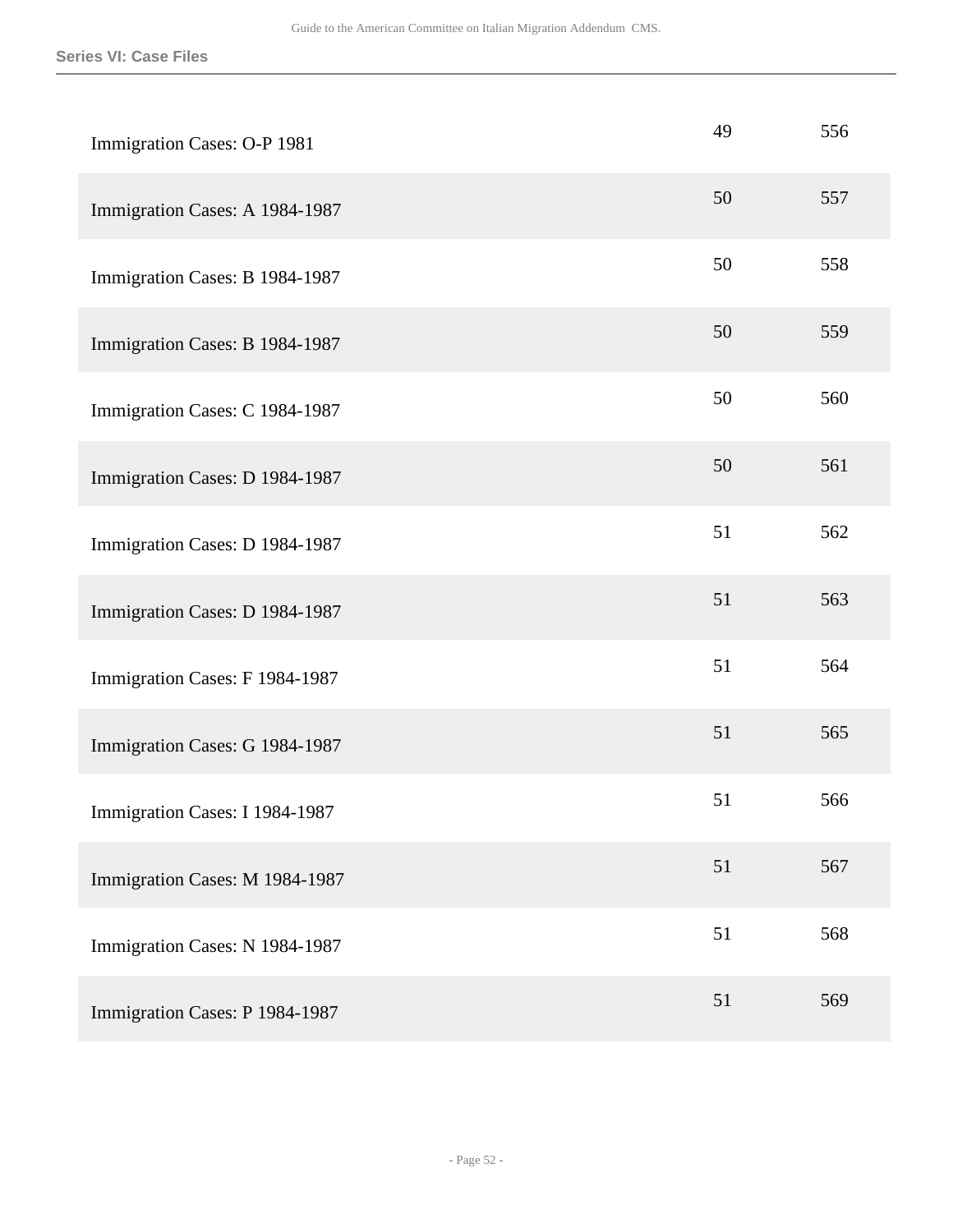| Immigration Cases: R 1984-1987   | 52 | 570 |
|----------------------------------|----|-----|
| Immigration Cases: S 1984-1987   | 52 | 571 |
| Immigration Cases: T 1984-1987   | 52 | 572 |
| Immigration Cases: V 1984-1987   | 52 | 573 |
| Immigration Cases: W-Z 1984-1987 | 52 | 574 |
| Pension Cases: A 1970            | 52 | 575 |
| Pension Cases: B 1970            | 52 | 576 |
| Pension Cases: C 1970            | 52 | 577 |
| Pension Cases: C 1970            | 53 | 578 |
| Pension Cases: C 1970            | 53 | 579 |
| Pension Cases: D 1970            | 53 | 580 |
| Pension Cases: E 1970            | 53 | 581 |
| Pension Cases: F 1970            | 53 | 582 |
| Pension Cases: G 1970            | 53 | 583 |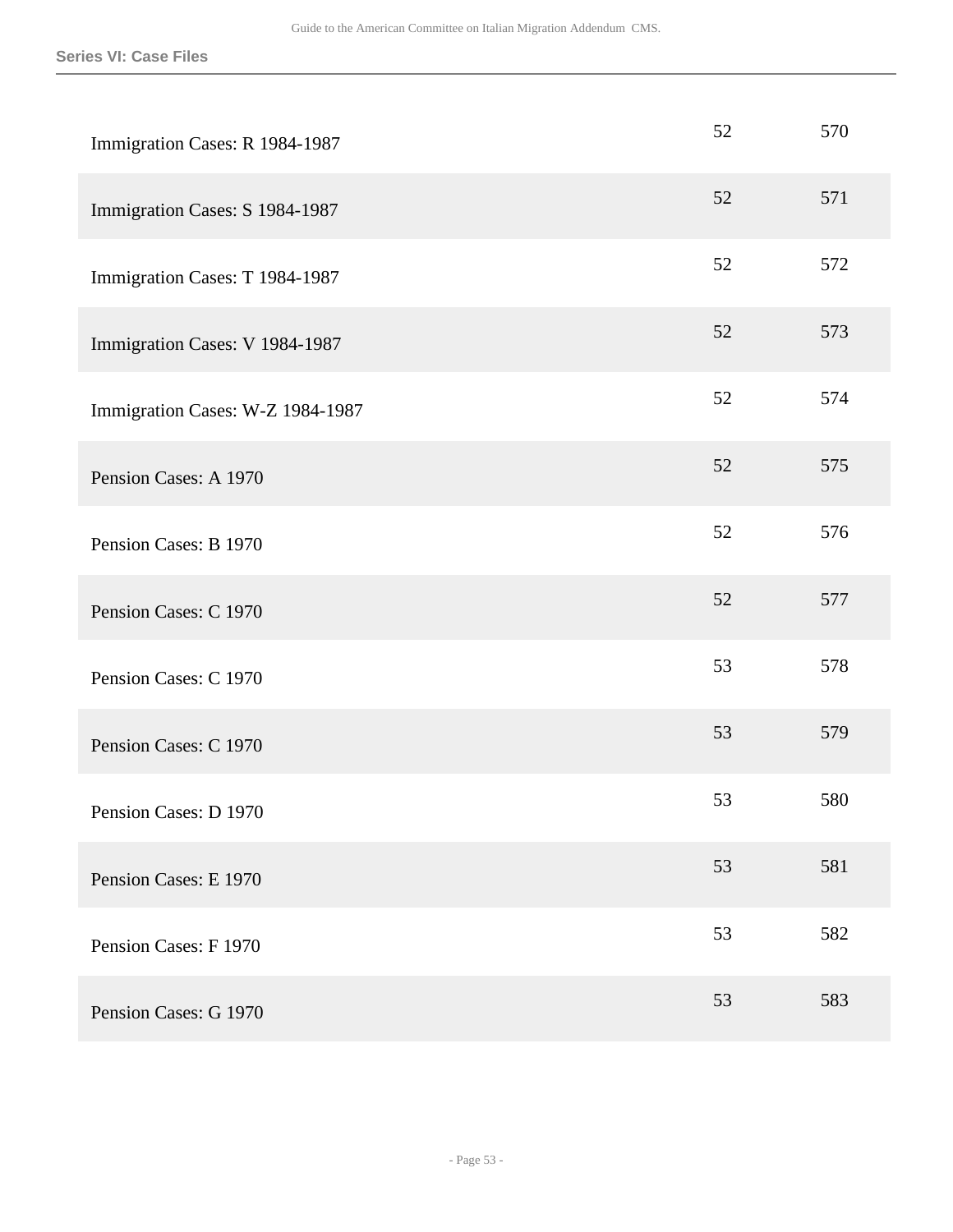| Pension Cases: G 1970 | 53 | 584 |
|-----------------------|----|-----|
| Pension Cases: I 1970 | 54 | 585 |
| Pension Cases: L 1970 | 54 | 586 |
| Pension Cases: M 1970 | 54 | 587 |
| Pension Cases: M 1970 | 54 | 588 |
| Pension Cases: M 1970 | 54 | 589 |
| Pension Cases: N 1970 | 54 | 590 |
| Pension Cases: O 1970 | 54 | 591 |
| Pension Cases: P 1970 | 54 | 592 |
| Pension Cases: R 1970 | 55 | 593 |
| Pension Cases: S 1970 | 55 | 594 |
| Pension Cases: T 1970 | 55 | 595 |
| Pension Cases: V 1970 | 55 | 596 |
| Pension Cases: A 1971 | 55 | 597 |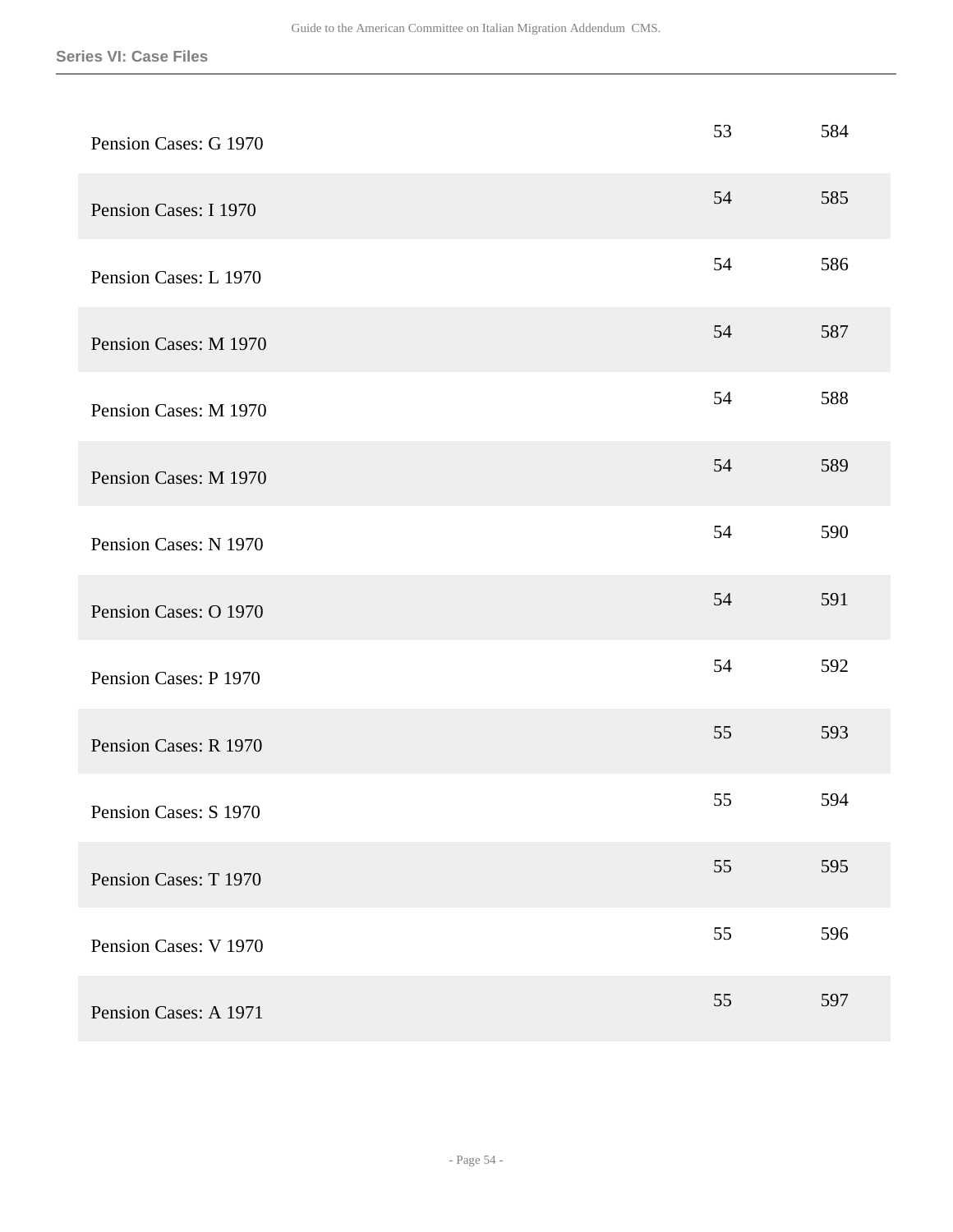| Pension Cases: B 1971   | 55 | 598 |
|-------------------------|----|-----|
| Pension Cases: B 1971   | 56 | 599 |
| Pension Cases: C 1971   | 56 | 600 |
| Pension Cases: C 1971   | 56 | 601 |
| Pension Cases: C 1971   | 56 | 602 |
| Pension Cases: D 1971   | 56 | 603 |
| Pension Cases: D 1971   | 56 | 604 |
| Pension Cases: D 1971   | 56 | 605 |
| Pension Cases: E 1971   | 57 | 606 |
| Pension Cases: G 1971   | 57 | 607 |
| Pension Cases: I 1971   | 57 | 608 |
| Pension Cases: M 1971   | 57 | 609 |
| Pension Cases: N-P 1971 | 57 | 610 |
| Pension Cases: R-S 1971 | 57 | 611 |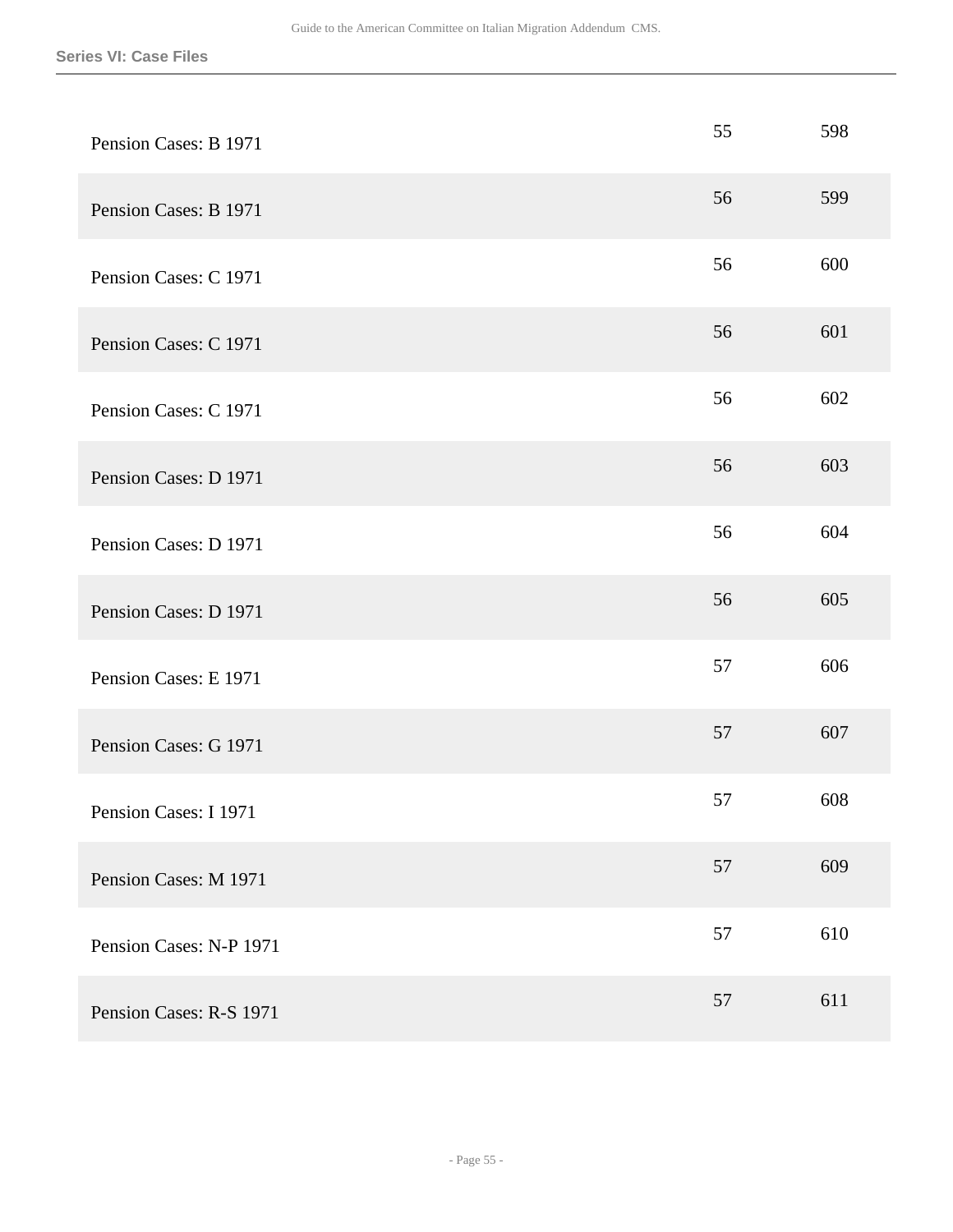| Pension Cases: T-V 1971 | 58 | 612 |
|-------------------------|----|-----|
| Pension Cases: A-C 1975 | 58 | 613 |
| Pension Cases: D 1975   | 58 | 614 |
| Pension Cases: F 1975   | 58 | 615 |
| Pension Cases: F 1975   | 58 | 616 |
| Pension Cases: G 1975   | 59 | 617 |
| Pension Cases: G 1975   | 59 | 618 |
| Pension Cases: I-L 1975 | 59 | 619 |
| Pension Cases: M 1975   | 59 | 620 |
| Pension Cases: M 1975   | 60 | 621 |
| Pension Cases: N-O 1975 | 60 | 622 |
| Pension Cases: P 1975   | 60 | 623 |
| Pension Cases: P 1975   | 60 | 624 |
| Pension Cases: R 1975   | 61 | 625 |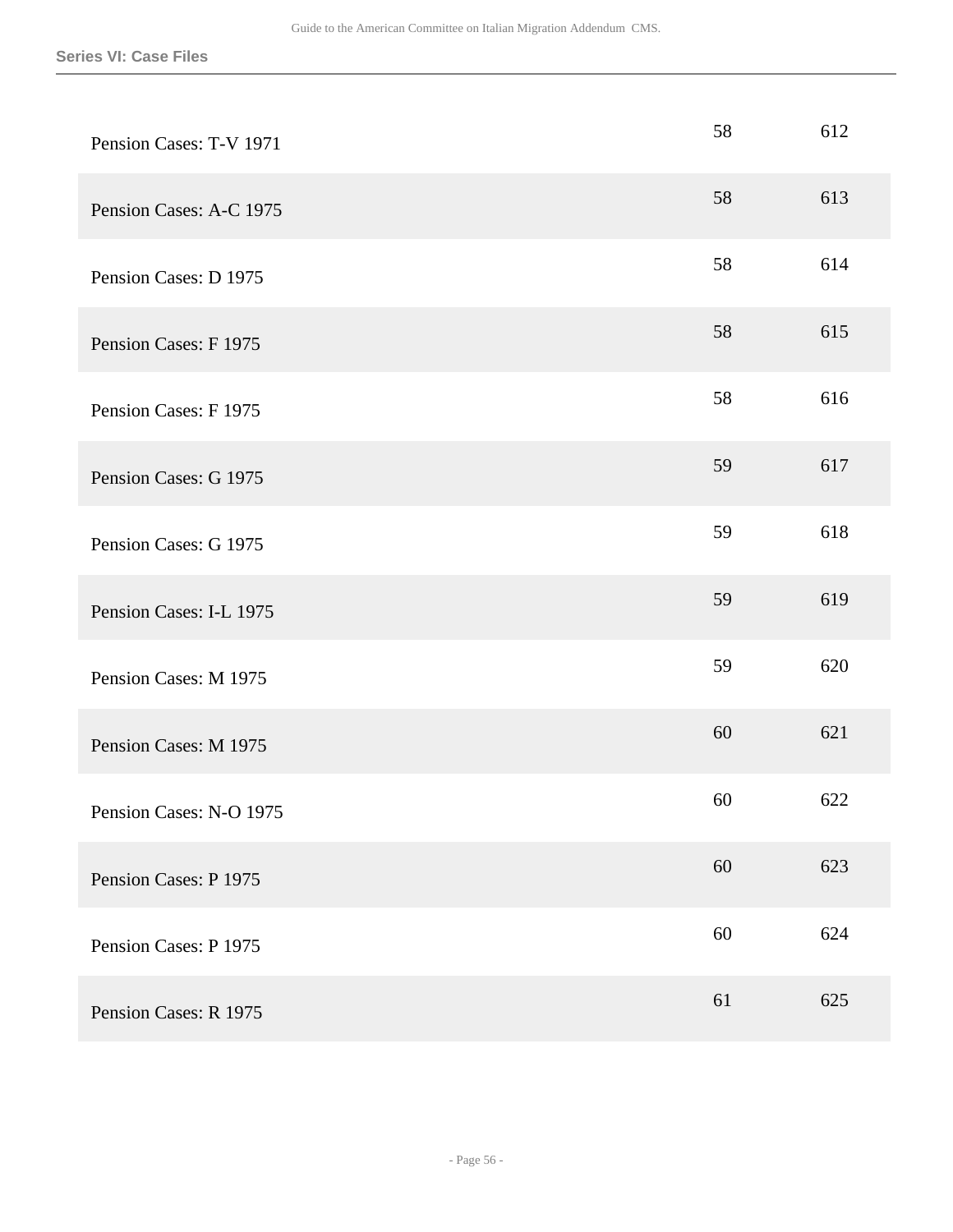| Pension Cases: R 1975   | 61 | 626 |
|-------------------------|----|-----|
| Pension Cases: S 1975   | 61 | 627 |
| Pension Cases: S 1975   | 61 | 628 |
| Pension Cases: T 1975   | 61 | 629 |
| Pension Cases: T 1975   | 61 | 630 |
| Pension Cases: V-Z 1975 | 62 | 631 |
| Pension Cases: A-B 1976 | 62 | 632 |
| Pension Cases: C-D 1976 | 62 | 633 |
| Pension Cases: F-L 1976 | 62 | 634 |
| Pension Cases: M 1976   | 62 | 635 |
| Pension Cases: N-R 1976 | 63 | 636 |
| Pension Cases: S-T 1976 | 63 | 637 |
| Pension Cases: V-Z 1976 | 63 | 638 |
| Pension Cases: A-L 1977 | 63 | 639 |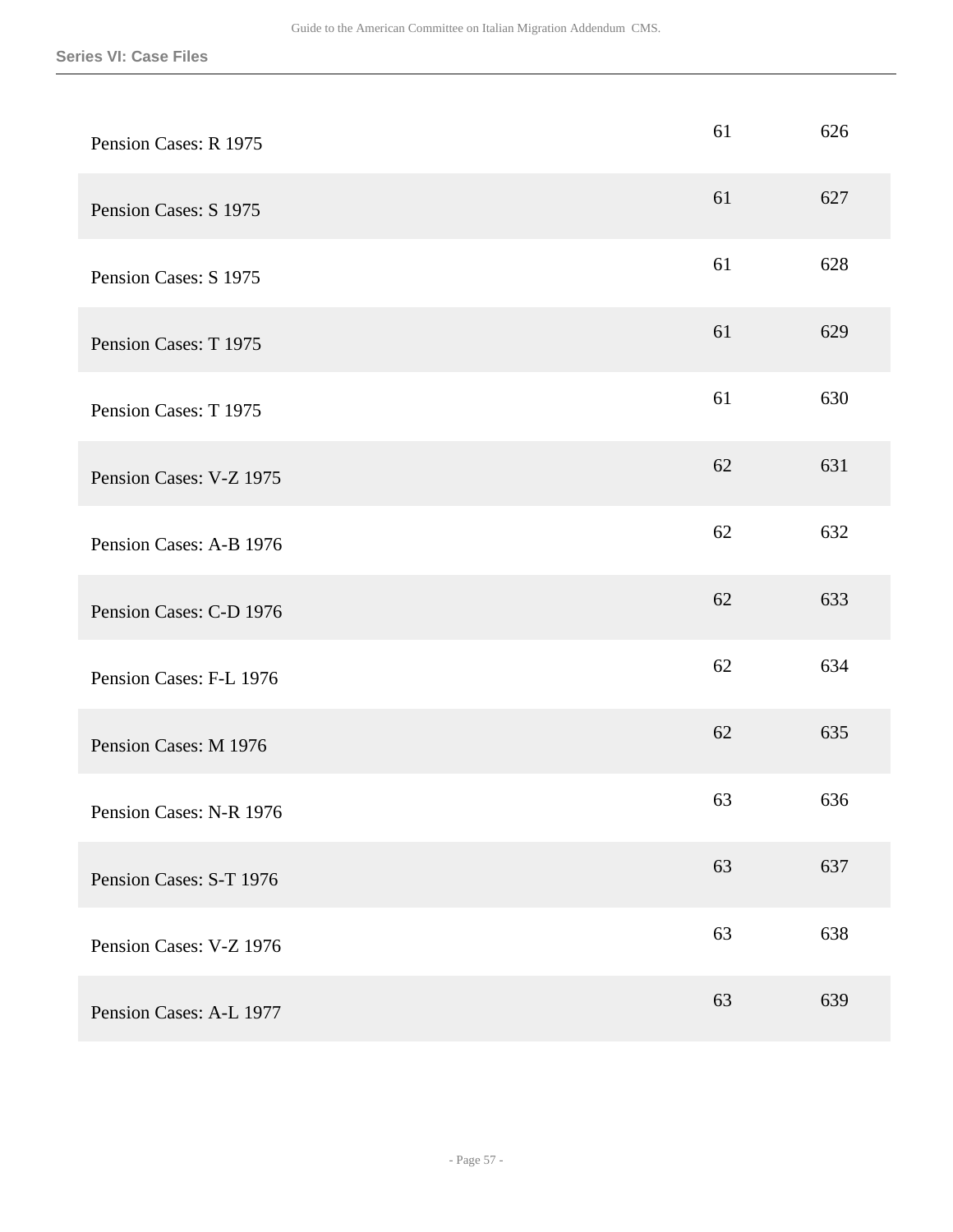| Pension Cases: M-V 1977 | 63 | 640 |
|-------------------------|----|-----|
| Pension Cases: A-D 1978 | 64 | 641 |
| Pension Cases: F-M 1978 | 64 | 642 |
| Pension Cases: N-R 1978 | 64 | 643 |
| Pension Cases: F-G 1979 | 64 | 644 |
| Pension Cases: H-M 1979 | 64 | 645 |
| Pension Cases: N-P 1979 | 65 | 646 |
| Pension Cases: R-S 1979 | 65 | 647 |
| Pension Cases: T-Z 1979 | 65 | 648 |
| Pension Cases: A 1980s  | 65 | 649 |
| Pension Cases: B 1980s  | 65 | 650 |
| Pension Cases: B 1980s  | 65 | 651 |
| Pension Cases: C 1980s  | 66 | 652 |
| Pension Cases: C 1980s  | 66 | 653 |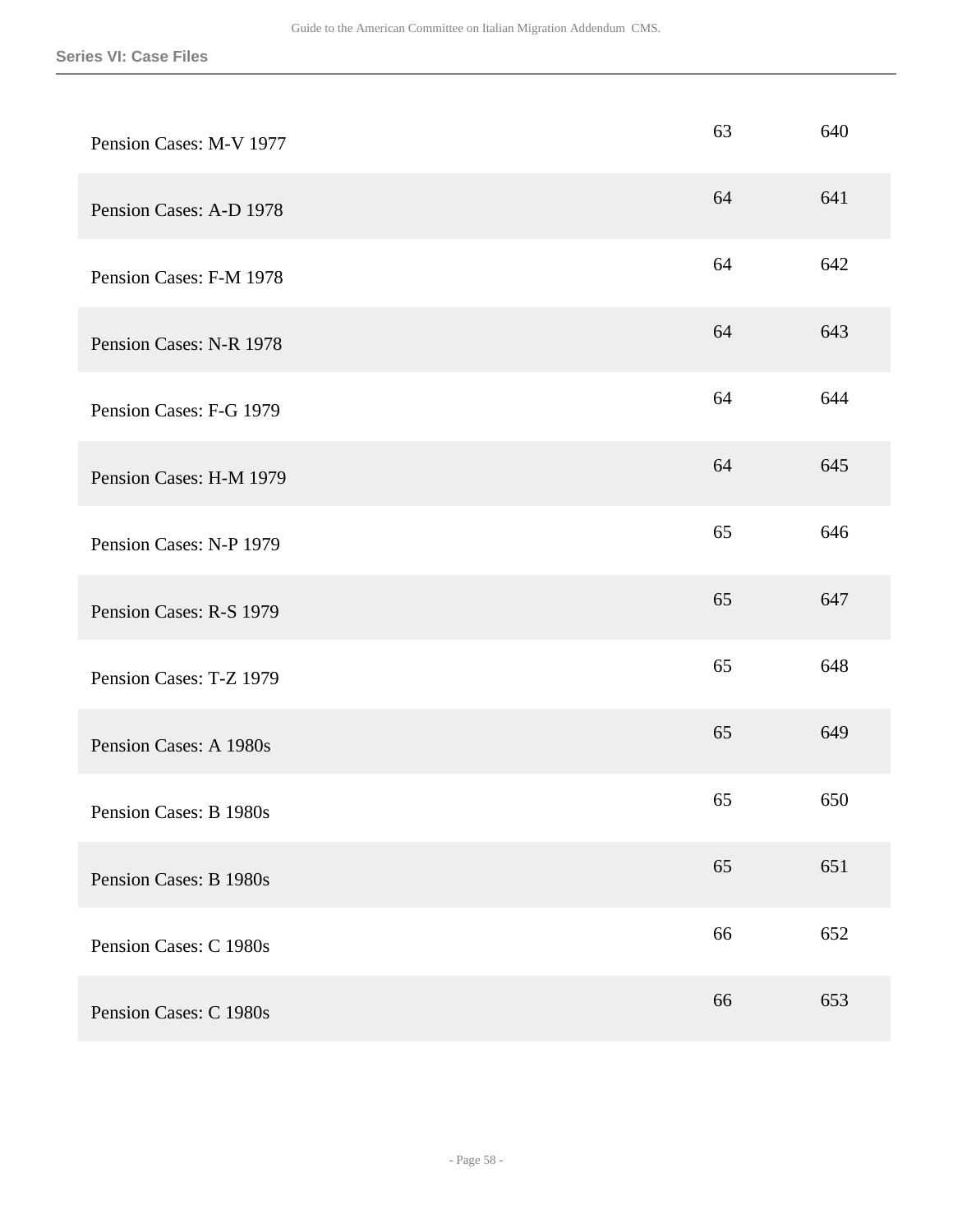| Pension Cases: C 1980s                    | 66 | 654 |
|-------------------------------------------|----|-----|
| Pension Cases: C 1980s                    | 66 | 655 |
| Pension Cases: D 1980s                    | 67 | 656 |
| Pension Cases: D 1980s                    | 67 | 657 |
| Pension Cases: D 1980s                    | 67 | 658 |
| Pension Cases: G-L 1980s                  | 67 | 659 |
| Pension Cases: M-N 1980s                  | 68 | 660 |
| Pension Cases: P 1980s                    | 68 | 661 |
| Pension Cases: S 1980s                    | 68 | 662 |
| Pension Cases: T-Z 1980s                  | 68 | 663 |
| Social Security Cases 1969-1970           | 68 | 664 |
| Social Security Cases 1972                | 69 | 665 |
| Social Security Cases 1973                | 69 | 666 |
| Social Security Cases February-March 1977 | 69 | 667 |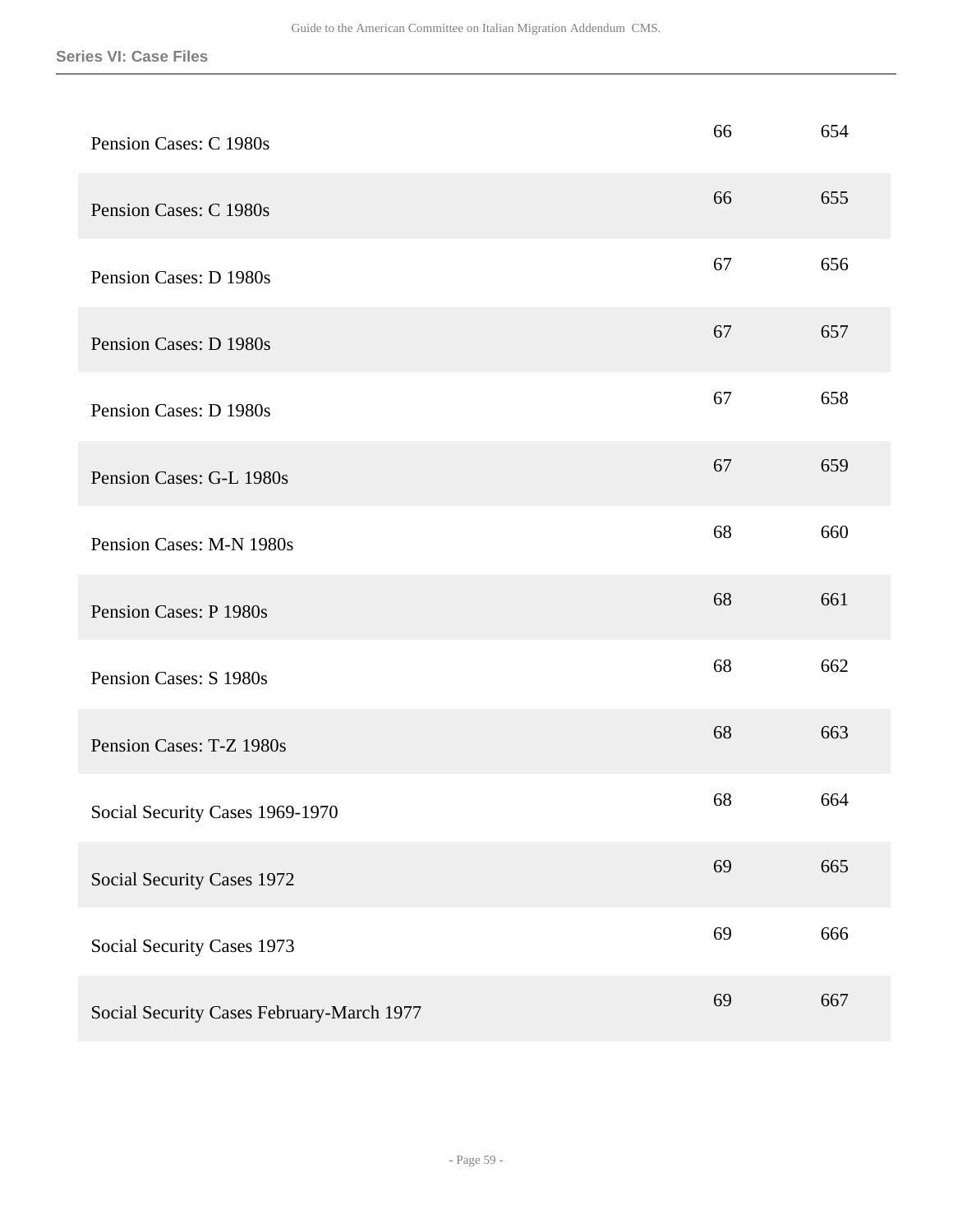| Social Security Cases April-August 1977 | 69 | 668 |
|-----------------------------------------|----|-----|
| Social Security Cases: A 1982-1984      | 69 | 669 |
| Social Security Cases: B 1982-1984      | 69 | 670 |
| Social Security Cases: A-C 1982-1984    | 70 | 671 |
| Social Security Cases: D 1982-1984      | 70 | 672 |
| Social Security Cases: E-F 1982-1984    | 70 | 673 |
| Social Security Cases: G 1982-1984      | 70 | 674 |
| Social Security Cases: I-J 1982-1984    | 70 | 675 |
| Social Security Cases: L 1982-1984      | 70 | 676 |
| Social Security Cases: M 1982-1984      | 71 | 677 |
| Social Security Cases: N-O 1982-1984    | 71 | 678 |
| Social Security Cases: P 1982-1984      | 71 | 679 |
| Social Security Cases: R 1982-1984      | 71 | 680 |
| Social Security Cases: S 1982-1984      | 71 | 681 |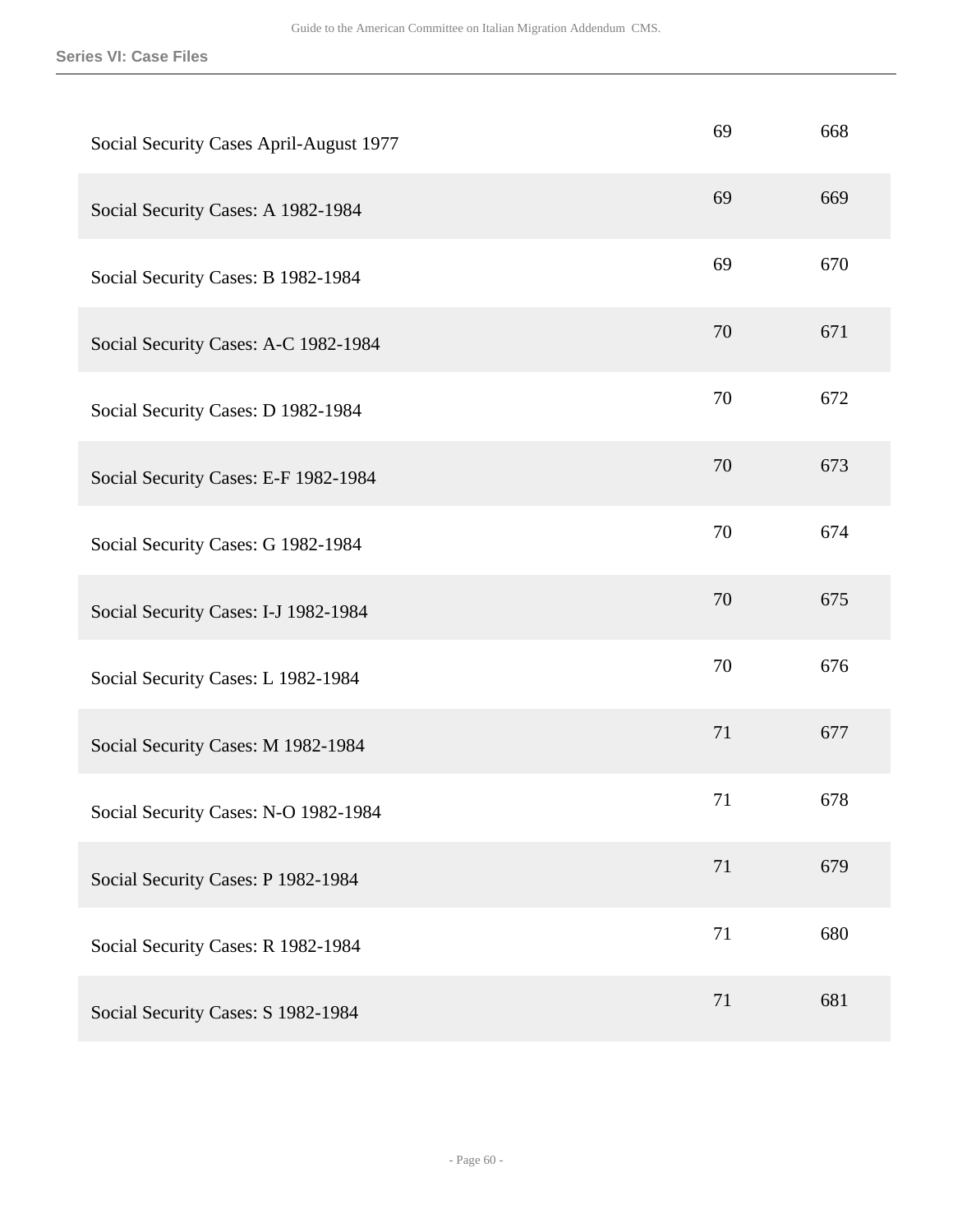| Social Security Cases: T 1982-1984   | 71 | 682 |
|--------------------------------------|----|-----|
| Social Security Cases: V-Z 1982-1984 | 71 | 683 |
| Social Security Cases: A-L 1985      | 72 | 684 |
| Social Security Cases: M-Z 1985      | 72 | 685 |
| Social Security Cases: A-L 1986      | 72 | 686 |
| Social Security Cases: M-Z 1986      | 72 | 687 |
| Veterans Cases: A 1971               | 72 | 688 |
| Veterans Cases: B 1971               | 72 | 689 |
| Veterans Cases: C 1971               | 72 | 690 |
| Veterans Cases: D 1971               | 72 | 691 |
| Veterans Cases: E-F 1971             | 72 | 692 |
| Veterans Cases: G 1971               | 73 | 693 |
| Veterans Cases: I 1971               | 73 | 694 |
| Veterans Cases: L 1971               | 73 | 695 |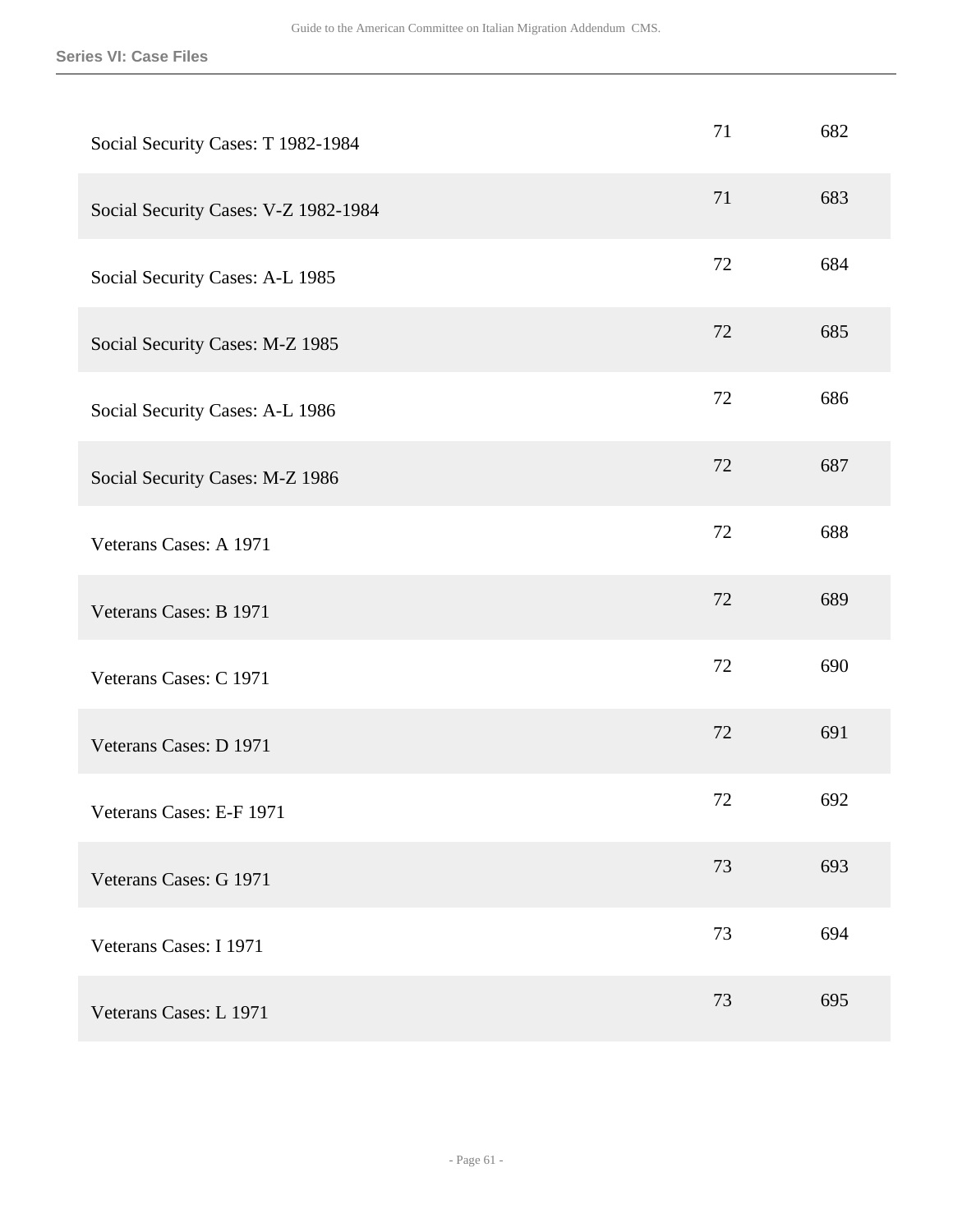| Veterans Cases: M 1971   | 73 | 696 |
|--------------------------|----|-----|
| Veterans Cases: N-O 1971 | 73 | 697 |
| Veterans Cases: P-R 1971 | 73 | 698 |
| Veterans Cases: S-T 1971 | 73 | 699 |
| Veterans Cases: V-Z 1971 | 73 | 700 |

#### **Series VII: Yolanda Coda, Women Division Coordinator 1958-1992**

#### **Scope and Contents note**

This series contains materials generated by Women's Division Coordinator Yolanda Coda. They contain planning materials and minutes from the ACIM Board of Consultors' meetings covering the management of the Women's Division. The series also contains materials related to local chapters of the Women's Division. The files cover different years, but the range of years covered is 1957 to 1991. The files' contents include correspondence, statistics, and ephemera. The files also contain the Women's Division by-laws, financial reports, and correspondence with Women's Division Coordinator Yolanda Coda.

#### **Arrangement note**

Arranged alphabetically.

|                                       | Box | <b>Folder</b> |
|---------------------------------------|-----|---------------|
| Board of Consultors February 01, 1958 | 73  | 701           |
| Board of Consultors June 09, 1962     | 73  | 702           |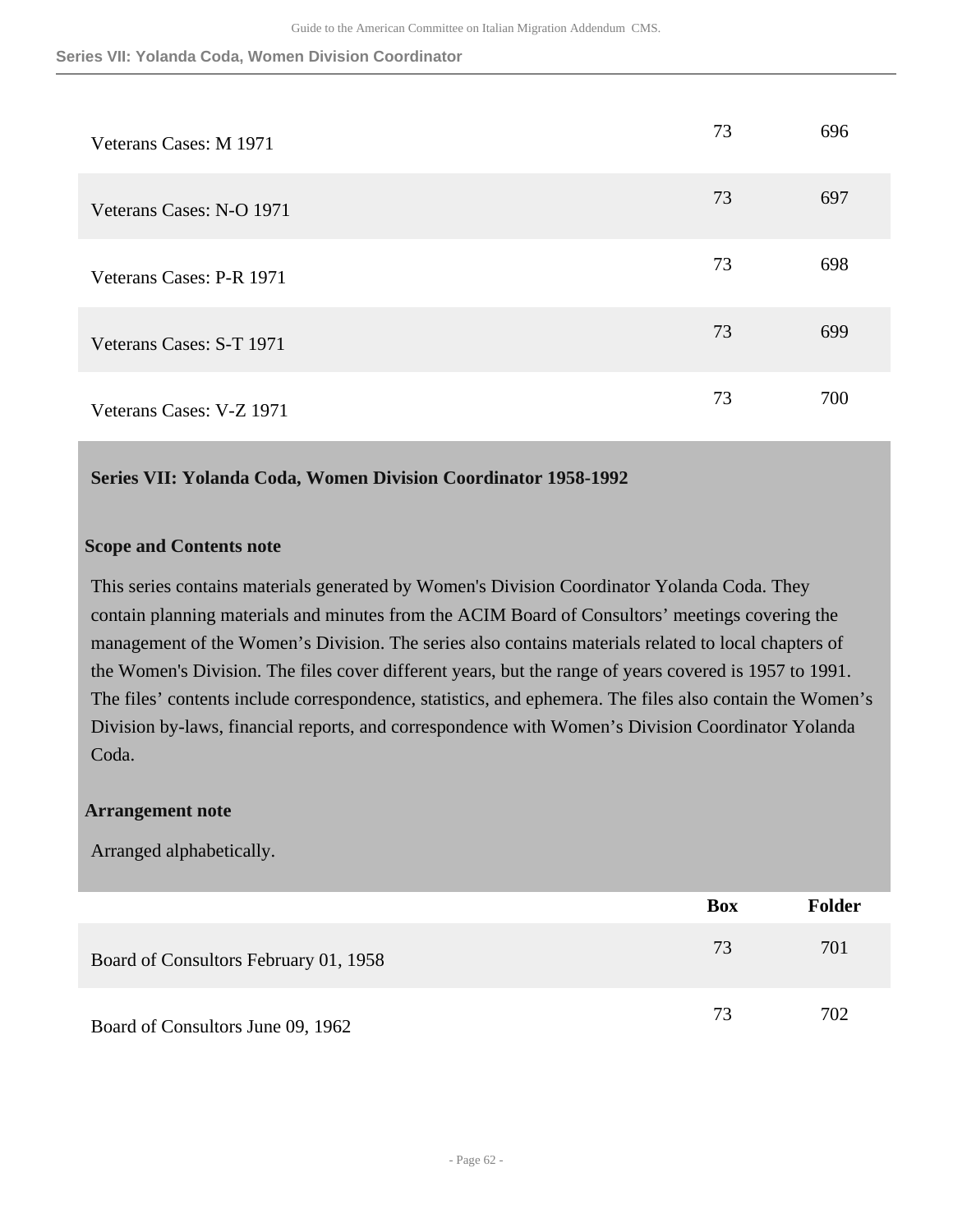# **Series VII: Yolanda Coda, Women Division Coordinator**

| Board of Consultors November 21, 1964                    | 73 | 703 |
|----------------------------------------------------------|----|-----|
| <b>Board of Consultors 1969</b>                          | 73 | 704 |
| Board of Consultors September 28, 1978                   | 73 | 705 |
| Board of Consultors September 11, 1980                   | 73 | 706 |
| Board of Consultors September 1981                       | 73 | 707 |
| Chapters: Connecticut. New Haven. 1981-1990              | 74 | 708 |
| Chapters: Maryland. Baltimore. Correspondence. 1980-1992 | 74 | 709 |
| Chapters: Maryland. Baltimore. Programs. 1977-1986       | 74 | 710 |
| Chapters: Massachusetts. 1965-1978                       | 74 | 711 |
| Chapters: Michigan. Detroit. 1966-1981                   | 74 | 712 |
| Chapters: New Jersey. Essex County. 1966-1991            | 74 | 713 |
| Chapters: New Jersey. Hudson County. 1964-1990           | 75 | 714 |
| Chapters: New Jersey. Monmouth County. 1982-1990         | 75 | 715 |
| Chapters: New York State. Albany. 1966-1989              | 75 | 716 |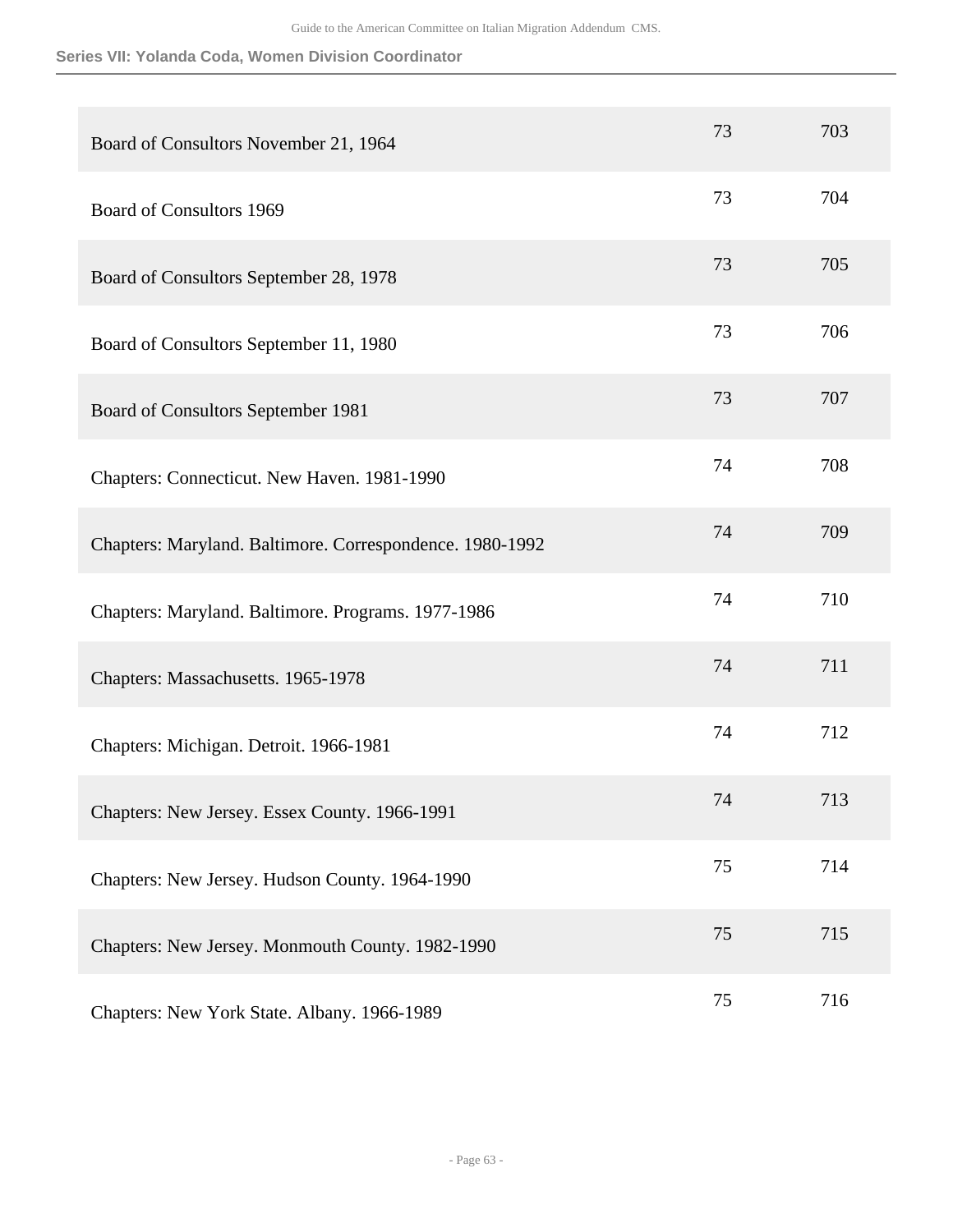**Series VII: Yolanda Coda, Women Division Coordinator**

| Chapters: New York State. Batavia. 1966-1978                 | 75 | 717 |
|--------------------------------------------------------------|----|-----|
| Chapters: New York State. Bronx. 1964-1975                   | 75 | 718 |
| Chapters: New York State. Brooklyn. 1978, 1981-1982          | 75 | 719 |
| Chapters: New York State. Brooklyn. 1983-1985                | 75 | 720 |
| Chapters: New York State. Buffalo. 1966-1986                 | 76 | 721 |
| Chapters: New York State. Garden City. 1966-1970             | 76 | 722 |
| Chapters: New York State. Greenwich Village. 1977-1978, 1980 | 76 | 723 |
| Chapters: New York State. Greenwich Village. 1982-1985       | 76 | 724 |
| Chapters: New York State. Queens. 1957-1961                  | 76 | 725 |
| Chapters: New York State. Queens. 1962-1964                  | 76 | 726 |
| Chapters: New York State. Queens. 1965                       | 76 | 727 |
| Chapters: New York State. Queens. 1966                       | 76 | 728 |
| Chapters: New York State. Queens. 1967-1968                  | 77 | 729 |
| Chapters: New York State. Queens. 1978-1980                  | 77 | 730 |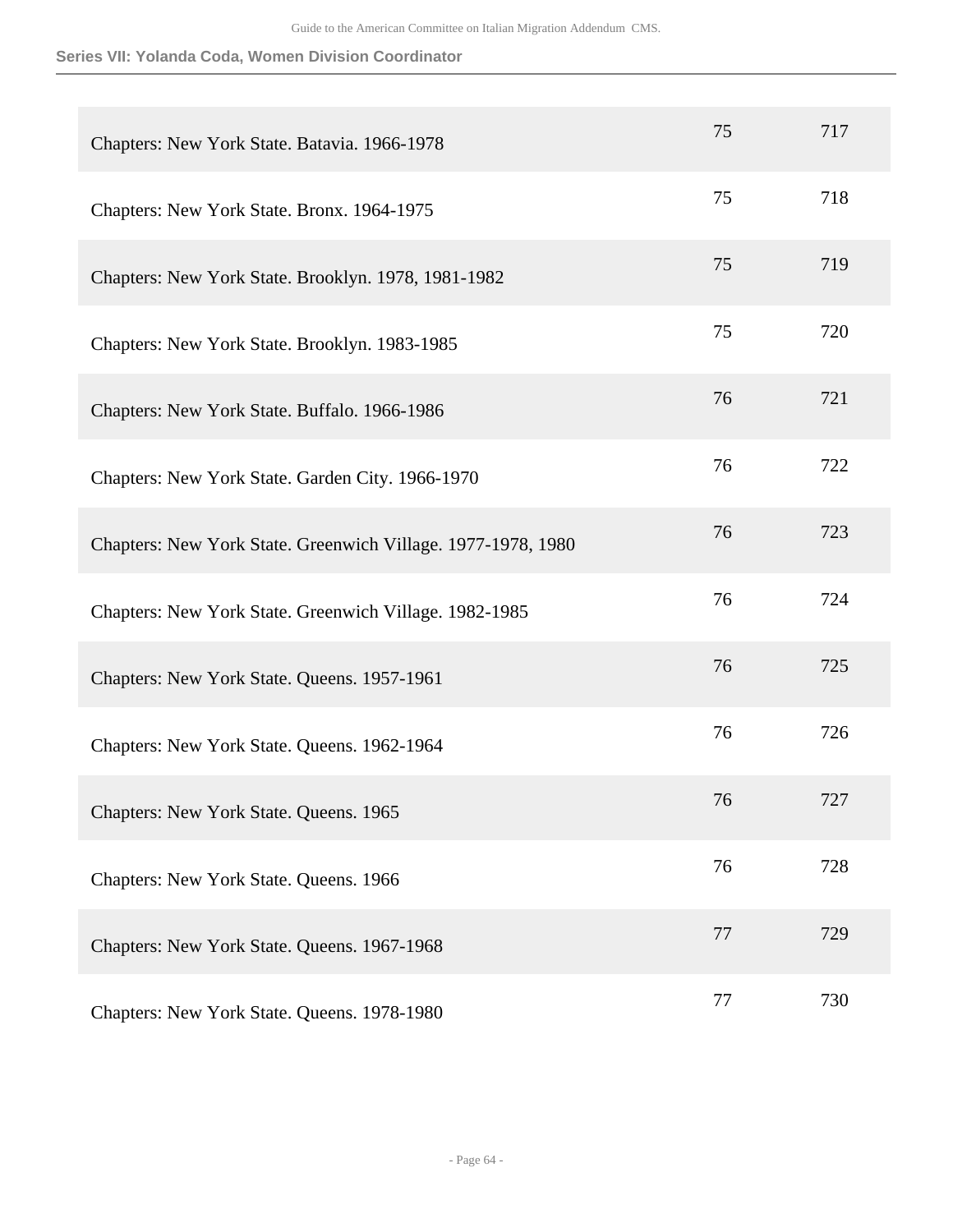**Series VII: Yolanda Coda, Women Division Coordinator**

| Chapters: New York State. Queens. 1981-1982             | 77 | 731 |
|---------------------------------------------------------|----|-----|
| Chapters: New York State. Queens. 1982-1986             | 77 | 732 |
| Chapters: New York State. Staten Island 1976, 1981-1982 | 77 | 733 |
| Chapters: New York State. Staten Island 1982-1992       | 77 | 734 |
| Chapters: New York State. Syracuse. 1966-1989           | 78 | 735 |
| Chapters: New York State. Utica. 1965-1979              | 78 | 736 |
| Chapters: New York State. Westchester County. 1957-1968 | 78 | 737 |
| Chapters: New York State. Westchester County. 1969-1971 | 78 | 738 |
| Chapters: New York State. Westchester County. 1972-1974 | 78 | 739 |
| Chapters: New York State. Westchester County. 1975-1976 | 79 | 740 |
| Chapters: New York State. Westchester County. 1977      | 79 | 741 |
| Chapters: New York State. Westchester County. 1978-1979 | 79 | 742 |
| Chapters: New York State. Westchester County. 1980-1981 | 79 | 743 |
| Chapters: New York State. Westchester County. 1982-1984 | 79 | 744 |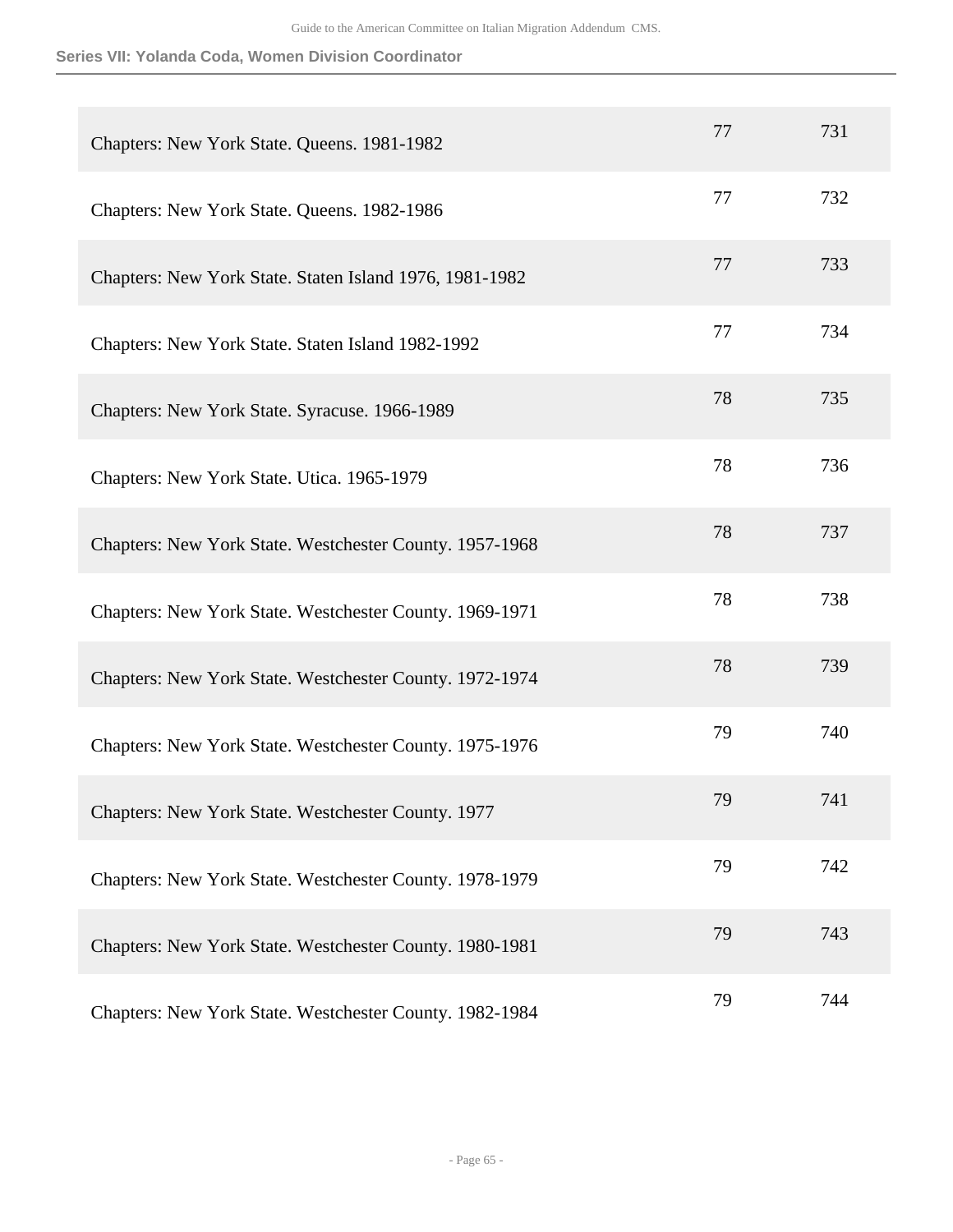| Chapters: Ohio. Akron. 1965-1967              | 79 | 745 |
|-----------------------------------------------|----|-----|
| Chapters: Ohio. Cincinnati. 1966-1970         | 79 | 746 |
| Chapters: Ohio. Cleveland. 1964-1971          | 79 | 747 |
| Chapters: Ohio. Cleveland. 1969-1982          | 80 | 748 |
| Chapters: Ohio. Cleveland. 1983-1992, undated | 80 | 749 |
| Chapters: Ohio. Warren. 1966-1988             | 80 | 750 |
| Chapters: Ohio. Youngstown. 1966-1985         | 80 | 751 |
| By-laws and Members' Lists undated            | 80 | 752 |
| Correspondence 1982                           | 80 | 753 |
| Correspondence 1983                           | 80 | 754 |
| Financial Reports 1963-1964                   | 80 | 755 |

**Series XIII: General Files 1953-1989** 

# **Scope and Contents note**

This Series includes 171 folders, covering the years 1953 to 1986. This Series parallels a Series in the orginal ACIM deposit, and includes material from three important individuals in ACIM's history. The Rev. Joseph Cogo, c.s., ACIM's National Executive Secretary from 1966 to 2005; also included are his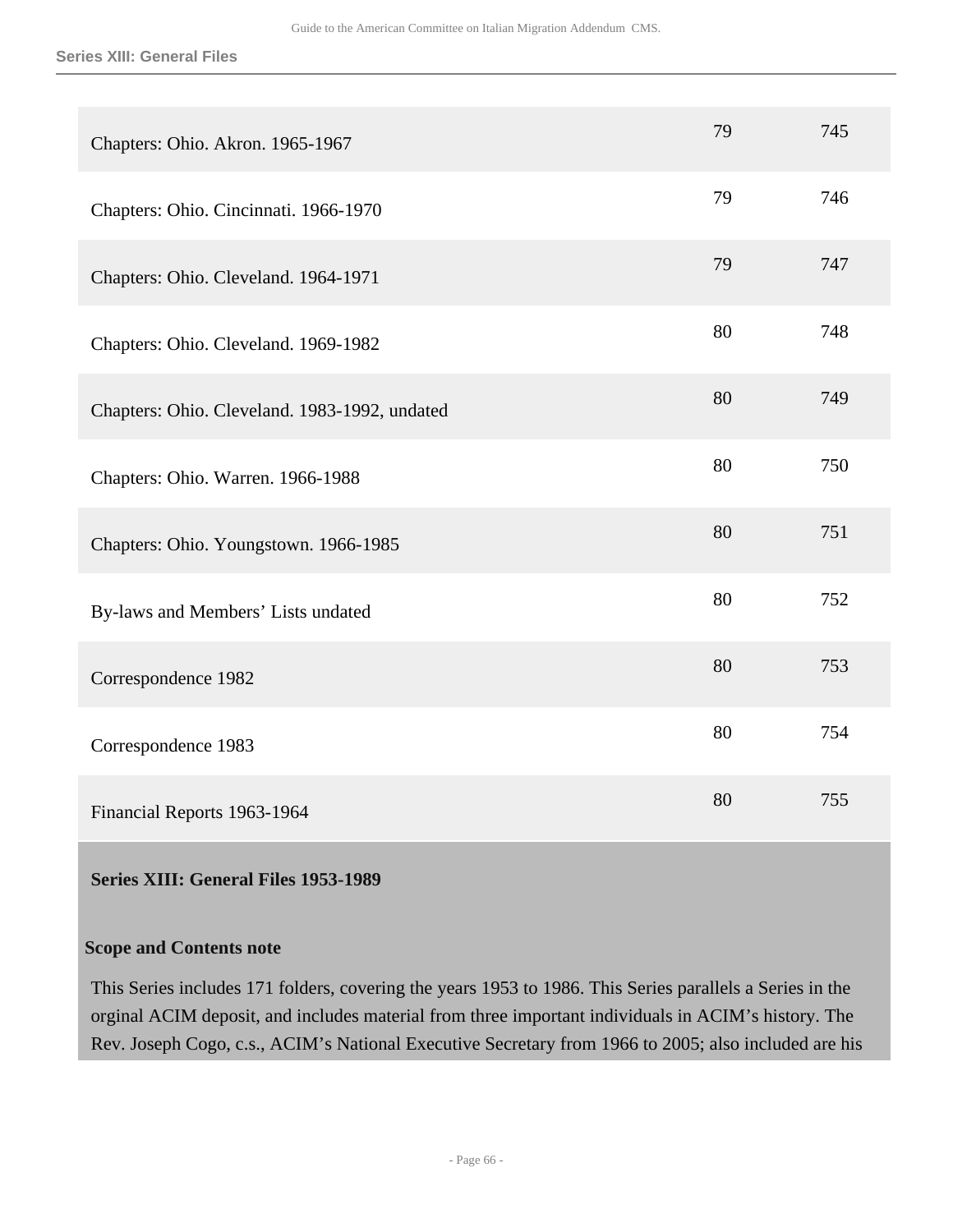office files, correspondence, and papers from social work cases to which he attended personally. Mr. Antonio Colao ran ACIM's Naples office, which served Italians and American citizens of Italian descent in Italy, and this Series contains his reports to ACIM's New York office and his correspondence. Judge Juvenal Marchisio helped to found ACIM in 1953, included is correspondence to and from him, and short biographies of him used for publicity purposes.

This Series also contains multiple folders on topics of importance to ACIM's leadership and members. ACIM was founded to lobby the U.S. Congress on immigration issues, and there are several boxes of folders of correspondence with Members of Congress and the Senate, plus press releases and drafts of pending legislation, especially the 1986 Immigration Reform and Control Act, also known as the Simpson-Mazzoli Act. There are also clippings, correspondence, financial papers and press releases related to efforts to relieve victims of Italy's 1976 and 1980 earthquakes. Descriptions of organizations and individuals of interest are included in the folder-level description that follow this section.

# **Arrangement note**

Arranged alphabetically.

|                                                           | <b>Box</b> | <b>Folder</b> |
|-----------------------------------------------------------|------------|---------------|
| <b>ACIM Brochures undated</b>                             | 81         | 756           |
| ACIM-Progresso Disaster Fund 1982-1983                    | 81         | 757           |
| Assistenza Cattolica Lavoratori Italiani (ACLI) 1968-1971 | 81         | 758           |
| <b>ACLI 1975</b>                                          | 81         | 759           |
| ACLI 1978, 1989                                           | 81         | 760           |
| ACLI. Chicago Office. undated                             | 81         | 761           |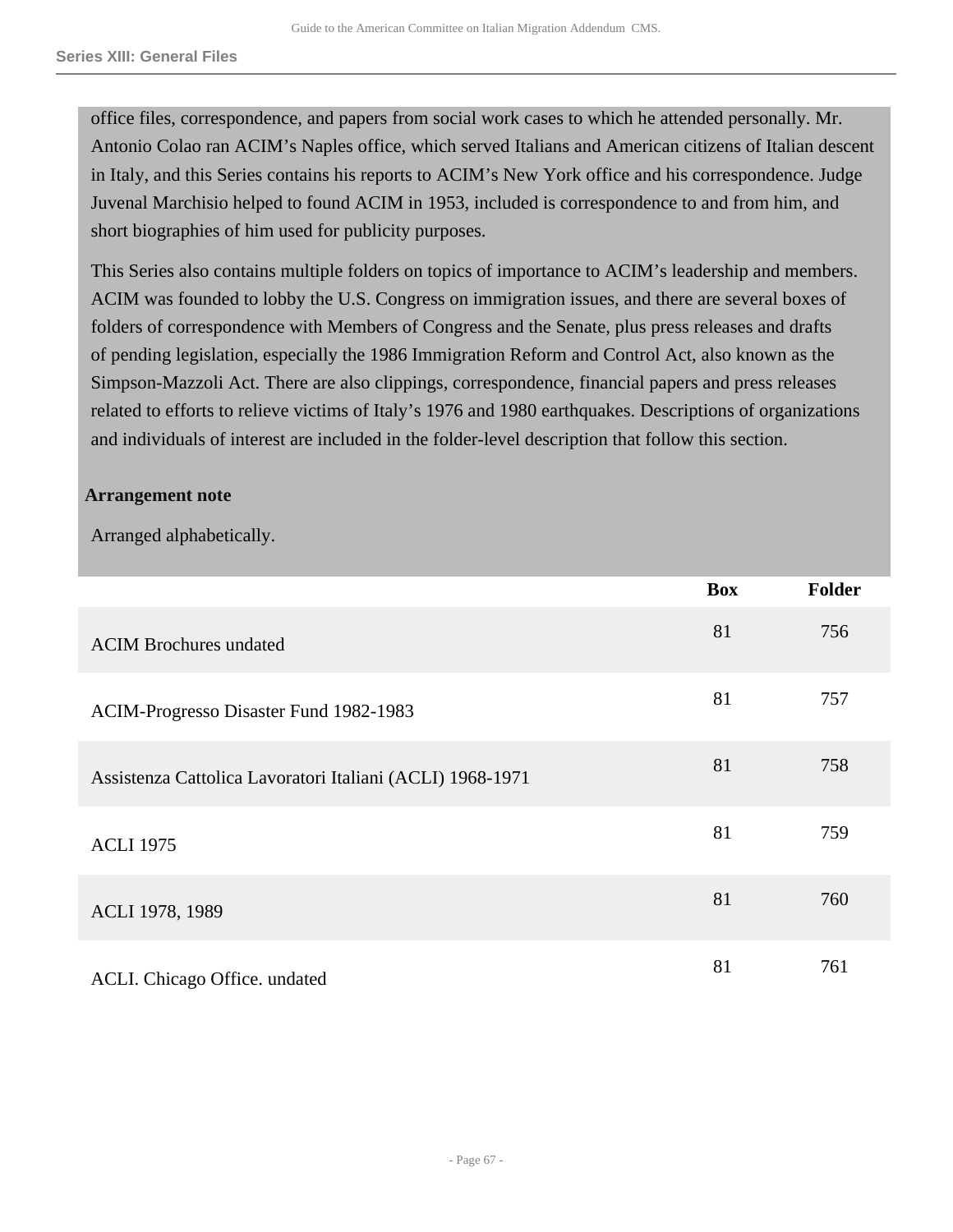| Ad Hoc Commission undated                                                                    | 81 | 762 |
|----------------------------------------------------------------------------------------------|----|-----|
| Adoption 1977-1983                                                                           | 81 | 763 |
| Anfuso, Victor 1953-1964                                                                     | 81 | 764 |
| <b>Annual Report 1984</b>                                                                    | 81 | 765 |
| Antidiscrimination Material 1967-1969                                                        | 81 | 766 |
| Applications for Jobs in Italy 1966                                                          | 81 | 767 |
| Association of Student and Professional Italian Americans (ASPI)<br>Correspondence 1970-1971 | 81 | 768 |
| Busco, (Rev) J. John 1962                                                                    | 81 | 769 |
| <b>Chapter Contributions 1977</b>                                                            | 82 | 770 |
| Cogo, (Rev.) Joseph: Assistance to Particular Individuals 1976                               | 82 | 771 |
| Cogo, (Rev.) Joseph: Assistance to Particular Individuals 1977                               | 82 | 772 |
| Cogo, (Rev.) Joseph: Assistance to Particular Individuals 1977                               | 82 | 773 |
| Cogo, (Rev.) Joseph: Assistance to Particular Individuals 1977                               | 82 | 774 |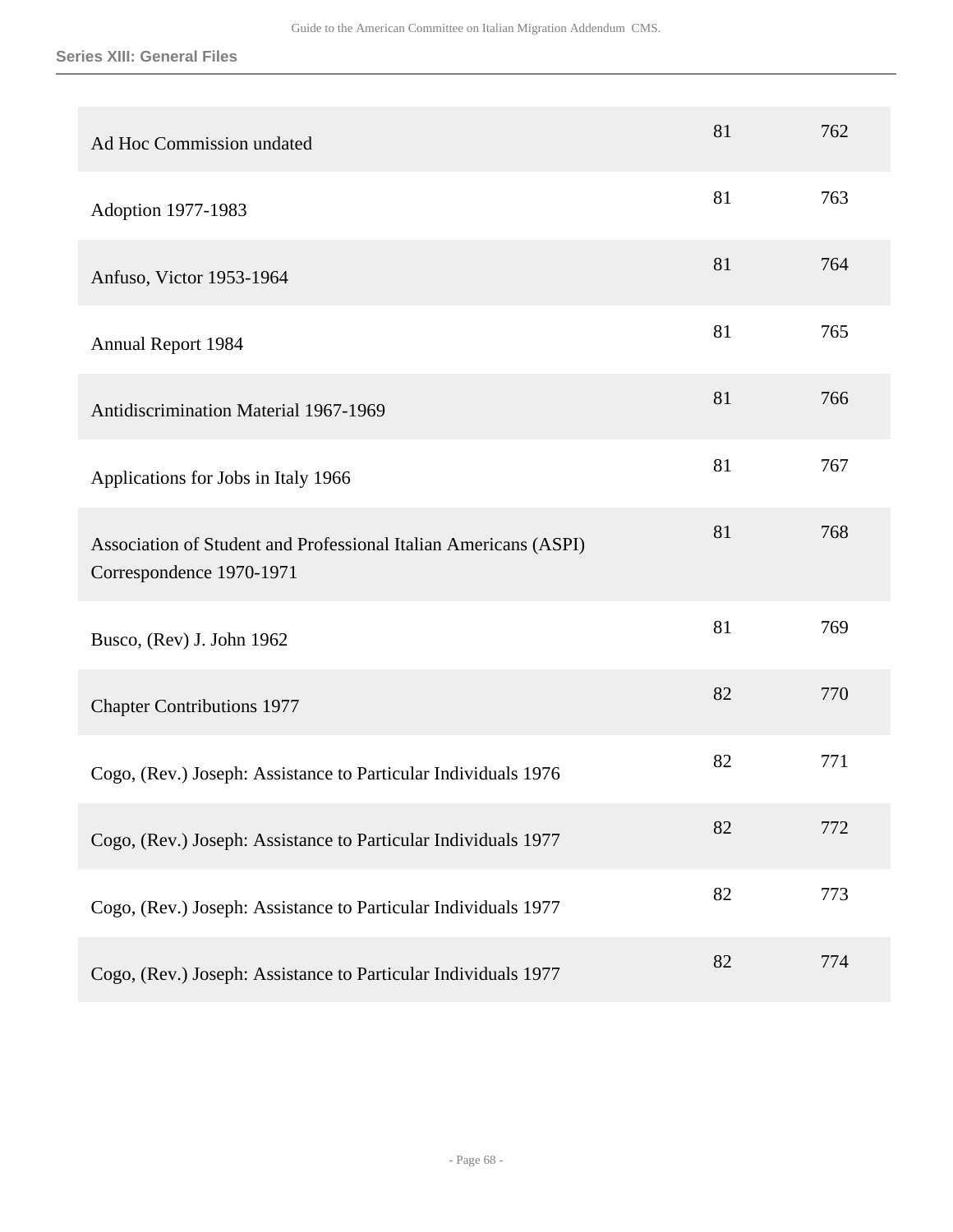**Series XIII: General Files**

| Cogo, (Rev.) Joseph: Assistance to Particular Individuals 1978 | 82 | 775 |
|----------------------------------------------------------------|----|-----|
| Cogo, (Rev.) Joseph: Assistance to Particular Individuals 1978 | 82 | 776 |
| Cogo, (Rev.) Joseph: Assistance to Particular Individuals 1978 | 82 | 777 |
| Cogo, (Rev.) Joseph: Assistance to Particular Individuals 1978 | 82 | 778 |
| Cogo, (Rev.) Joseph: Assistance to Particular Individuals 1978 | 82 | 779 |
| Cogo, (Rev.) Joseph: Assistance to Particular Individuals 1983 | 83 | 780 |
| Cogo, (Rev.) Joseph: Assistance to Particular Individuals 1983 | 83 | 781 |
| Cogo, (Rev.) Joseph: Assistance to Particular Individuals 1983 | 83 | 782 |
| Cogo, (Rev.) Joseph: Assistance to Particular Individuals 1984 | 83 | 783 |
| Cogo, (Rev.) Joseph: Congressional Correspondence undated      | 83 | 784 |
| Cogo, (Rev.) Joseph: Correspondence 1975                       | 83 | 785 |
| Cogo, (Rev.) Joseph: Correspondence 1976                       | 83 | 786 |
| Cogo, (Rev.) Joseph: Correspondence 1977                       | 84 | 787 |
| Cogo, (Rev.) Joseph: Correspondence 1977                       | 84 | 788 |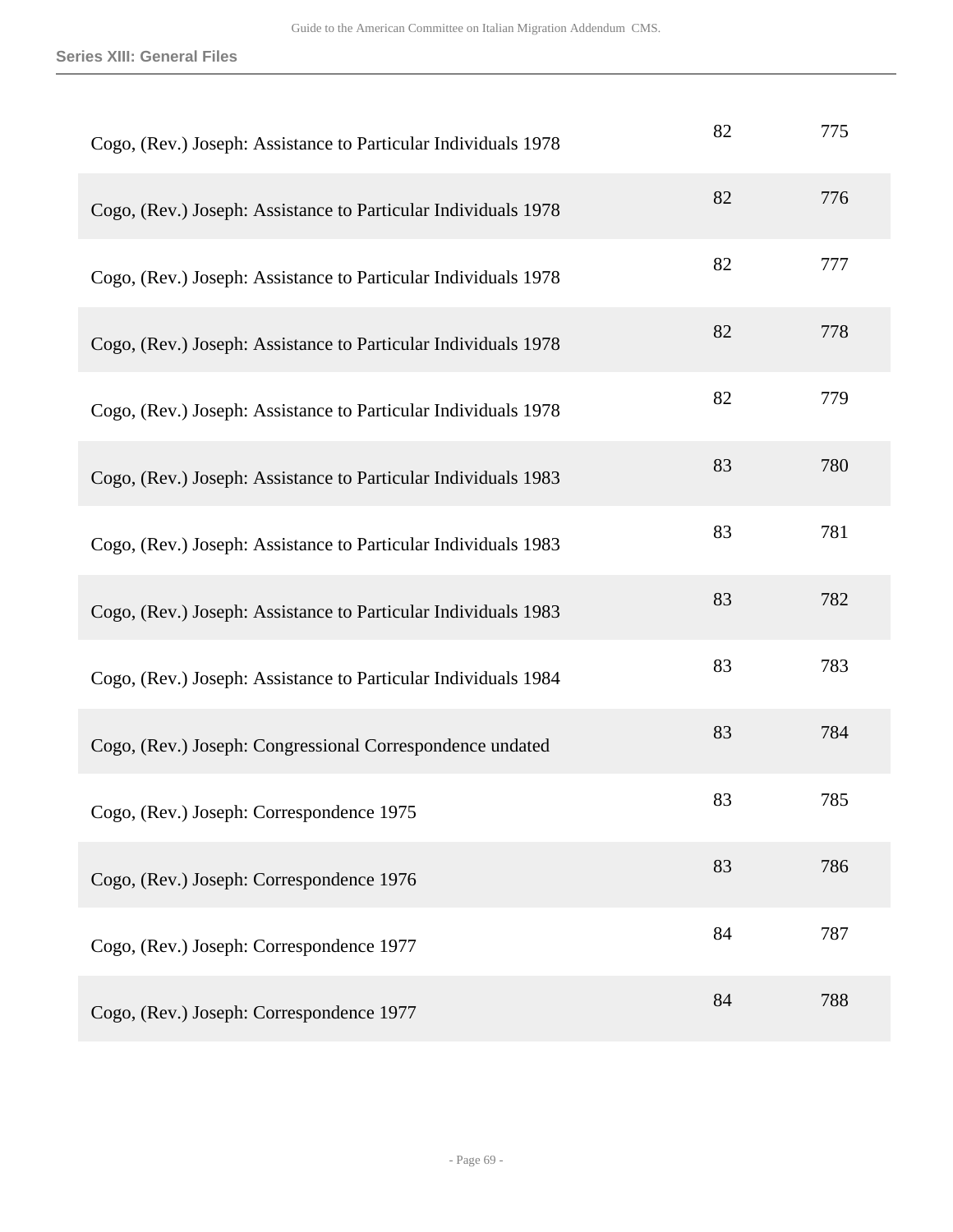| Cogo, (Rev.) Joseph: Correspondence 1978  | 84 | 789 |
|-------------------------------------------|----|-----|
| Cogo, (Rev.) Joseph: Correspondence 1978  | 84 | 790 |
| Cogo, (Rev.) Joseph: Correspondence. 1979 | 84 | 791 |
| Cogo, (Rev.) Joseph: Correspondence. 1979 | 84 | 792 |
| Cogo, (Rev.) Joseph: Correspondence. 1979 | 84 | 793 |
| Cogo, (Rev.) Joseph: Correspondence. 1980 | 85 | 794 |
| Cogo, (Rev.) Joseph: Correspondence. 1980 | 85 | 795 |
| Cogo, (Rev.) Joseph: Correspondence. 1980 | 85 | 796 |
| Cogo, (Rev.) Joseph: Correspondence. 1980 | 85 | 797 |
| Cogo, (Rev.) Joseph: Correspondence. 1982 | 85 | 798 |
| Cogo, (Rev.) Joseph: Correspondence. 1983 | 85 | 799 |
| Cogo, (Rev.) Joseph: Correspondence. 1985 | 85 | 800 |
| Cogo, (Rev.) Joseph: Correspondence. 1985 | 85 | 801 |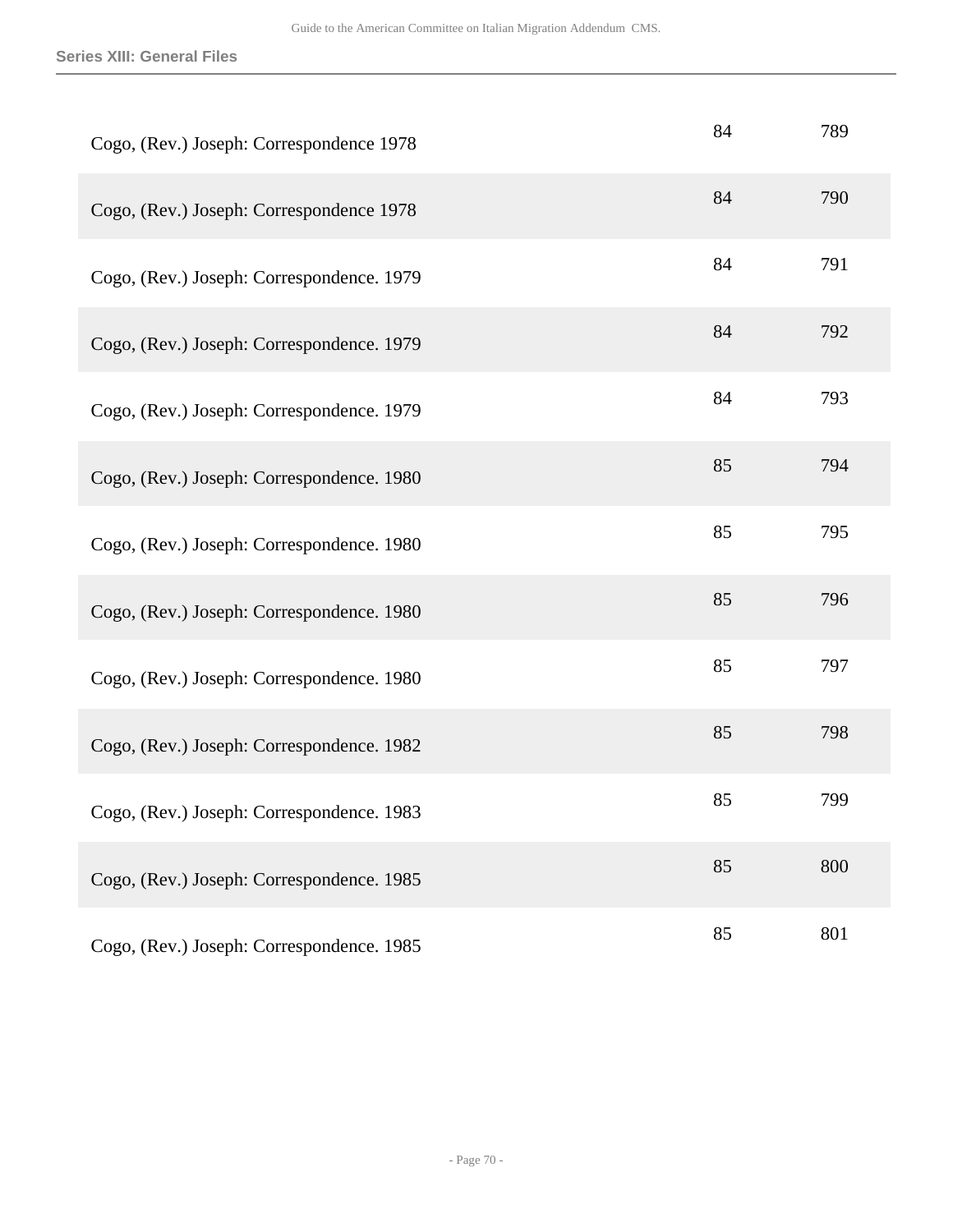| Cogo, (Rev.) Joseph: Correspondence recommending individuals for<br>federal appointments undated | 86 | 802 |
|--------------------------------------------------------------------------------------------------|----|-----|
| Cogo, (Rev.) Joseph: Correspondence regarding the administration of the<br>sacraments undated    | 86 | 803 |
| Cogo, (Rev.) Joseph: Diary and expenses undated                                                  | 86 | 804 |
| Cogo, (Rev.) Joseph: Statements on immigration policy 1970-1982                                  | 86 | 805 |
| Cogo, (Rev.) Joseph: Personal. 1976-1977                                                         | 86 | 806 |
| Cogo, (Rev.) Joseph: Personal. 1981                                                              | 86 | 807 |
| Cogo, (Rev.) Joseph: Personal. 1982                                                              | 86 | 808 |
| Cogo, (Rev.) Joseph: Washington Trips. 1971-1972                                                 | 86 | 809 |
| Colao, Antonio: Correspondence 1968-1971                                                         | 86 | 810 |
| Colao, Antonio: Correspondence 1973                                                              | 86 | 811 |
| Colao, Antonio: Correspondence 1974-1975                                                         | 87 | 812 |
| Colao, Antonio: Correspondence 1976                                                              | 87 | 813 |
| Colao, Antonio: Correspondence 1978                                                              | 87 | 814 |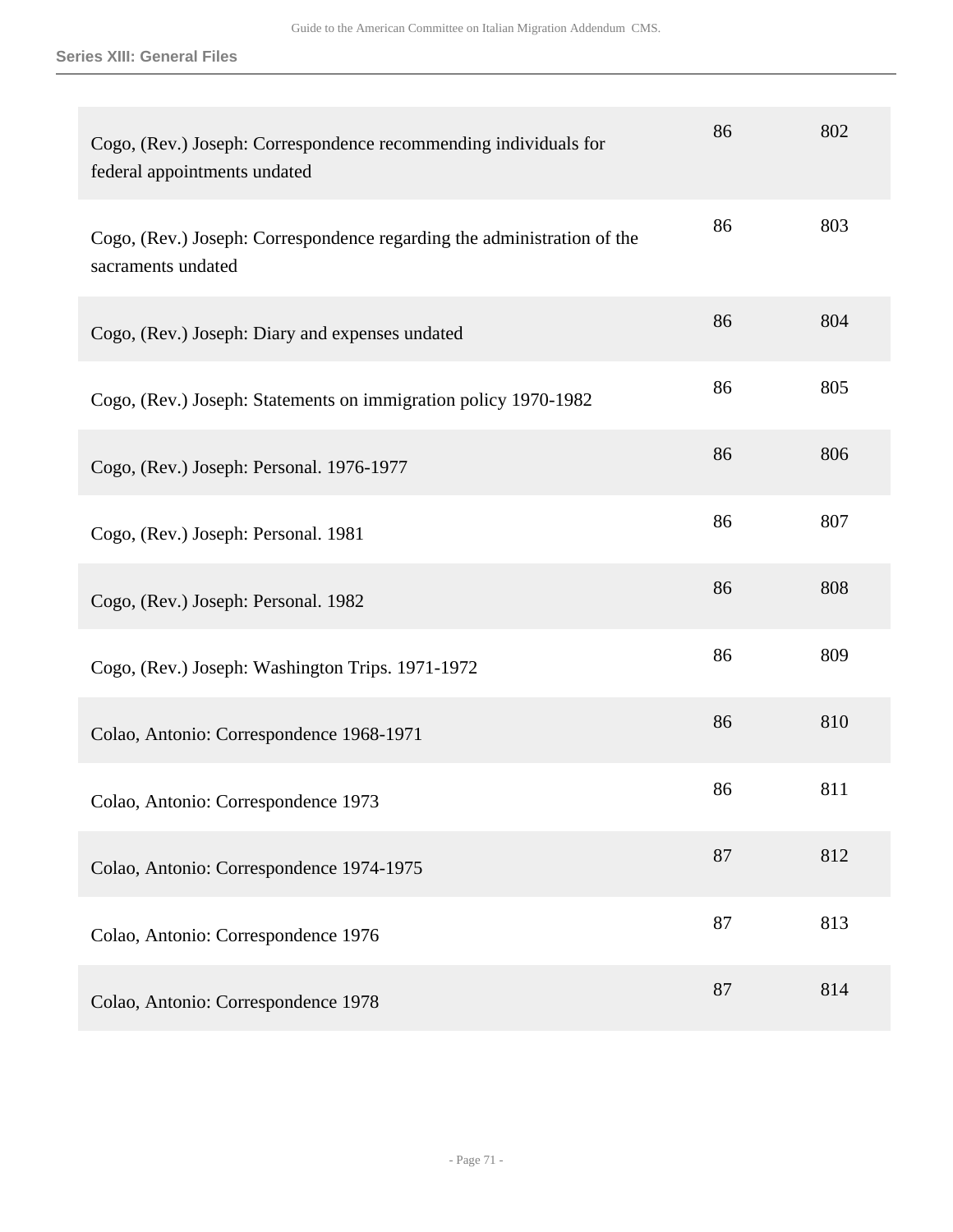| Colao, Antonio: Correspondence 1979                | 87 | 815 |
|----------------------------------------------------|----|-----|
| Colao, Antonio: Correspondence 1981                | 87 | 816 |
| Colao, Antonio: Correspondence 1983                | 87 | 817 |
| Colao, Antonio: Correspondence 1985                | 87 | 818 |
| Colao, Antonio: Correspondence 1989                | 87 | 819 |
| Colao, Antonio: Naples Office Assistance 1968-1975 | 87 | 820 |
| Colao, Antonio: Naples Office Report 1972-1973     | 87 | 821 |
| Colao, Antonio: Naples Office Report 1974-1975     | 87 | 822 |
| Colao, Antonio: Naples Office Report 1977          | 87 | 823 |
| Colao, Antonio: Naples Office Report 1982          | 88 | 824 |
| Conferenza Nazionale dell'Emigrazione, Rome 1975   | 88 | 825 |
| <b>Congressional Record undated</b>                | 88 | 826 |
| Congressional Record Clippings 1979-1980           | 88 | 827 |
| Correspondence, Chapter Chairs and Presidents 1974 | 88 | 828 |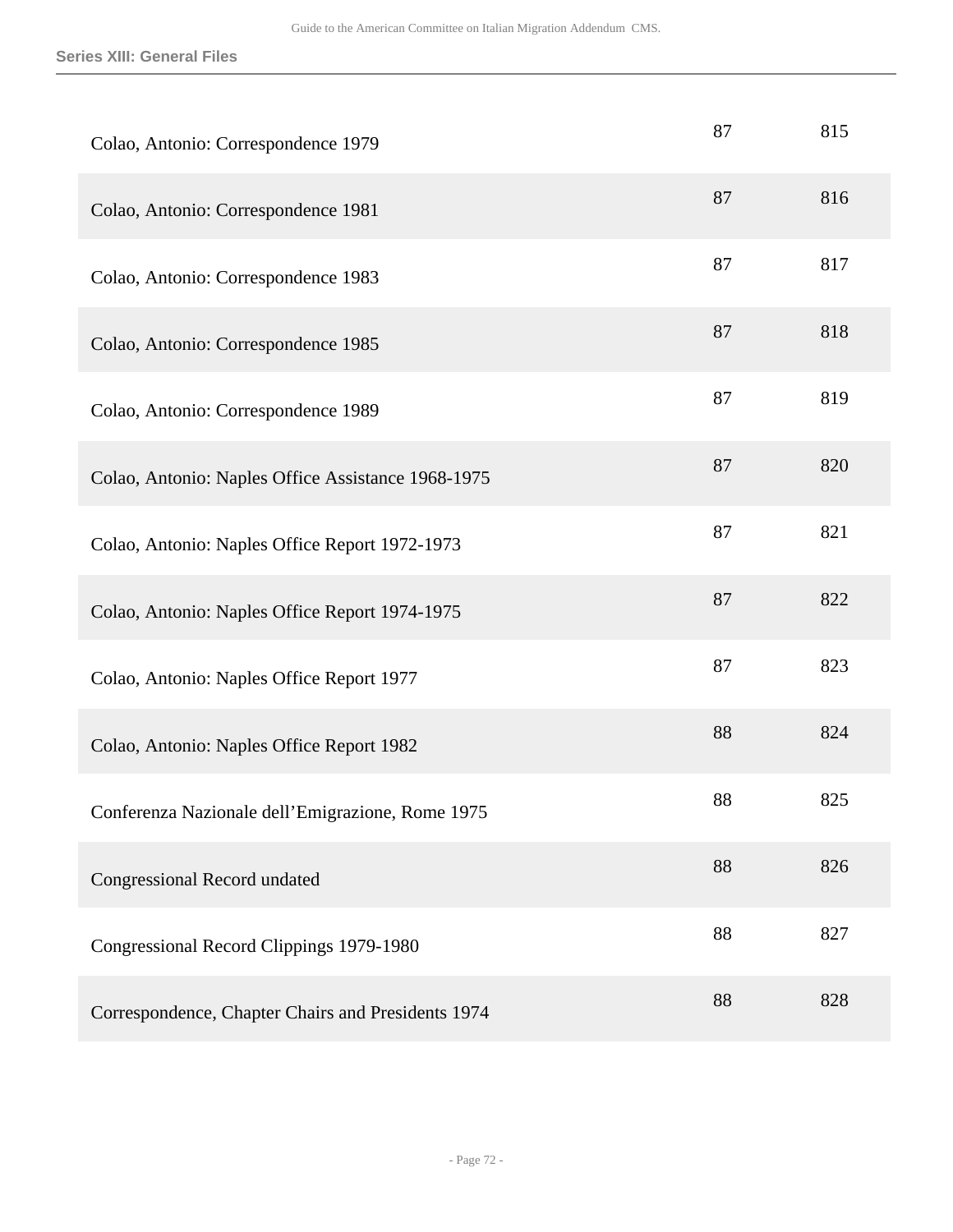| Correspondence. Pope, Fortune. undated               | 88 | 829 |
|------------------------------------------------------|----|-----|
| Correspondence. Presidents and Archbishops. undated  | 88 | 830 |
| Di Cicco, Pierina 1972-1973                          | 88 | 831 |
| Di Lorenzo, (Hon.) Ross J. undated                   | 88 | 832 |
| Diocesan Collections 1961-1988                       | 88 | 833 |
| Earthquake. 1976                                     | 88 | 834 |
| Earthquake. Adoptions 1980                           | 88 | 835 |
| Earthquake. Correspondence 1980                      | 88 | 836 |
| Earthquake. Donations for Relief 1980                | 89 | 837 |
| Earthquake. Legislation 1980                         | 89 | 838 |
| Earthquake. Press Releases and Circular Letters 1980 | 89 | 839 |
| <b>English Language Courses undated</b>              | 89 | 840 |
| Feighan, (Rep.) Michael A. undated                   | 89 | 841 |
| Financial Reports 1953-1979                          | 89 | 842 |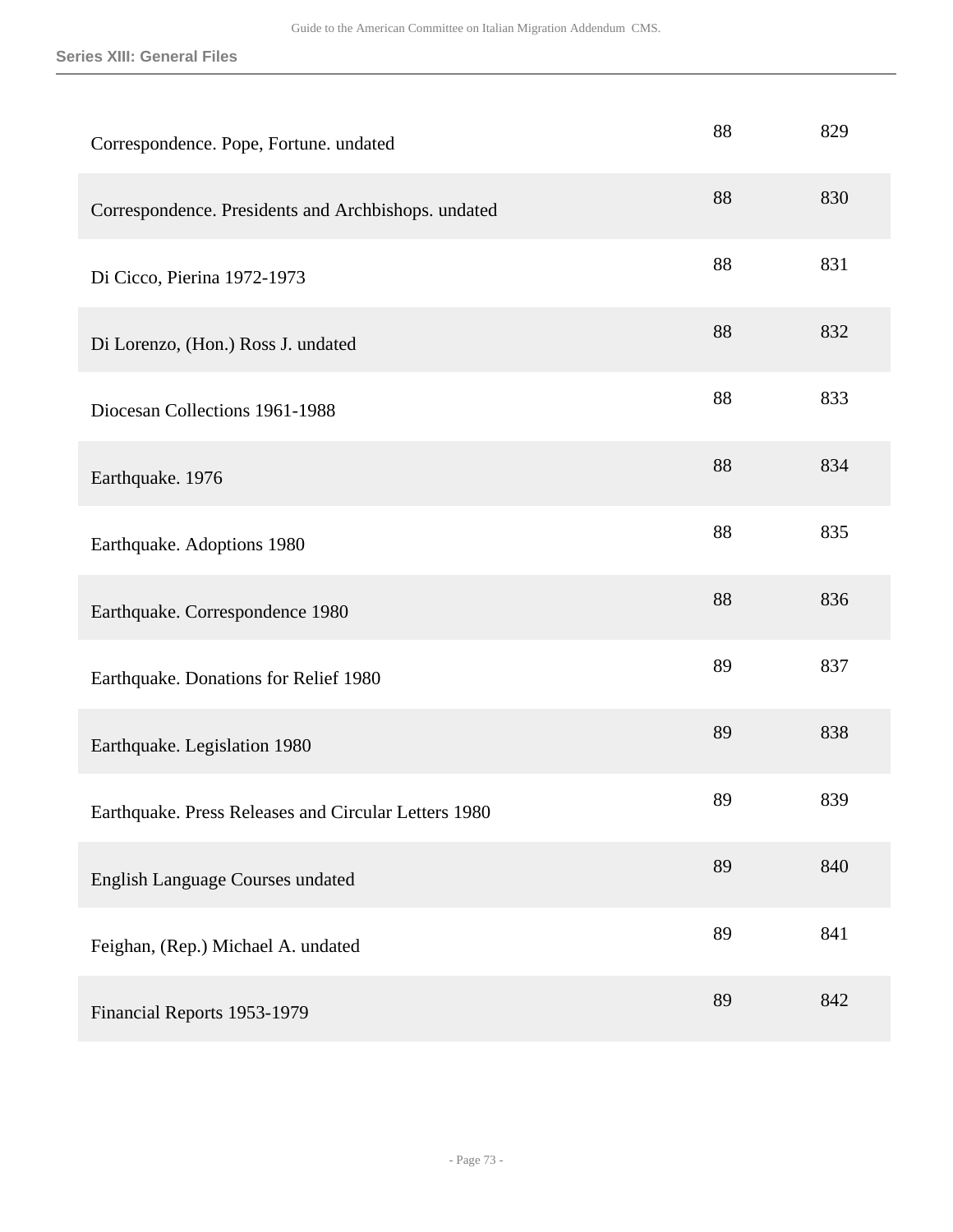| Flood 1966-1967                                                            | 89 | 843 |
|----------------------------------------------------------------------------|----|-----|
| Hebrew Immigrant Aid Society undated                                       | 89 | 844 |
| House of Representatives, Judiciary Subcommittee No. 1. 1953               | 89 | 845 |
| House of Representatives 1971                                              | 89 | 846 |
| House of Representatives 1973                                              | 89 | 847 |
| House of Representatives 1976                                              | 89 | 848 |
| Interoffice Memoranda 1965                                                 | 89 | 849 |
| Italian American Advisory Council 1977-1985                                | 89 | 850 |
| <b>Italian American Coalition 1972</b>                                     | 89 | 851 |
| Italian American Committee on Education (IACE)<br>Administration 1978-1979 | 90 | 852 |
| IACE Administration 1979-1980                                              | 90 | 853 |
| IACE Administration 1980-1981                                              | 90 | 854 |
| IACE Administration 1982-1983                                              | 90 | 855 |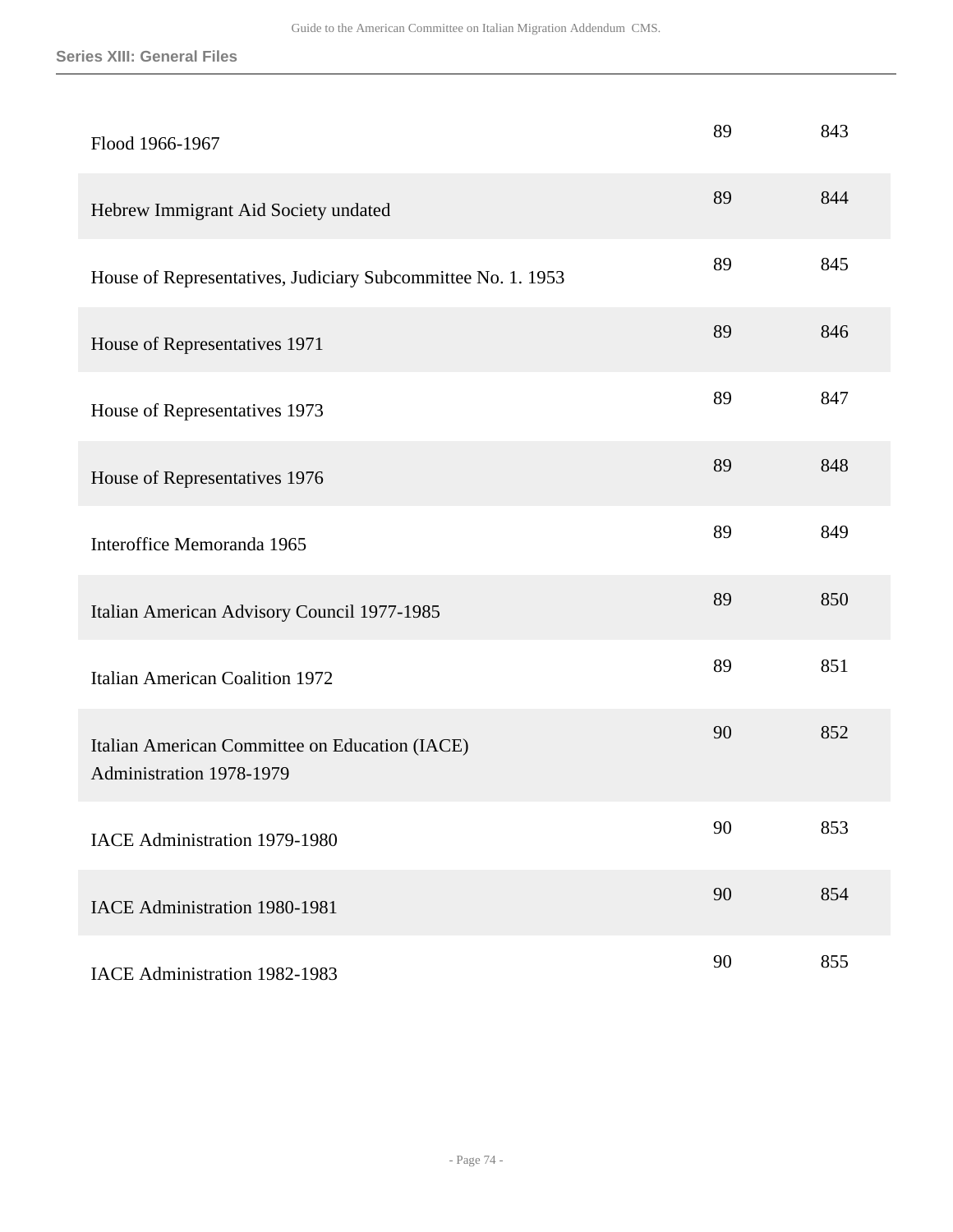| IACE Administration 1983-1984                                          | 90 | 856 |
|------------------------------------------------------------------------|----|-----|
| Italian Centers and Other Nationalities 1966-1976                      | 90 | 857 |
| Italian Consulate, New York 1973-1985                                  | 90 | 858 |
| Italian Embassy 1965-1982                                              | 90 | 859 |
| Italian Newcomer, The 1970                                             | 90 | 860 |
| Jersey City, New Jersey, Office Record 1980-1989                       | 90 | 861 |
| Kennedy, (Senator) Edward M. (D-MA) 1975-1976                          | 90 | 862 |
| Kennedy-Simpson Bill undated                                           | 90 | 863 |
| La Nuova Vita 1972-1973                                                | 90 | 864 |
| Legislation: Copies of Laws 1957-1965                                  | 91 | 865 |
| Legislation: Correspondence 1965                                       | 91 | 866 |
| Legislation: Immigration and Nationality Act Title III Amendments 1966 | 91 | 867 |
| Legislation: Correspondence 1967-1971                                  | 91 | 868 |
| Legislation: House Resolution 9615 Correspondence 1972                 | 91 | 869 |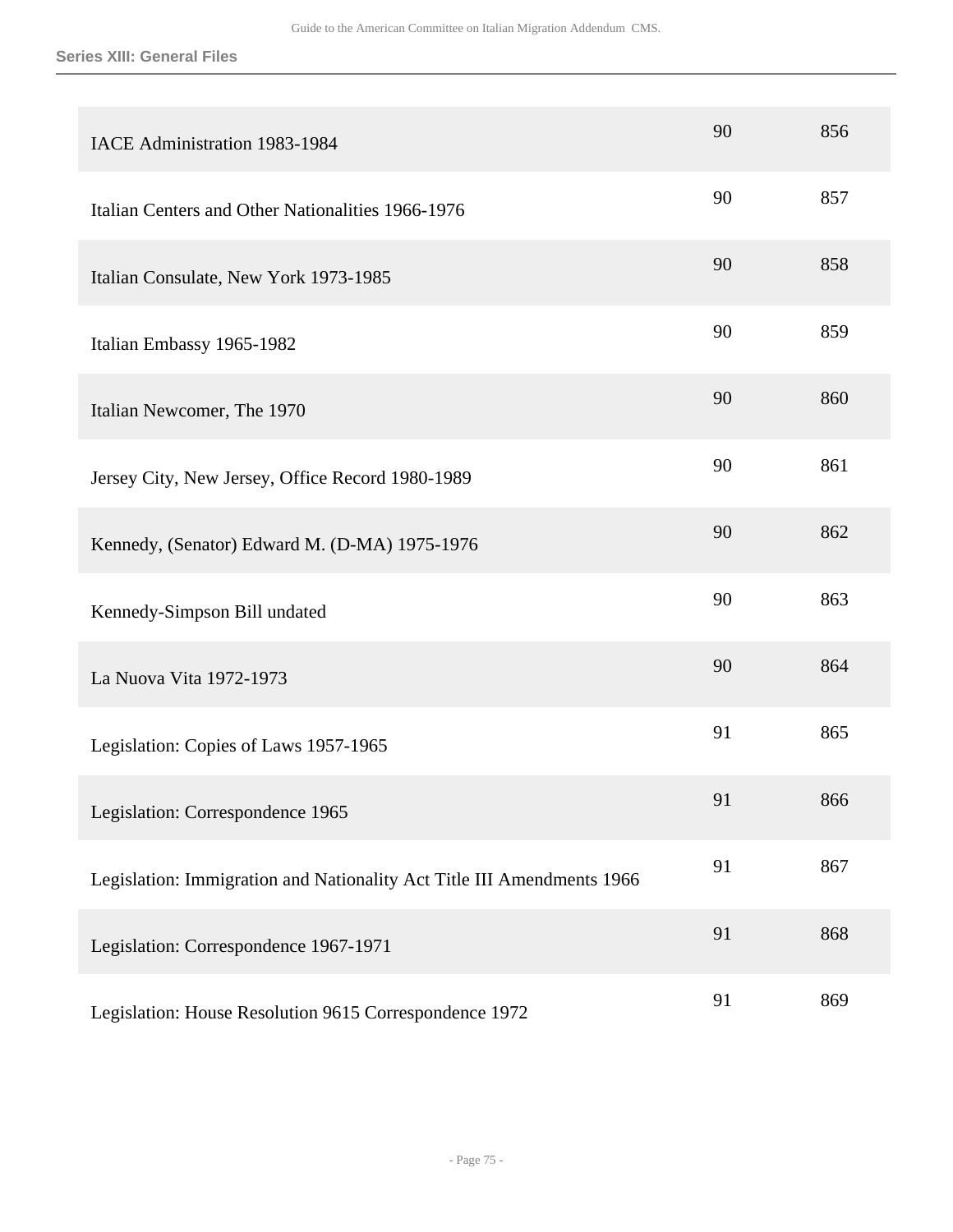| Legislation: House Resolution 9615 General 1972                       | 91 | 870 |
|-----------------------------------------------------------------------|----|-----|
| Legislation: House Resolution 9615 Publications 1972                  | 91 | 871 |
| Legislation: House Resolution 9615, Section-by-Section Analysis 1972  | 91 | 872 |
| Legislation: House Resolution 9615 Speeches 1972                      | 91 | 873 |
| Legislation: Correspondence 1980-1983                                 | 91 | 874 |
| Legislation: Select Commission on Immigration and Refugee Policy 1981 | 91 | 875 |
| Marchisio, (Judge) Juvenal. Biographies undated                       | 91 | 876 |
| Marchisio, (Judge) Juvenal. Correspondence. 1958-1961                 | 92 | 877 |
| Marchisio, (Judge) Juvenal. Correspondence. 1965                      | 92 | 878 |
| Marchisio, (Judge) Juvenal. Correspondence. 1966-1970                 | 92 | 879 |
| Marchisio, (Judge) Juvenal. Correspondence. 1973-1974                 | 92 | 880 |
| Medical School Assistance undated                                     | 92 | 881 |
| Memoranda to Congress 1953-1964                                       | 92 | 882 |
| Menso, (Most Rev.) Albino undated                                     | 92 | 883 |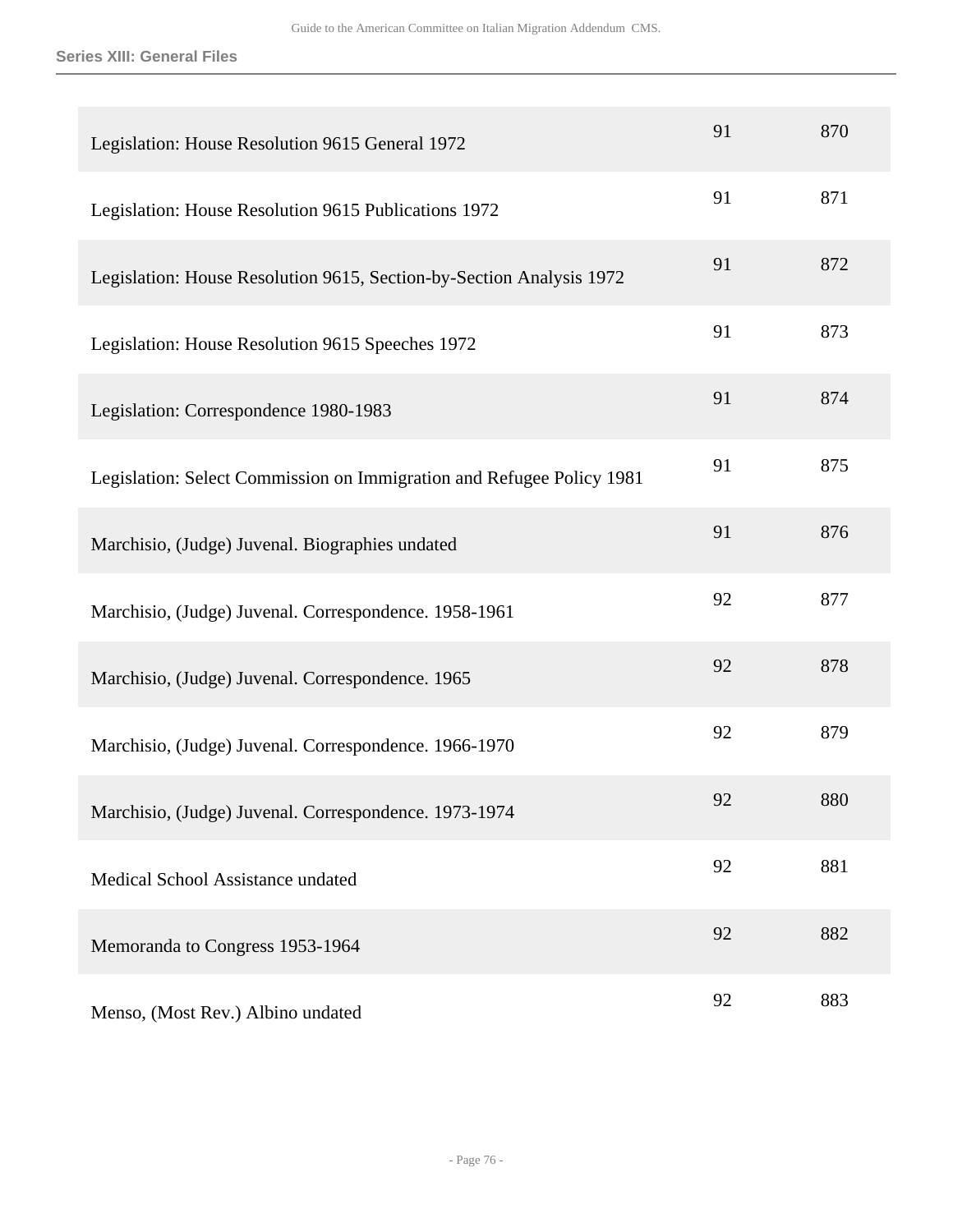| Ministero Affari Esteri 1978-1983                                | 92 | 884 |
|------------------------------------------------------------------|----|-----|
| Monaco, (Rev.) Vincent, c.s. circa 1965                          | 92 | 885 |
| National Federation of Italian-American Organizations 1968-1971  | 92 | 886 |
| National Convention of Emigration, held in Italy 1977            | 92 | 887 |
| New York Commission on Human Rights 1967-1968                    | 92 | 888 |
| New York State Division of Human Rights 1971                     | 92 | 889 |
| Northeast Italian Apostolate Conference 1987-1989                | 92 | 890 |
| Persegati, Walter undated                                        | 93 | 891 |
| Plans for New Programs 1965-1966                                 | 93 | 892 |
| Press Releases undated                                           | 93 | 893 |
| Proposal to New York City Human Resources Administration undated | 93 | 894 |
| Reagan Task Force 1981                                           | 93 | 895 |
| Reports from American Consulates 1967                            | 93 | 896 |
| Reports on Case Work 1977-1978                                   | 93 | 897 |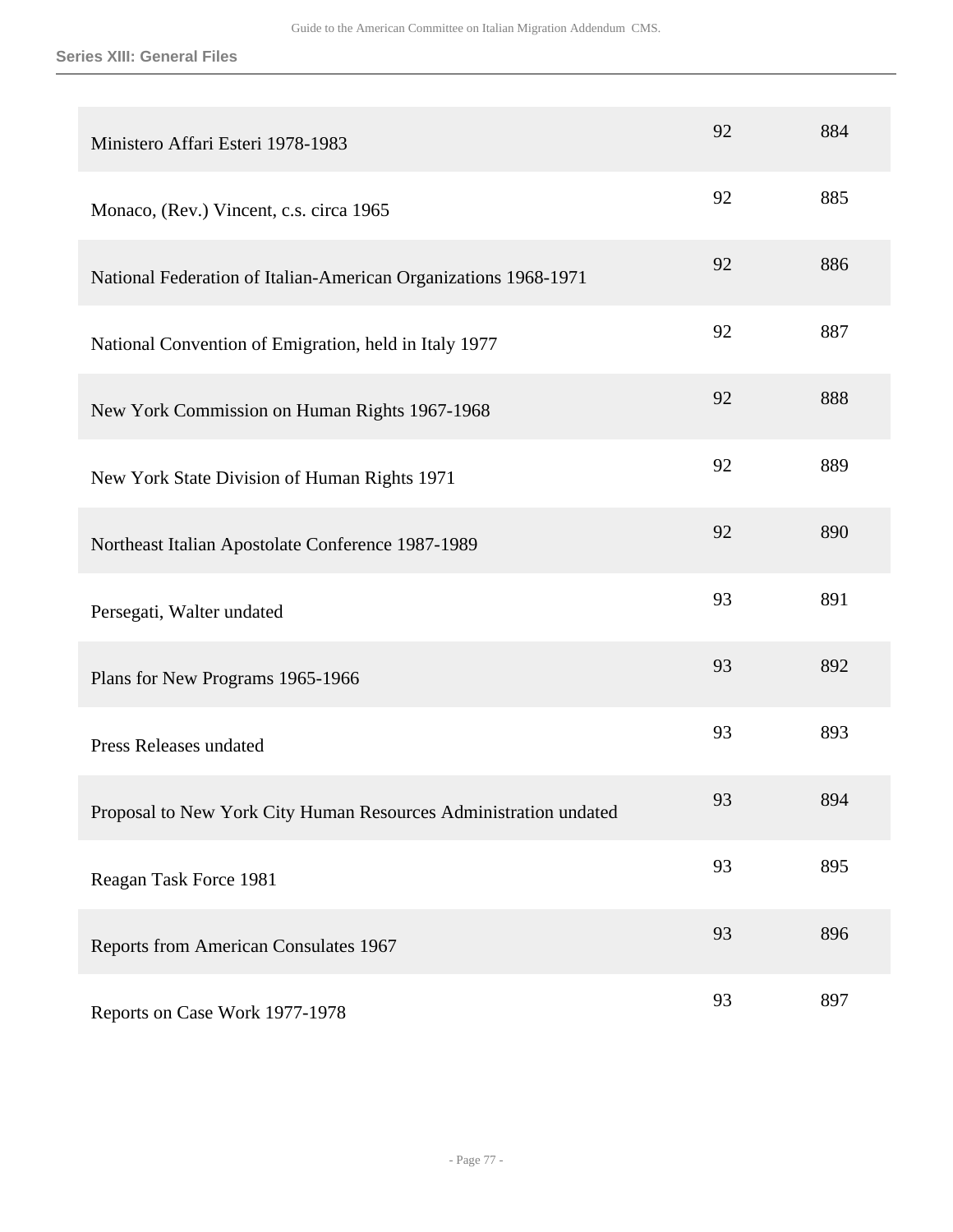| Roccapriore, Richard R., D.P.M. 1982                                              | 93 | 898 |
|-----------------------------------------------------------------------------------|----|-----|
| Rubrica. Il Progresso Italo-Americano undated                                     | 93 | 899 |
| Rubrica. Radio program. undated                                                   | 93 | 900 |
| S.S. San Giorgio 1973                                                             | 93 | 901 |
| Savina, (Dr.) Paolo, Italy's Minister of Foreign Affairs 1965                     | 93 | 902 |
| Select Commission on Immigration 1979-1983                                        | 93 | 903 |
| Select Commission on Immigration. Reports [ADD SCOPE AND<br><b>CONTENT</b> ] 1980 | 93 | 904 |
| Select Commission on Immigration undated                                          | 94 | 905 |
| Senate Judiciary Correspondence 1973-1978                                         | 94 | 906 |
| Sicily Relief 1970-1972                                                           | 94 | 907 |
| Simpson-Mazzoli 1977-1981                                                         | 94 | 908 |
| Simpson-Mazzoli January-June 1982                                                 | 94 | 909 |
| Simpson-Mazzoli July- August 1982                                                 | 94 | 910 |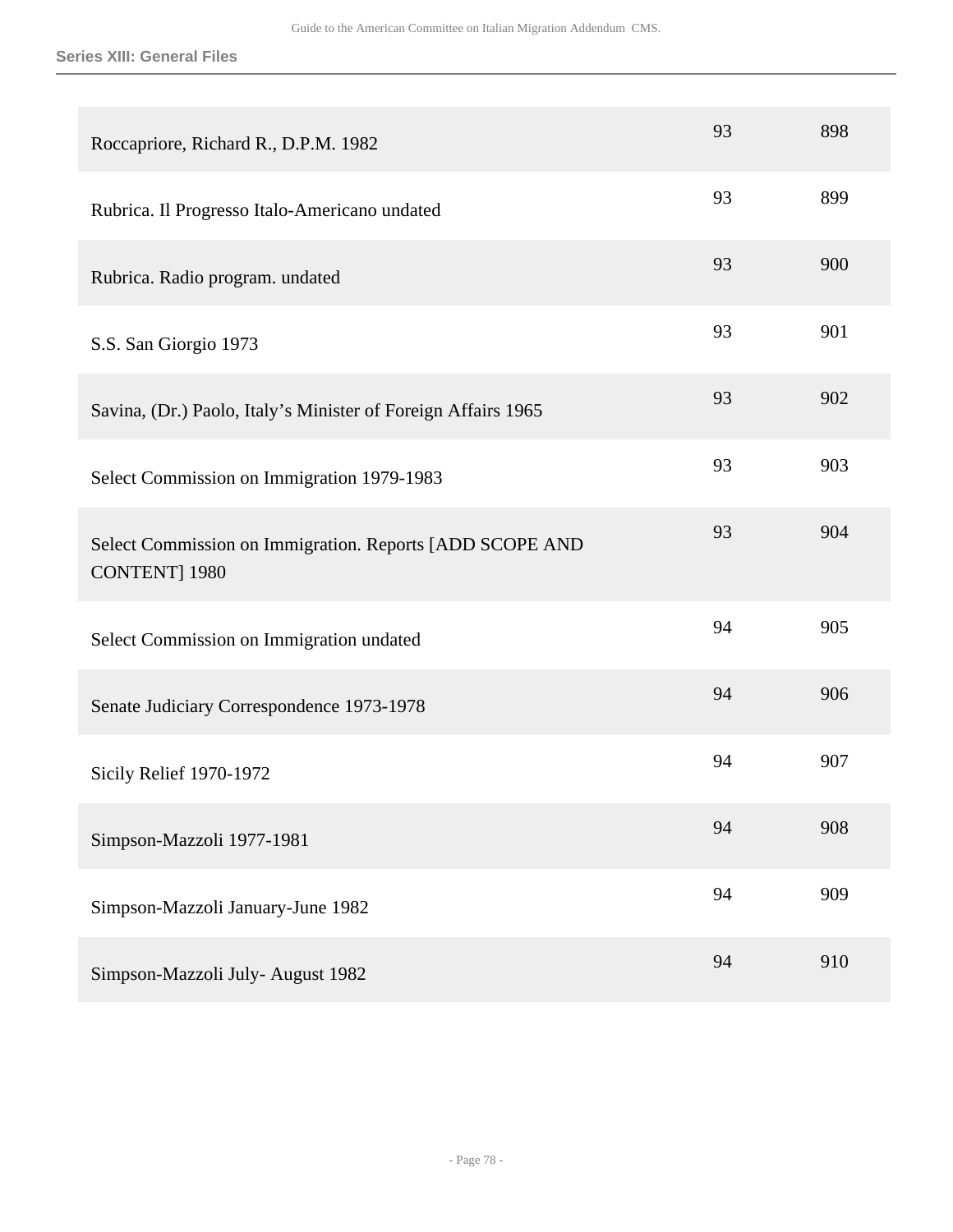| Simpson-Mazzoli September-December 1982                                                                                                                                                                                  | 94 | 911 |
|--------------------------------------------------------------------------------------------------------------------------------------------------------------------------------------------------------------------------|----|-----|
| Simpson-Mazzoli 1983                                                                                                                                                                                                     | 94 | 912 |
| Simpson-Mazzoli 1984                                                                                                                                                                                                     | 95 | 913 |
| Simpson-Mazzoli undated                                                                                                                                                                                                  | 95 | 914 |
| Social Security undated                                                                                                                                                                                                  | 95 | 915 |
| Speeches 1964-1975                                                                                                                                                                                                       | 95 | 916 |
| <b>Statistics 1954-1984</b>                                                                                                                                                                                              | 95 | 917 |
| Swanstrom, (Most Rev.) Edward E. undated                                                                                                                                                                                 | 95 | 918 |
| Tagliagambe, Mario F., M.D. undated                                                                                                                                                                                      | 95 | 919 |
| Tessarolo, Giulivo, c.s. 1979-1982                                                                                                                                                                                       | 95 | 920 |
| Tomasi, Silvano, c.s. "American Committee on Italian Migration: History<br>and Sociological Implications," paper written for the Rev. Joseph P.<br>Fitzpatrick, S.J., who taught sociology at Fordham University undated | 95 | 921 |
| <b>Totalization Agreement 1977-1981</b>                                                                                                                                                                                  | 95 | 922 |
| <b>Totalization Agreement undated</b>                                                                                                                                                                                    | 95 | 923 |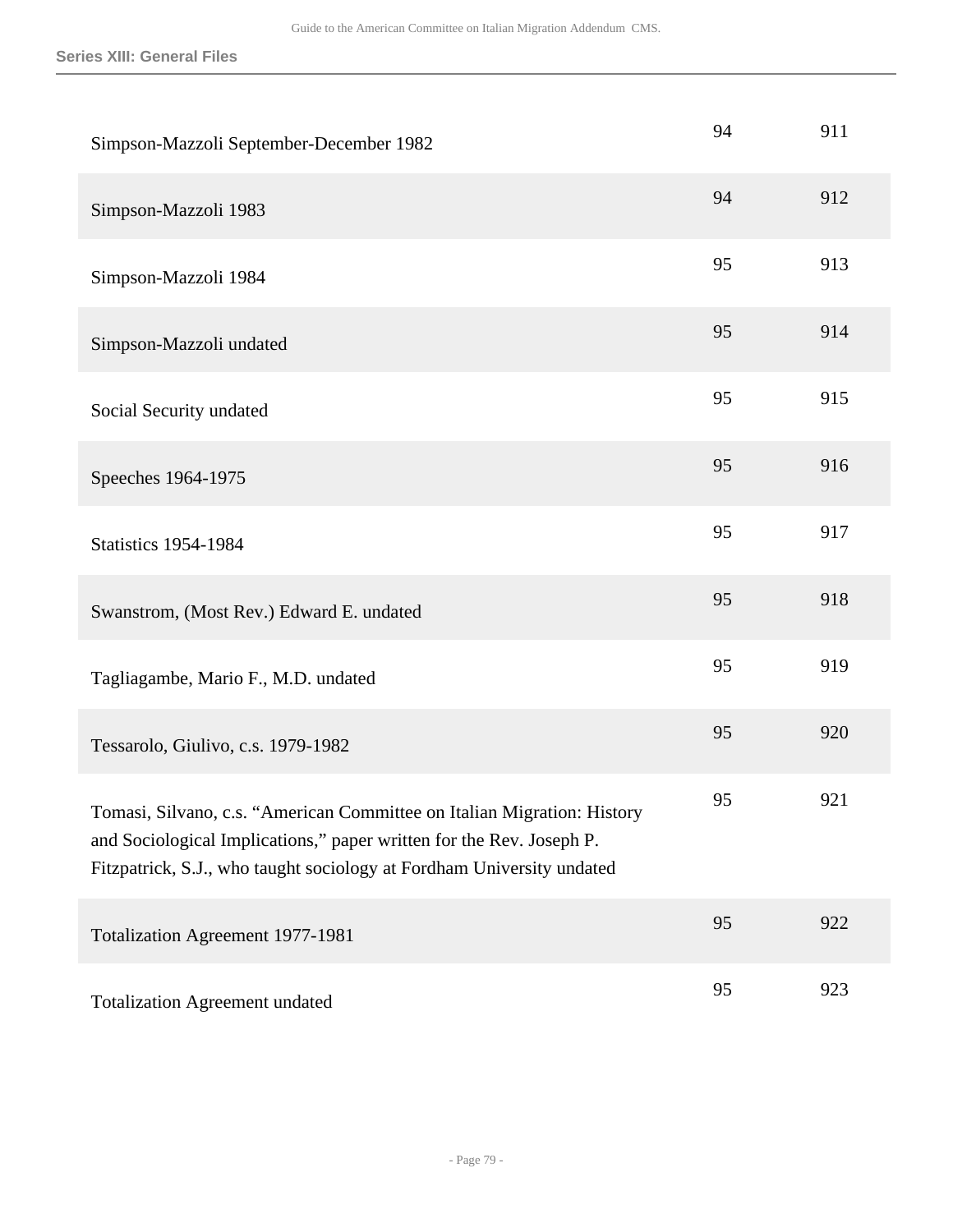| Transnational Trade, Ltd., "Report of Projected Market Analysis re:<br>Grolier English Teaching Program in Italian," prepared for Mrs. G.<br>Volpe. October 10, 1970 | 95 | 924 |
|----------------------------------------------------------------------------------------------------------------------------------------------------------------------|----|-----|
| Visit to Consulate General, Naples. 1969-1970 undated                                                                                                                | 95 | 925 |
| War Relief Service, National Catholic Welfare Conference, "Population"<br>and the Italian Economy." September 1951                                                   | 95 | 926 |
| WEVD. undated                                                                                                                                                        | 96 | 927 |

## **Series IX: Reading Files 1971-1986**

### **Scope and Contents note**

This Series contains 135 folders dating from 1971 to 1986. The folders contain carbon copies of outgoing correspondence signed by the Executive Director and other members of the ACIM staff. The recipients of the correspondence range from clients seeking information to colleagues in ACIM's several fields of activity. The nature of the correspondence similarly ranges from short responses to requests for information to more lengthy evidence of how ACIM conducted its work of raising funds and using the funds to assist individuals and to lobby for legislative reform.

### **Arrangement note**

Arranged chronologically.

|                             | <b>Box</b> | <b>Folder</b> |
|-----------------------------|------------|---------------|
| Reading Files January 1971  | 96         | 928           |
| Reading Files February 1971 | 96         | 929           |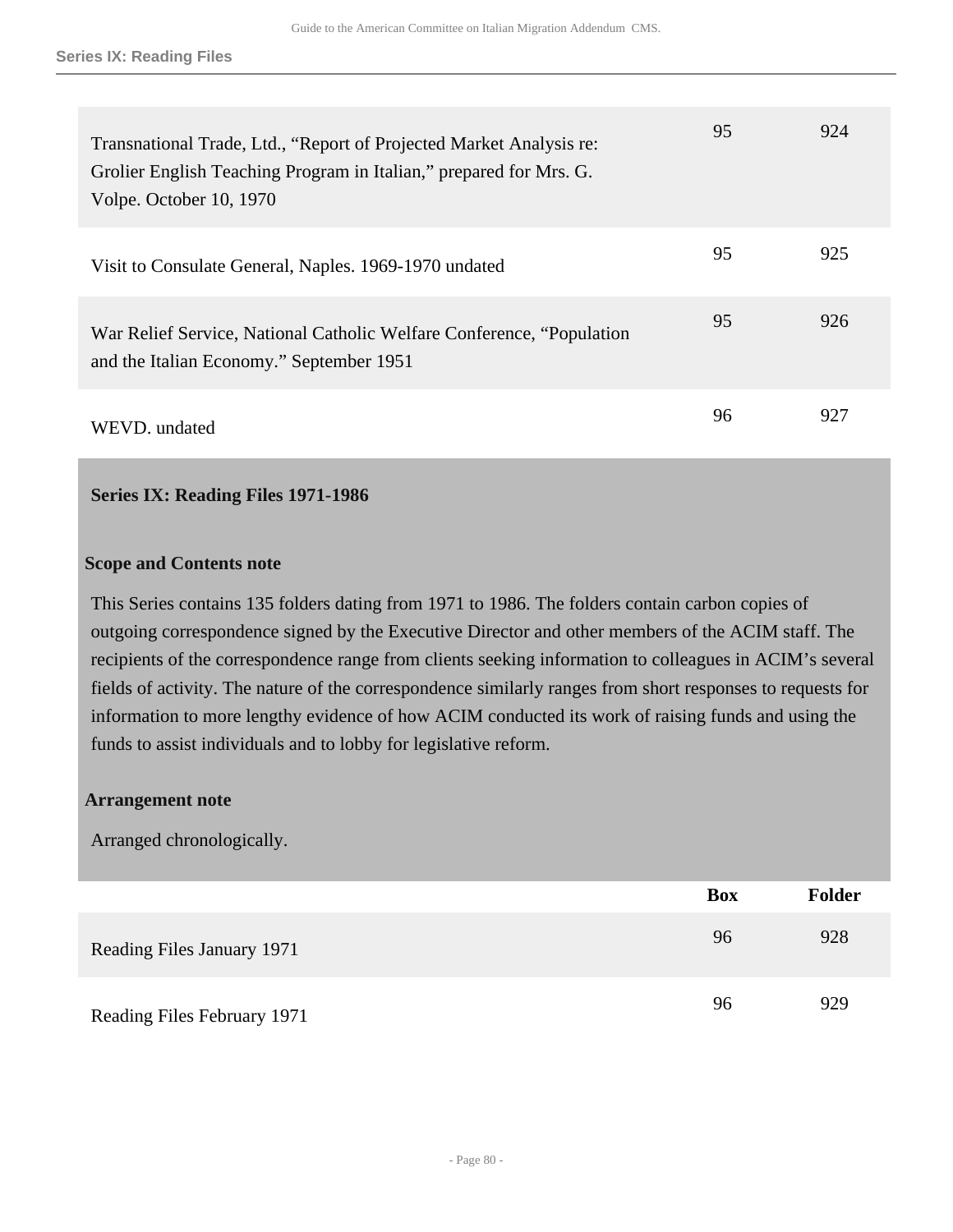| Reading Files March 1971     | 96 | 930 |
|------------------------------|----|-----|
| Reading Files April 1971     | 96 | 931 |
| Reading Files May 1971       | 96 | 932 |
| Reading Files June 1971      | 96 | 933 |
| Reading Files July 1971      | 96 | 934 |
| Reading Files August 1971    | 96 | 935 |
| Reading Files September 1971 | 96 | 936 |
| Reading Files October 1971   | 97 | 937 |
| Reading Files November 1971  | 97 | 938 |
| Reading Files December 1971  | 97 | 939 |
| Reading Files August 1972    | 97 | 940 |
| Reading Files September 1972 | 97 | 941 |
| Reading Files October 1972   | 97 | 942 |
| Reading Files November 1972  | 97 | 943 |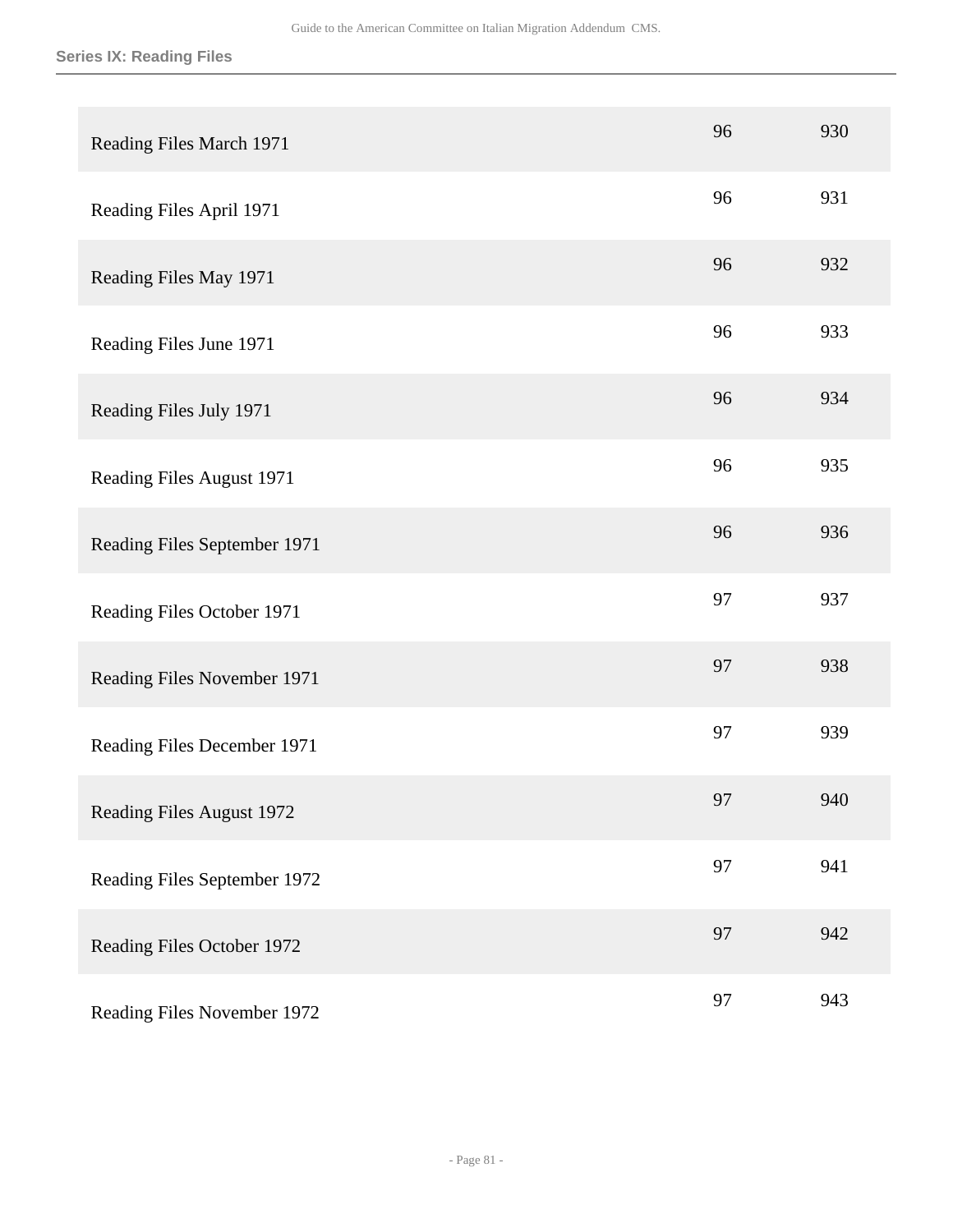| Reading Files December 1972  | 97 | 944 |
|------------------------------|----|-----|
| Reading Files January 1977   | 97 | 945 |
| Reading Files February 1977  | 97 | 946 |
| Reading Files March 1977     | 98 | 947 |
| Reading Files April 1977     | 98 | 948 |
| Reading Files May 1977       | 98 | 949 |
| Reading Files June 1977      | 98 | 950 |
| Reading Files July 1977      | 98 | 951 |
| Reading Files August 1977    | 98 | 952 |
| Reading Files September 1977 | 98 | 953 |
| Reading Files October 1977   | 98 | 954 |
| Reading Files November 1977  | 98 | 955 |
| Reading Files December 1977  | 98 | 956 |
| Reading Files January 1978   | 98 | 957 |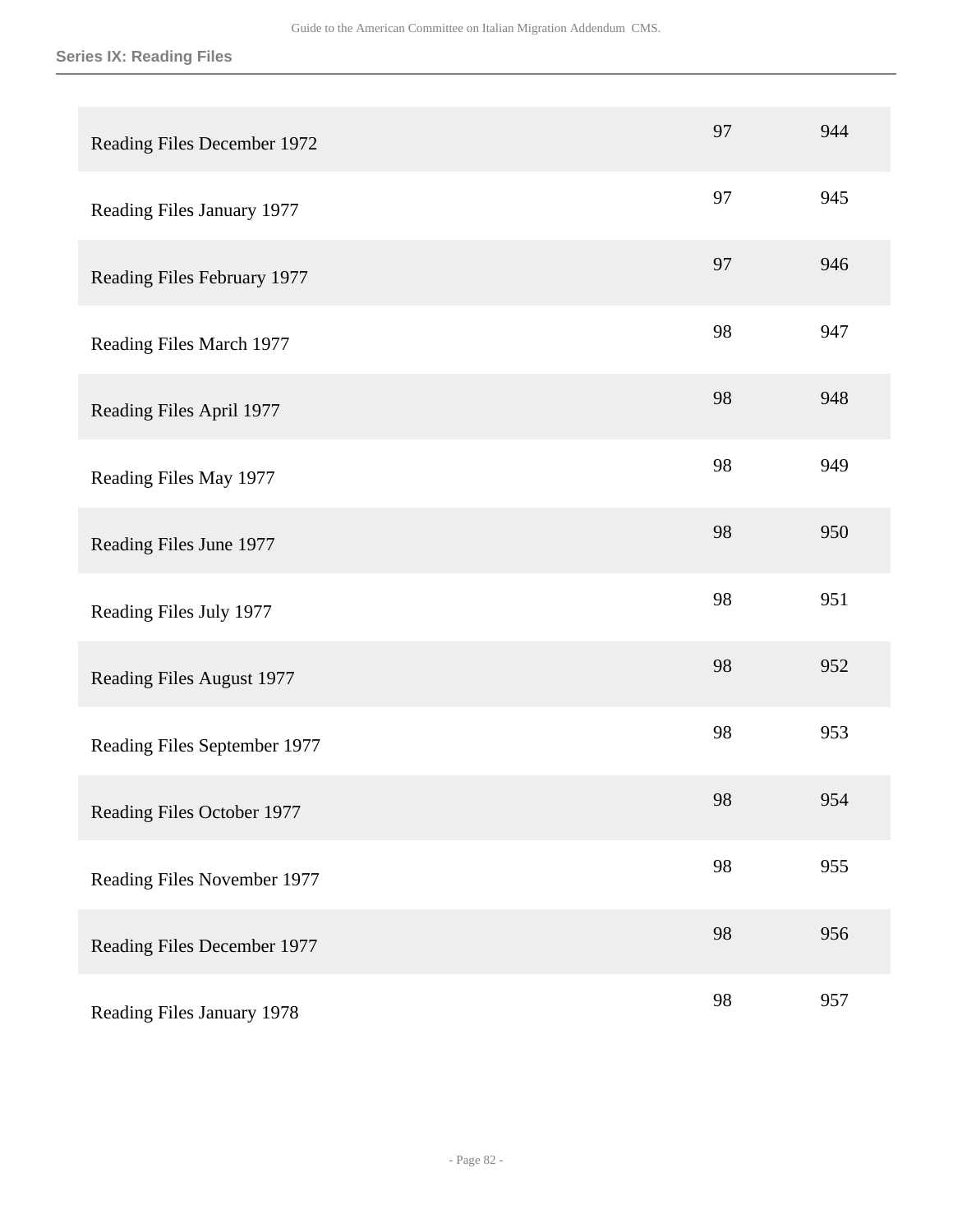| Reading Files February 1978  | 98 | 958 |
|------------------------------|----|-----|
| Reading Files March 1978     | 98 | 959 |
| Reading Files April 1978     | 98 | 960 |
| Reading Files May 1978       | 98 | 961 |
| Reading Files June 1978      | 98 | 962 |
| Reading Files July 1978      | 98 | 963 |
| Reading Files August 1978    | 98 | 964 |
| Reading Files September 1978 | 98 | 965 |
| Reading Files October 1978   | 98 | 966 |
| Reading Files November 1978  | 98 | 967 |
| Reading Files December 1978  | 98 | 968 |
| Reading Files January 1979   | 98 | 969 |
| Reading Files February 1979  | 98 | 970 |
| Reading Files March 1979     | 98 | 971 |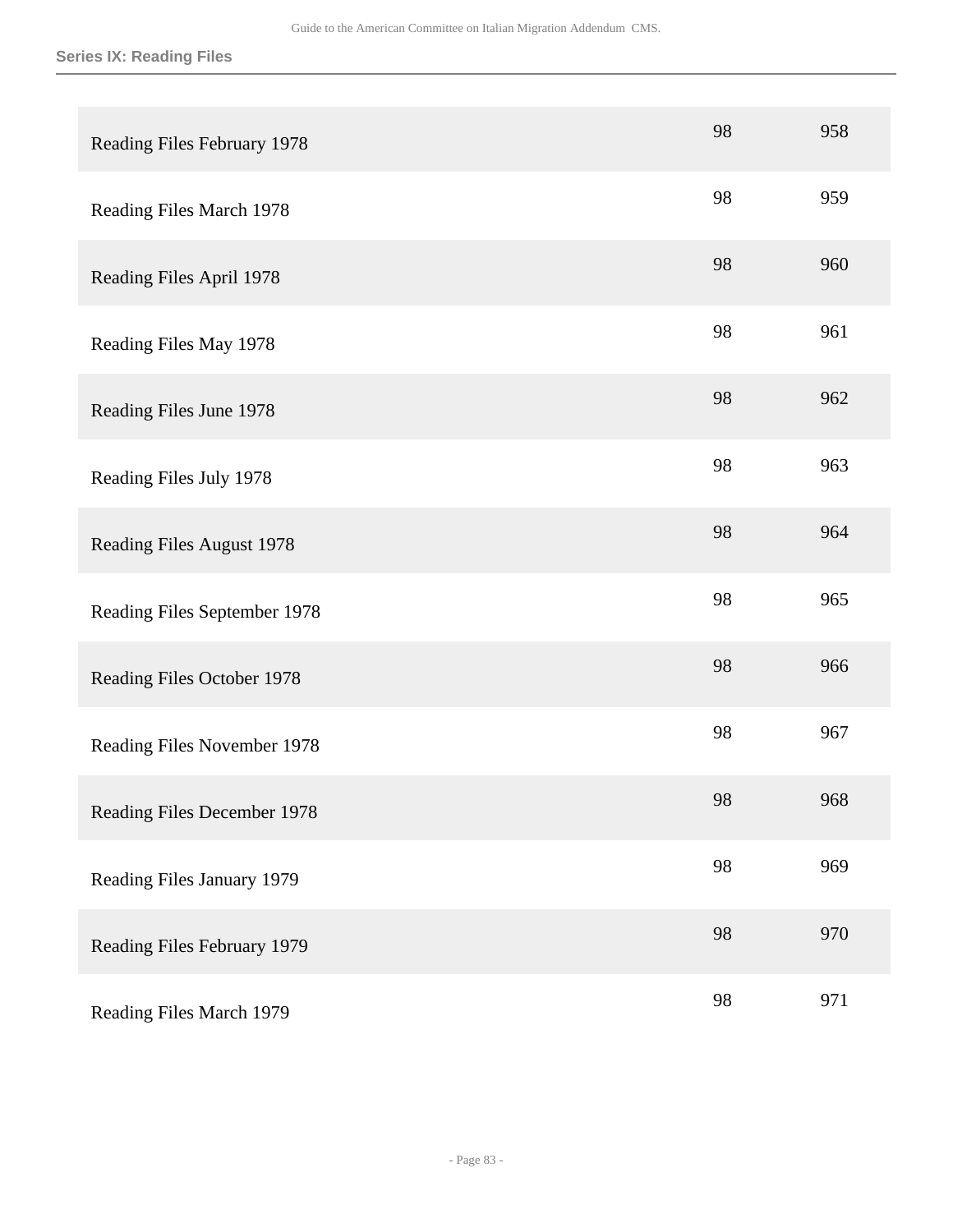| Reading Files April 1979     | 99 | 972 |
|------------------------------|----|-----|
| Reading Files May 1979       | 99 | 973 |
| Reading Files June 1979      | 99 | 974 |
| Reading Files July 1979      | 99 | 975 |
| Reading Files August 1979    | 99 | 976 |
| Reading Files September 1979 | 99 | 977 |
| Reading Files October 1979   | 99 | 978 |
| Reading Files November 1979  | 99 | 979 |
| Reading Files December 1979  | 99 | 980 |
| Reading Files January 1980   | 99 | 981 |
| Reading Files February 1980  | 99 | 982 |
| Reading Files March 1980     | 99 | 983 |
| Reading Files April 1980     | 99 | 984 |
| Reading Files May 1980       | 99 | 985 |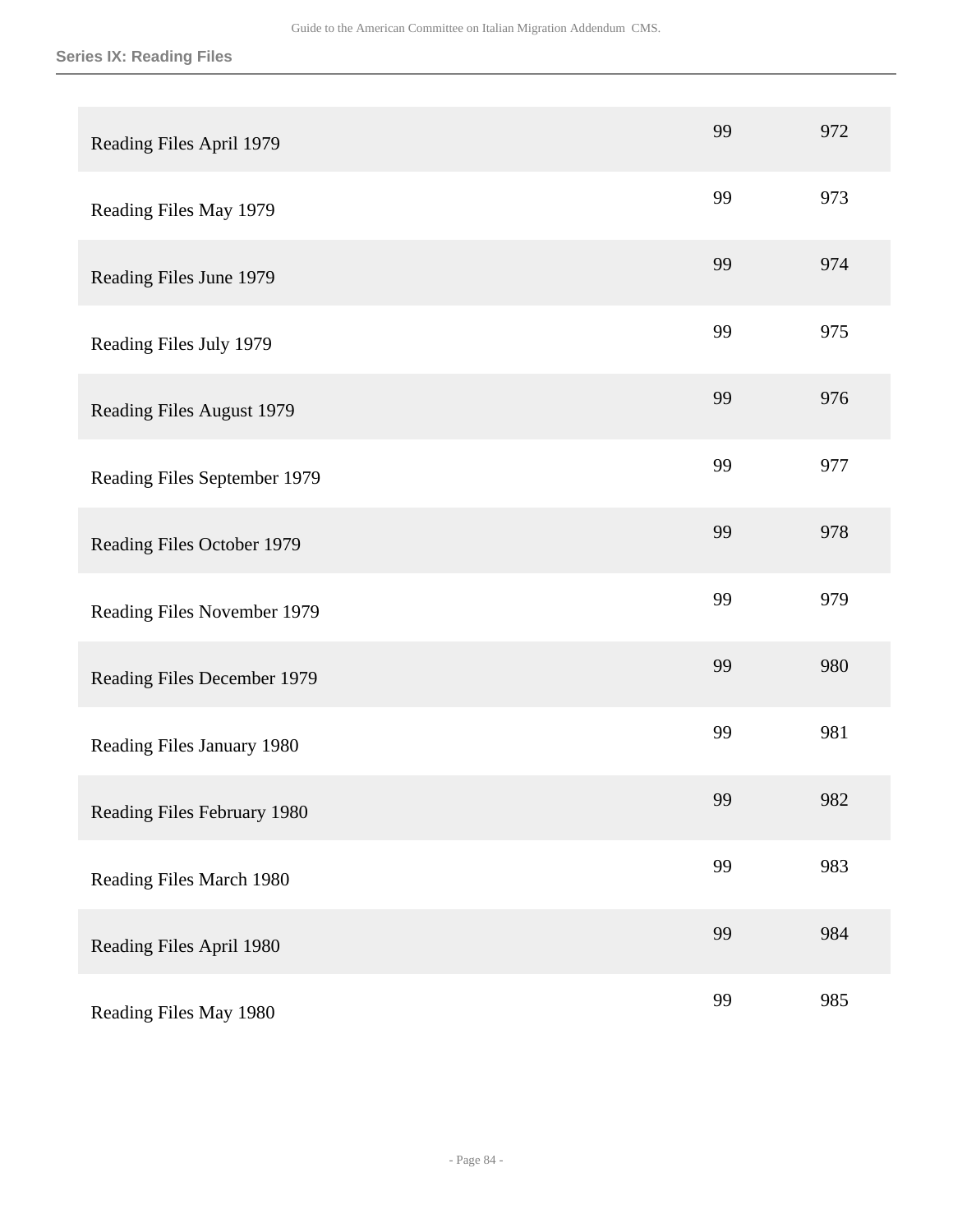| Reading Files June 1980      | 99  | 986 |
|------------------------------|-----|-----|
| Reading Files July 1980      | 99  | 987 |
| Reading Files August 1980    | 99  | 988 |
| Reading Files September 1980 | 99  | 989 |
| Reading Files October 1980   | 99  | 990 |
| Reading Files November 1980  | 99  | 991 |
| Reading Files December 1980  | 99  | 992 |
| Reading Files January 1981   | 99  | 993 |
| Reading Files February 1981  | 100 | 994 |
| Reading Files March 1981     | 100 | 995 |
| Reading Files April 1981     | 100 | 996 |
| Reading Files May 1981       | 100 | 997 |
| Reading Files June 1981      | 100 | 998 |
| Reading Files July 1981      | 100 | 999 |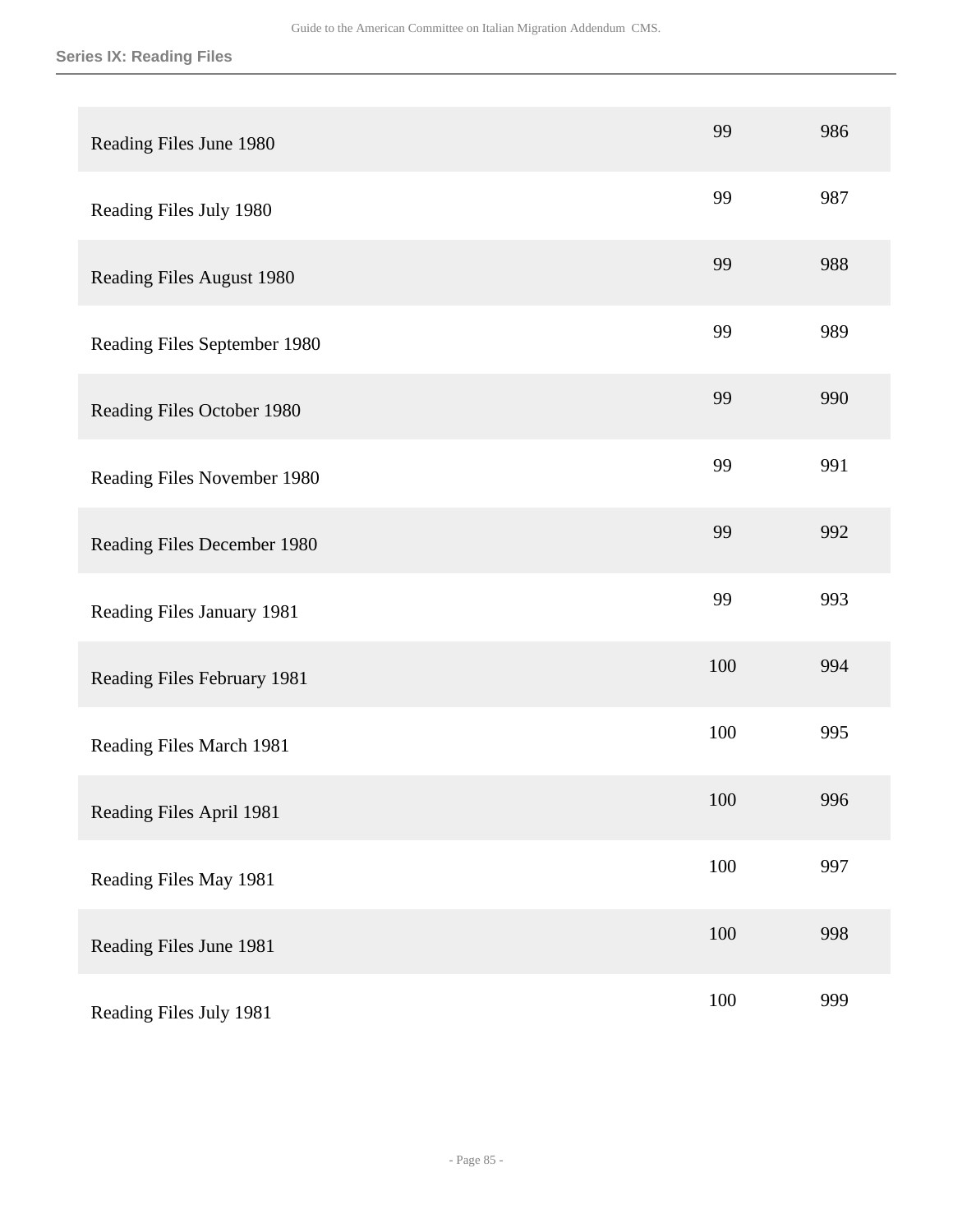| Reading Files August 1981    | 100 | 1000 |
|------------------------------|-----|------|
| Reading Files September 1981 | 100 | 1001 |
| Reading Files October 1981   | 100 | 1002 |
| Reading Files November 1981  | 100 | 1003 |
| Reading Files December 1981  | 100 | 1004 |
| Reading Files January 1982   | 100 | 1005 |
| Reading Files February 1982  | 100 | 1006 |
| Reading Files March 1982     | 100 | 1007 |
| Reading Files April 1982     | 100 | 1008 |
| Reading Files May 1982       | 100 | 1009 |
| Reading Files June 1982      | 100 | 1010 |
| Reading Files July 1982      | 100 | 1011 |
| Reading Files August 1982    | 100 | 1012 |
| Reading Files September 1982 | 100 | 1013 |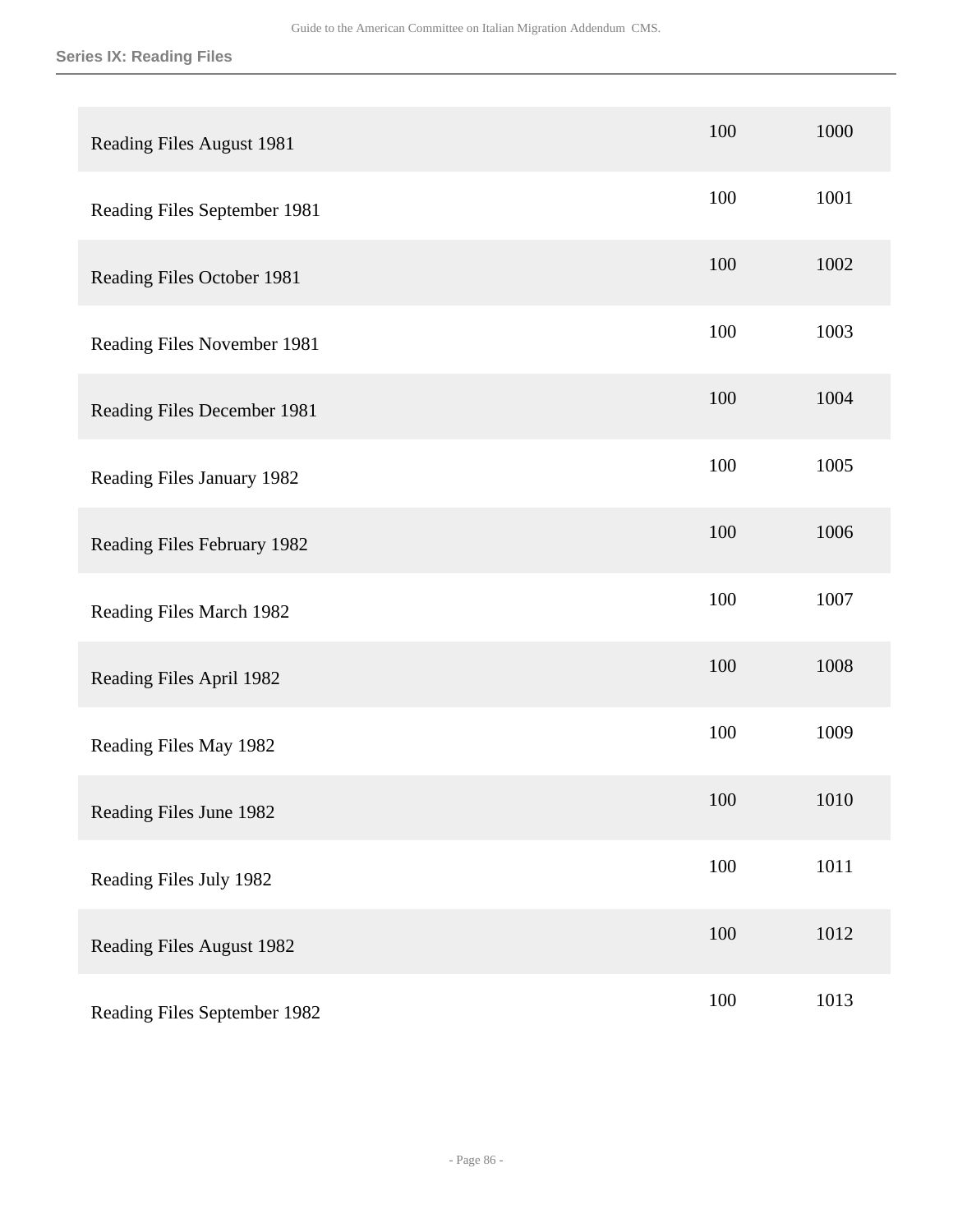| Reading Files October 1982       | 100 | 1014 |
|----------------------------------|-----|------|
| Reading Files November 1982      | 101 | 1015 |
| Reading Files December 1982      | 101 | 1016 |
| Reading Files January 1983       | 101 | 1017 |
| Reading Files February 1983      | 101 | 1018 |
| Reading Files March 1983         | 101 | 1019 |
| Reading Files April 1983         | 101 | 1020 |
| Reading Files May 1983           | 101 | 1021 |
| Reading Files June 1983          | 101 | 1022 |
| Reading Files July 1983          | 101 | 1023 |
| <b>Reading Files August 1983</b> | 101 | 1024 |
| Reading Files September 1983     | 101 | 1025 |
| Reading Files October 1983       | 101 | 1026 |
| Reading Files November 1983      | 101 | 1027 |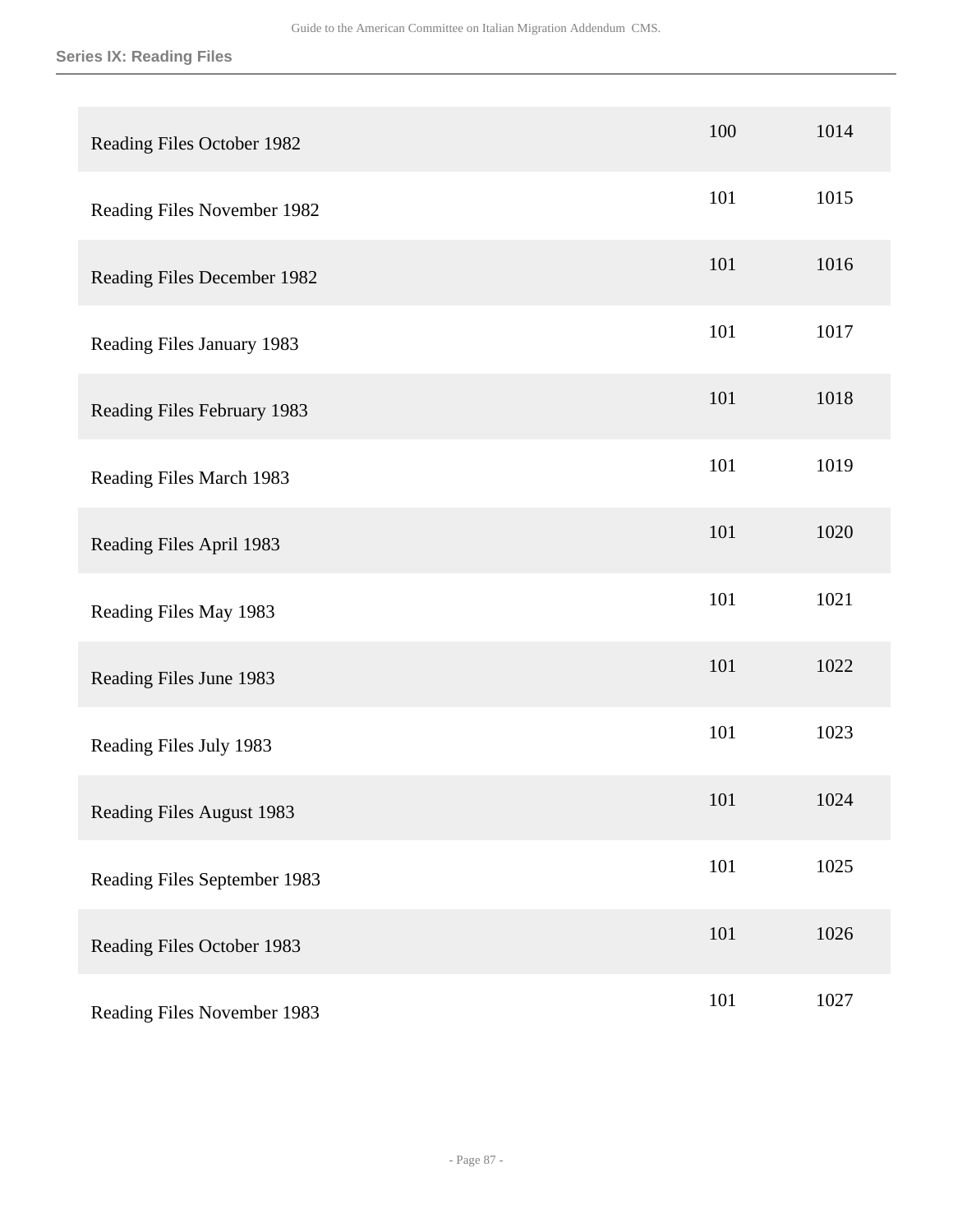| Reading Files December 1983  | 101 | 1028 |
|------------------------------|-----|------|
| Reading Files January 1984   | 101 | 1029 |
| Reading Files February 1984  | 101 | 1030 |
| Reading Files March 1984     | 101 | 1031 |
| Reading Files April 1984     | 101 | 1032 |
| Reading Files May 1984       | 101 | 1033 |
| Reading Files June 1984      | 101 | 1034 |
| Reading Files July 1984      | 101 | 1035 |
| Reading Files August 1984    | 101 | 1036 |
| Reading Files September 1984 | 101 | 1037 |
| Reading Files October 1984   | 101 | 1038 |
| Reading Files November 1984  | 101 | 1039 |
| Reading Files December 1984  | 102 | 1040 |
| Reading Files January 1985   | 102 | 1041 |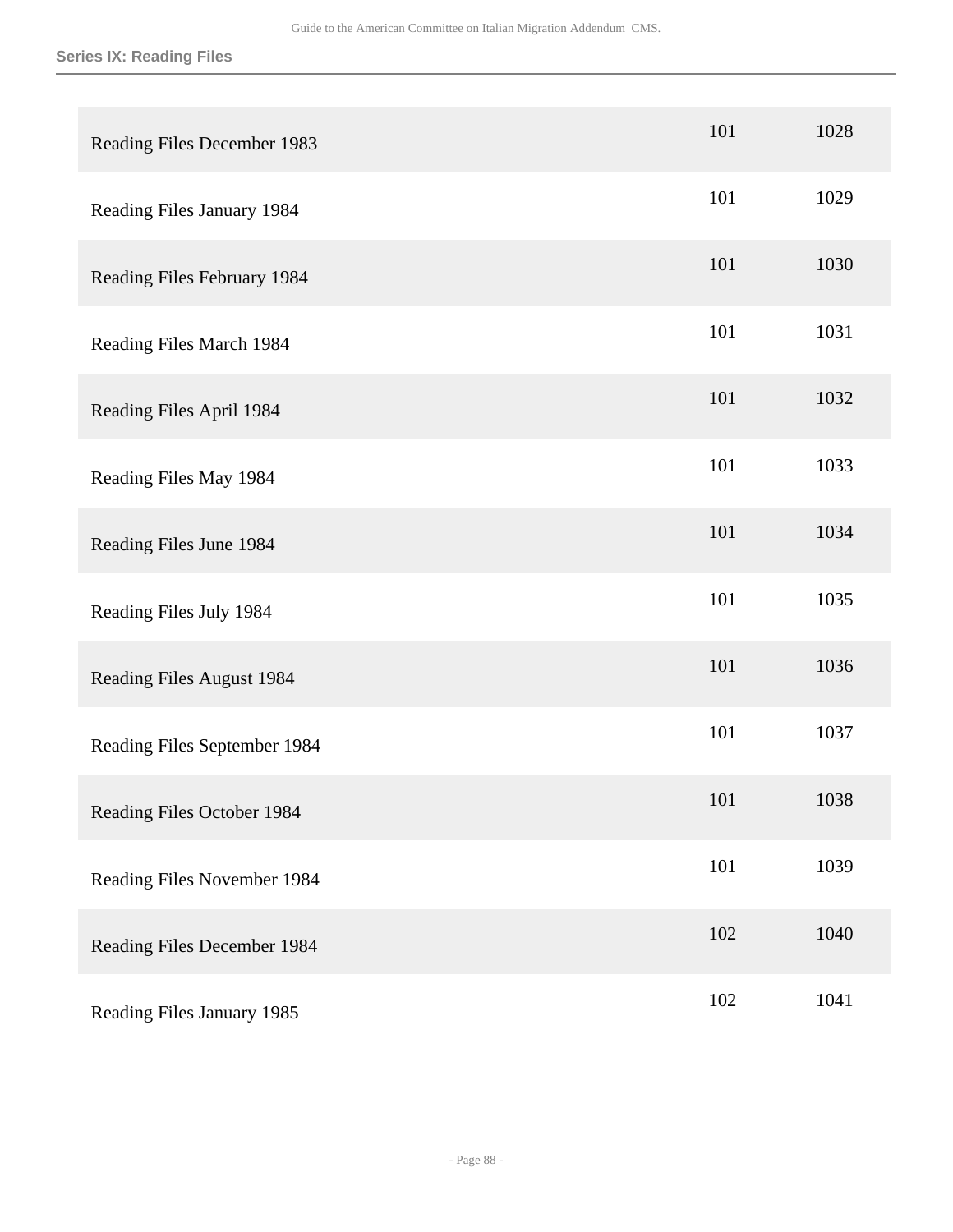| Reading Files February 1985  | 102 | 1042 |
|------------------------------|-----|------|
| Reading Files March 1985     | 102 | 1043 |
| Reading Files April 1985     | 102 | 1044 |
| Reading Files May 1985       | 102 | 1045 |
| Reading Files June 1985      | 102 | 1046 |
| Reading Files July 1985      | 102 | 1047 |
| Reading Files August 1985    | 102 | 1048 |
| Reading Files September 1985 | 102 | 1049 |
| Reading Files October 1985   | 102 | 1050 |
| Reading Files November 1985  | 102 | 1051 |
| Reading Files December 1985  | 102 | 1052 |
| Reading Files January 1986   | 102 | 1053 |
| Reading Files February 1986  | 102 | 1054 |
| Reading Files March 1986     | 102 | 1055 |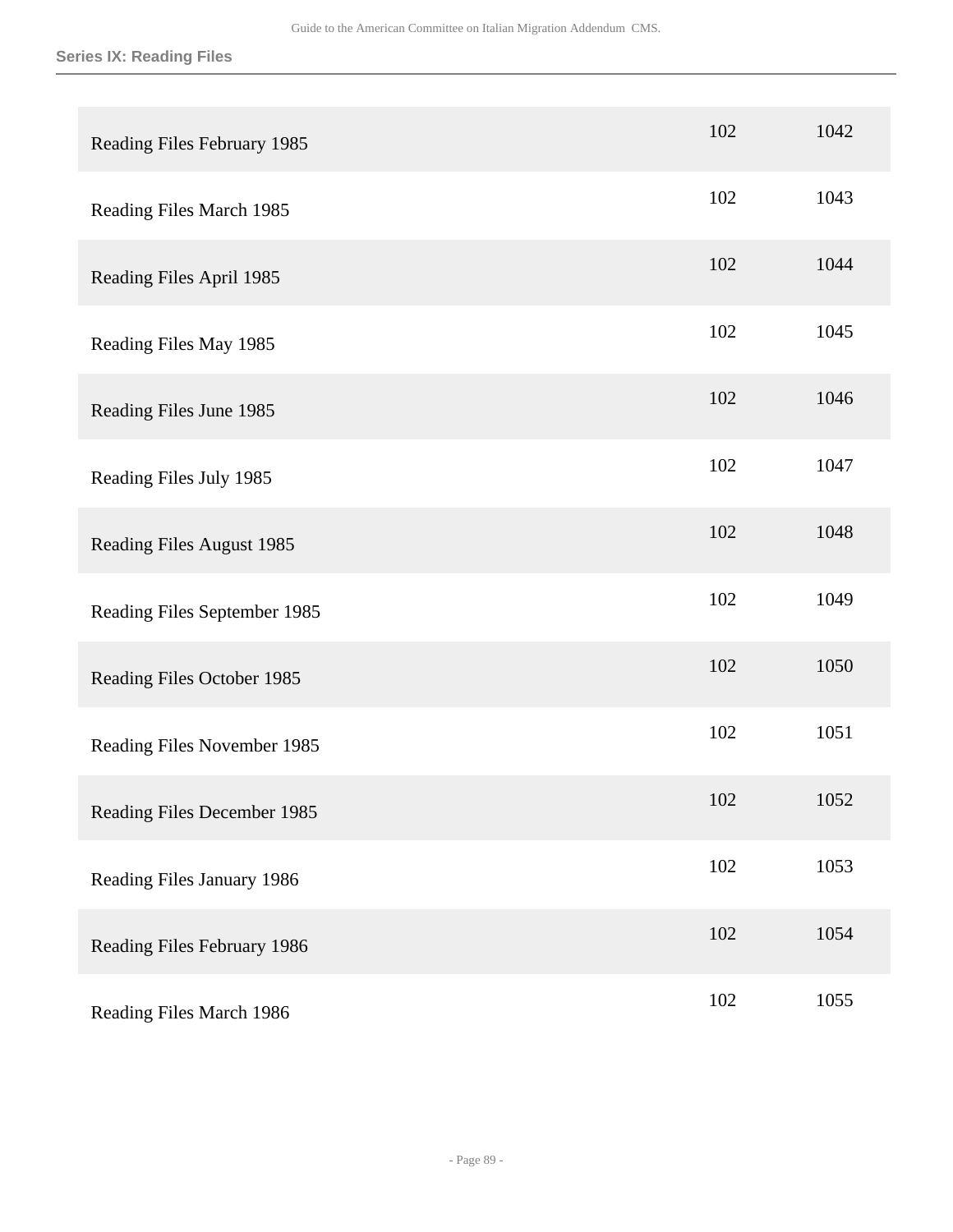#### **Series X: Provincial Correspondence**

| Reading Files April 1986     | 102 | 1056 |
|------------------------------|-----|------|
| Reading Files May 1986       | 102 | 1057 |
| Reading Files June 1986      | 103 | 1058 |
| Reading Files July 1986      | 103 | 1059 |
| Reading Files August 1986    | 103 | 1060 |
| Reading Files September 1986 | 103 | 1061 |
| Reading Files October 1986   | 103 | 1062 |
| Reading Files November 1986  | 103 | 1063 |
| Reading Files December 1986  | 103 | 1064 |

## **Series X: Provincial Correspondence 1950-1999**

# **Scope and Contents note**

This Series contains three folders of correspondence received at the office of the Province of Saint Charles (Eastern Province) of the Society of Saint Charles-Scalabrinians, the order that provided ACIM with its Executive Directors.

## **Arrangement note**

Arranged chronologically.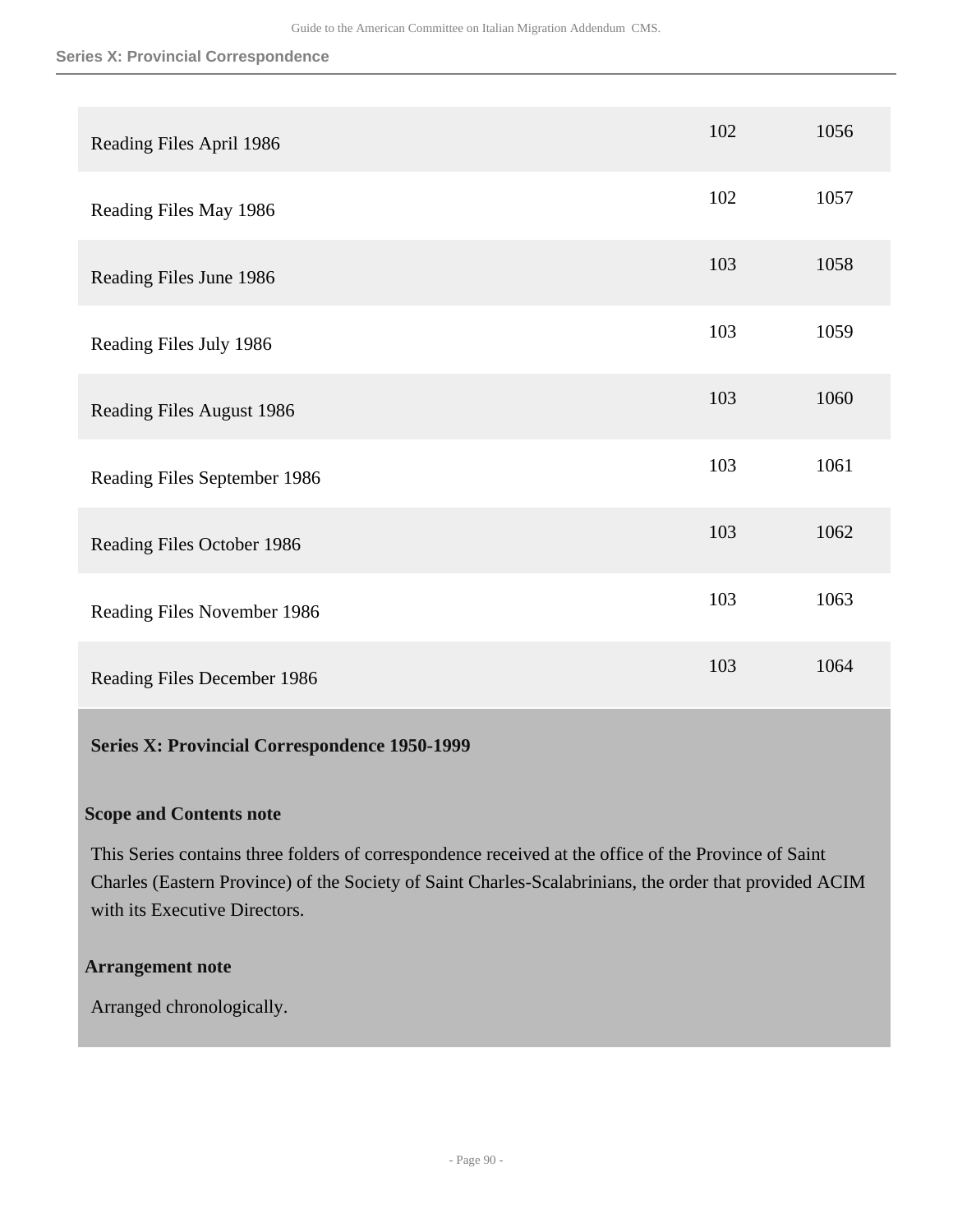|                            | <b>Box</b> | <b>Folder</b> |
|----------------------------|------------|---------------|
| Provincial Files 1950-1968 | 103        | 1065          |
| Provincial Files 1969-1993 | 103        | 1066          |
| Provincial Files 1994-1999 | 103        | 1067          |

## **Series XI: Photographs 1957-1965**

## **Arrangement note**

Arranged chronologically.

## **Scope and Contents note**

This series contains sixteen black and white photographs ranging in date from 1959 to 1976. They document a variety of ACIM activities such as testimonial dinners, Women's Division fundraisers, and social events with visiting Italians. Each photograph is placed in an individual archival envelope. Both photograph and envelope are numbered.

|                                                                                                                                                                                                                                                                       | <b>Box</b> | <b>Envelope</b> |
|-----------------------------------------------------------------------------------------------------------------------------------------------------------------------------------------------------------------------------------------------------------------------|------------|-----------------|
| 8x10" black and white glossy landscape of members of the Luncheon<br>Committee of ACIM's Westchester Women's Division at the Luncheon<br>and Fashion Show, New York Athletic Club, Travers Island, Pelham, New<br>York. Photo by Rizzolla Photo Service. May 15, 1957 | 103        |                 |
| 8x10" black and white glossy landscape of Mrs. Anthony Daniele, Mrs.<br>Andrew R. Maffei, Mrs. David Breeckner (all residents of Yonkers<br>and members of ACIM Women's Division Westchester Chapter) and                                                             | 103        | 2               |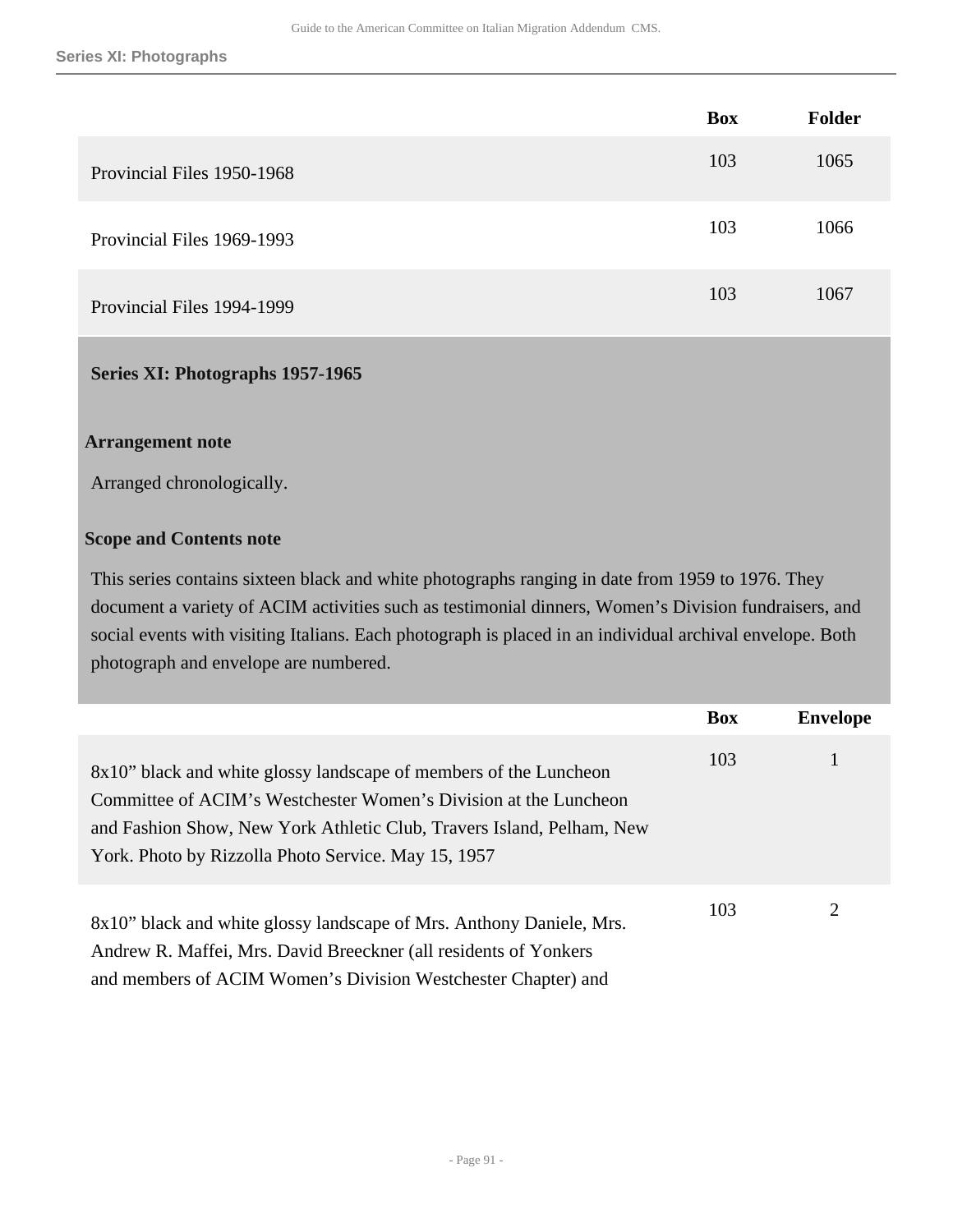Congressman Robert Raymount Barry (NY), examining House Resolution 7089, 1959. undated

| 5x7" black and white glossy landscape of table 616, a dinner held during<br>an ACIM conference on "Italian Immigration and American National<br>Interest," Mayflower Hotel, Washington, D.C Photo by Capitol Photo<br>Service. May 18-19, 1959                                                                                                                                                                                | 103 | 3              |
|-------------------------------------------------------------------------------------------------------------------------------------------------------------------------------------------------------------------------------------------------------------------------------------------------------------------------------------------------------------------------------------------------------------------------------|-----|----------------|
| 8x10" black and white glossy landscape of Mrs. David Breeckner, Miss<br>Lillian Yanicelli and Miss Anne Ceretta, members of ACIM Women's<br>Division Westchester County chapter, planning a function to be held<br>aboard the Italian Lines' new ship, the S.S. Leonardo da Vinci, on her<br>maiden voyage to New York. Photo by Armbruster Studio, Mount Vernon,<br>New York. May 1960                                       | 103 | $\overline{4}$ |
| 8x10" black and white glossy landscape of the Rev. Caesar Donanzan,<br>c.s., Mario F. Tagliagambe, M.D., Mario Ferrari di Carpi, Vice Consul of<br>Italy in New York, Bronx Borough President Joseph F. Pericone and Judge<br>Juvenal Marchisio at a ceremony in which Vice Consul Ferrari conferred<br>on Dr. Tagliagambe the Knighthood of the Order of Merit of the Republic<br>of Italy. Photo by ACIM. February 11, 1962 | 103 | 5              |
| 8x10" black and white glossy landscape of Judge Juvenal Marchisio,<br>Mario F. Tagliagambe, M.D., and Mario Ferrari di Carpi, Vice Consul of<br>Italy in New York, at a ceremony in which Vice Consul Ferrari conferred<br>on Dr. Tagliagambe the Knighthood of the Order of Merit of the Republic<br>of Italy. Photo by ACIM. February 11, 1962                                                                              | 103 | 6              |
| 8x10" black and white glossy landscape of two women from ACIM<br>Women's Division Westchester Chapter presenting the Rev. Caesar                                                                                                                                                                                                                                                                                              | 103 | 7              |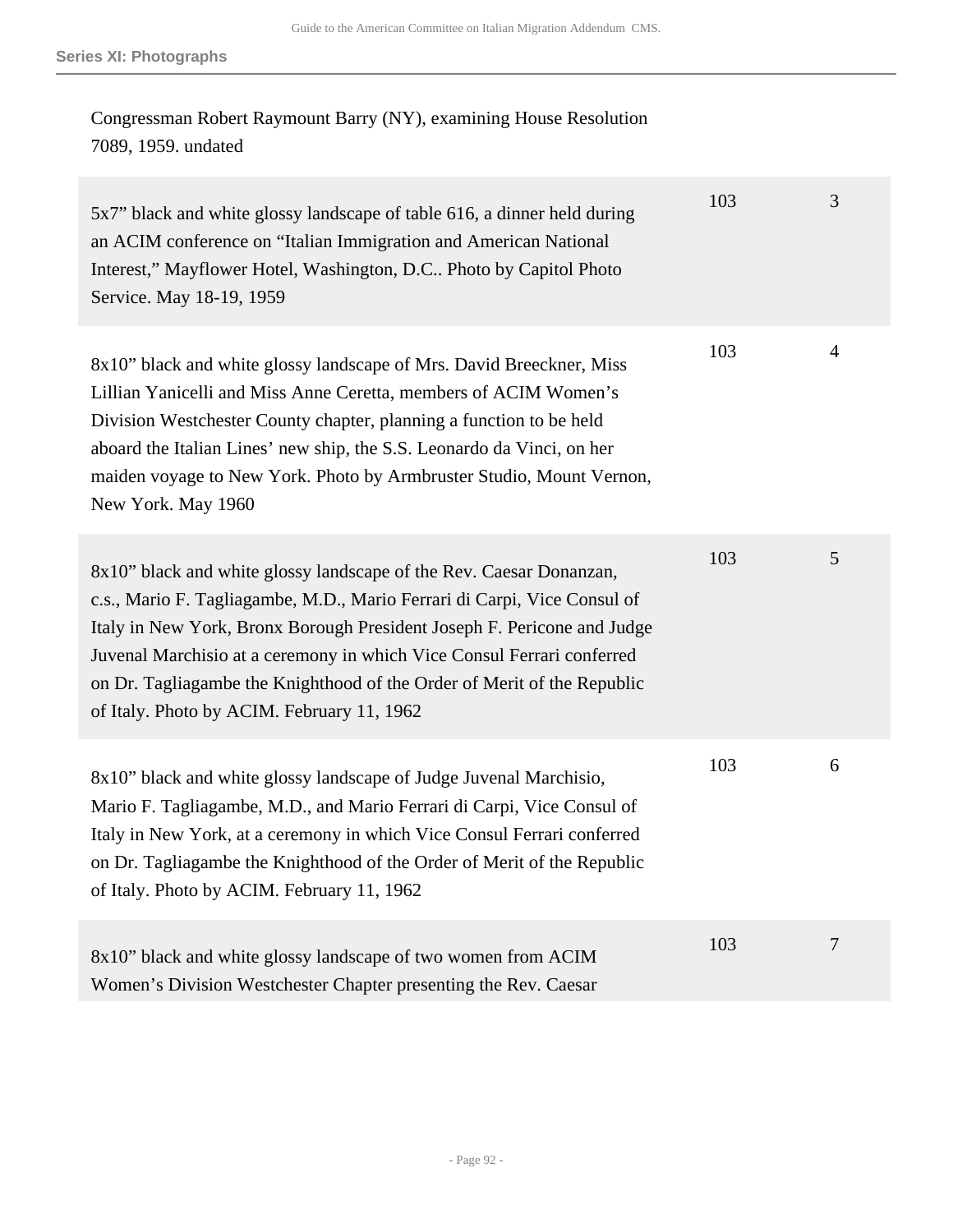| Donanzan, c.s., with an award "For Outstanding Achievement in the Field<br>of Immigration." Photo by Rizzolla Photo Service. June 06, 1962                                                                                                         |     |    |
|----------------------------------------------------------------------------------------------------------------------------------------------------------------------------------------------------------------------------------------------------|-----|----|
| 8x10" black and white glossy portrait of Contessa Christina Paolozzi<br>signed "con affetto" by the subject. Used in conjunction with publication<br>for ACIM Women's Division Hartford Branch's fashion show and<br>fundraiser. October 23, 1965  | 103 | 8  |
| Congressman Peter N. Rodino (NJ), the Rev. Joseph Cogo, c.s., and<br>Congressman William Ryan (NY), at ACIM Symposium, Statler Hilton<br>Hotel, Washington, D.C. Father Cogo holds a copy of House Resolution<br>9618. June 7-8, 1971              | 103 | 9  |
| 8x10" black and white glossy landscape of ACIM Women's Division<br>Westchester County Chapter event at the Chateau Pelham, Bronx, New<br>York. February 09, 1975                                                                                   | 103 | 10 |
| 8x10" black and white glossy landscape of the crew from the S.S. San<br>Giorgio visiting the Garibaldi-Meucci Museum, Staten Island, New York.<br>Photo by Ernest S. Coppolino. July 05, 1976                                                      | 103 | 11 |
| 8x10" black and white glossy landscape of representative officers and<br>crew from the S.S. San Giorgio making a presentation to New York State<br>Senator John J. Marchi, Staten Island, New York. Photo by Ernest S.<br>Coppolino. July 05, 1976 | 103 | 12 |
| 5x7" black and white glossy landscape of the crew of the S.S. San Giorgio<br>visiting Governor Ella T. Grasso of Connecticut, on the patio of her<br>residence, Hartford, Connecticut. Photo by Richard Spafford. July 05,<br>1976                 | 103 | 13 |